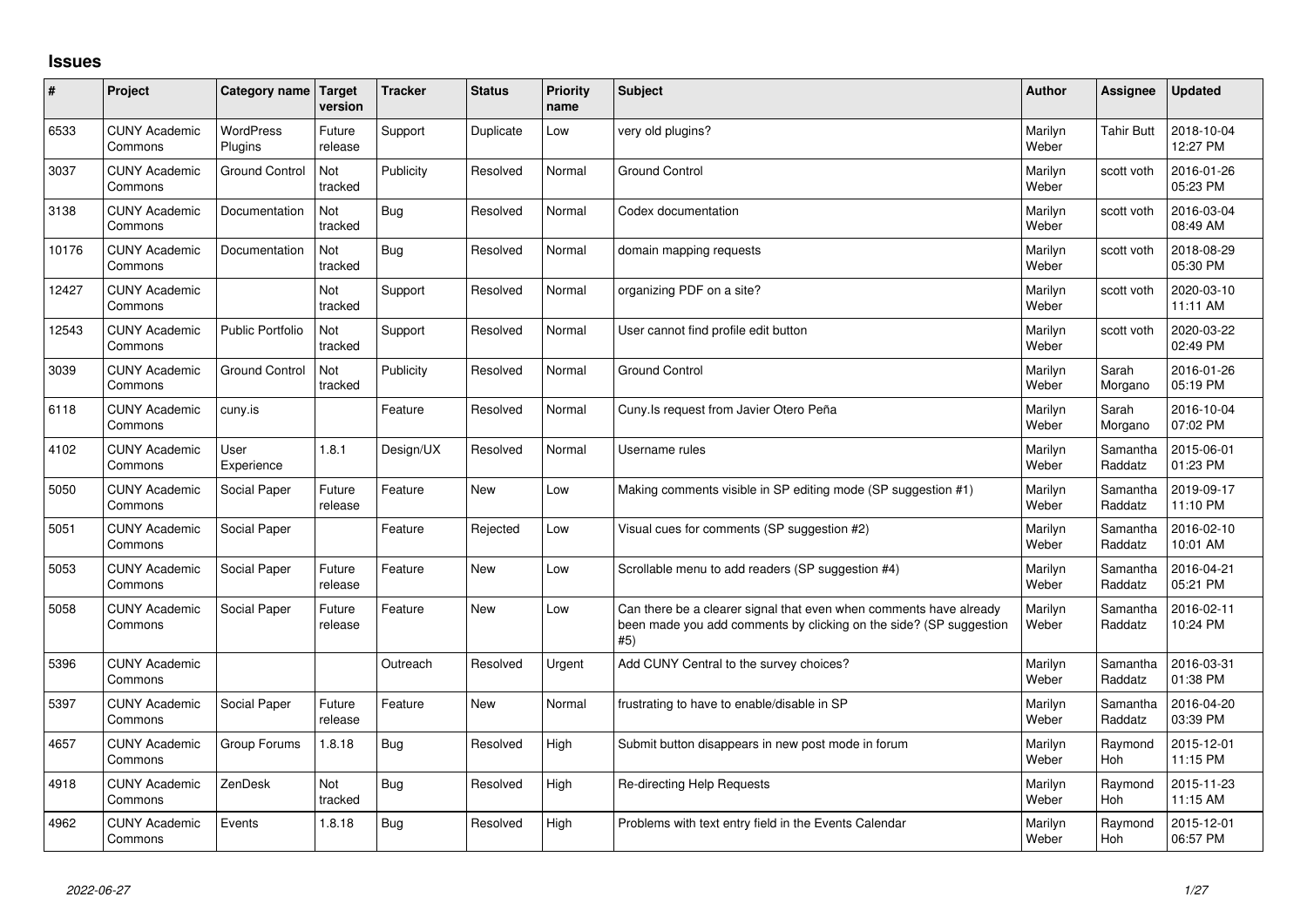| $\sharp$ | Project                         | Category name   Target        | version           | <b>Tracker</b> | <b>Status</b> | <b>Priority</b><br>name | <b>Subject</b>                                                              | <b>Author</b>    | <b>Assignee</b>       | <b>Updated</b>         |
|----------|---------------------------------|-------------------------------|-------------------|----------------|---------------|-------------------------|-----------------------------------------------------------------------------|------------------|-----------------------|------------------------|
| 5177     | <b>CUNY Academic</b><br>Commons | Toolbar                       | 1.9.6             | Bug            | Resolved      | Normal                  | No "My Papers" tab                                                          | Marilyn<br>Weber | Raymond<br><b>Hoh</b> | 2016-01-29<br>08:37 AM |
| 5282     | <b>CUNY Academic</b><br>Commons | Social Paper                  | Future<br>release | Bug            | <b>New</b>    | Normal                  | Replying via email directs to paper but not individual comment.             | Marilyn<br>Weber | Raymond<br>Hoh        | 2016-03-02<br>01:48 PM |
| 5448     | <b>CUNY Academic</b><br>Commons | Email<br><b>Notifications</b> | 1.10.2            | <b>Bug</b>     | Rejected      | Normal                  | garbled CAC activity digests                                                | Marilyn<br>Weber | Raymond<br><b>Hoh</b> | 2016-11-20<br>02:38 AM |
| 6599     | <b>CUNY Academic</b><br>Commons | ZenDesk                       | 1.10              | Bug            | Duplicate     | Urgent                  | Accept Friend button not working                                            | Marilyn<br>Weber | Raymond<br>Hoh        | 2016-11-04<br>06:35 PM |
| 6602     | <b>CUNY Academic</b><br>Commons | ZenDesk                       | 1.10              | Bug            | Resolved      | High                    | Add Friend button not working                                               | Marilyn<br>Weber | Raymond<br>Hoh        | 2016-11-04<br>12:14 PM |
| 7328     | <b>CUNY Academic</b><br>Commons | <b>WordPress</b><br>Plugins   | Not<br>tracked    | Bug            | Resolved      | Normal                  | technical issue with the Events Manager plugin                              | Marilyn<br>Weber | Raymond<br>Hoh        | 2017-11-15<br>06:19 PM |
| 7684     | <b>CUNY Academic</b><br>Commons | Reply By Email                | 1.10.12           | <b>Bug</b>     | Resolved      | High                    | trying to post too often error                                              | Marilyn<br>Weber | Raymond<br><b>Hoh</b> | 2017-02-28<br>12:43 PM |
| 8620     | <b>CUNY Academic</b><br>Commons | ZenDesk                       | 1.11.11           | Bug            | Resolved      | High                    | 'Send us a message" not working                                             | Marilyn<br>Weber | Raymond<br>Hoh        | 2017-08-29<br>04:13 PM |
| 8934     | <b>CUNY Academic</b><br>Commons | Reply By Email                | 1.12.4            | Support        | Resolved      | High                    | RBE "could not post" email should have info about attempted From<br>address | Marilyn<br>Weber | Raymond<br>Hoh        | 2017-12-12<br>11:25 AM |
| 9078     | <b>CUNY Academic</b><br>Commons | <b>WordPress</b><br>Plugins   | 1.12.7            | Support        | Resolved      | Normal                  | arcgis web maps?                                                            | Marilyn<br>Weber | Raymond<br>Hoh        | 2018-01-23<br>11:11 AM |
| 9154     | <b>CUNY Academic</b><br>Commons | Events                        | 1.12.8            | Bug            | Resolved      | Normal                  | problem with group calendar                                                 | Marilyn<br>Weber | Raymond<br><b>Hoh</b> | 2018-02-13<br>10:49 AM |
| 9163     | <b>CUNY Academic</b><br>Commons | Layout                        | 1.12.8            | Support        | Resolved      | Normal                  | Mobile responsiveness issues                                                | Marilyn<br>Weber | Raymond<br><b>Hoh</b> | 2018-02-13<br>10:49 AM |
| 9340     | <b>CUNY Academic</b><br>Commons | WordPress<br>Plugins          | 1.12.10           | Bug            | Resolved      | Normal                  | change the web preview?                                                     | Marilyn<br>Weber | Raymond<br>Hoh        | 2018-03-13<br>11:50 AM |
| 9499     | <b>CUNY Academic</b><br>Commons | WordPress<br>(misc)           | Not<br>tracked    | Support        | Resolved      | Normal                  | tiny question - preventing dates on posts?                                  | Marilyn<br>Weber | Raymond<br>Hoh        | 2018-04-04<br>03:55 PM |
| 9500     | <b>CUNY Academic</b><br>Commons | WordPress<br>Plugins          | 1.12.12           | Support        | Resolved      | Normal                  | PowerPoint in the media library?                                            | Marilyn<br>Weber | Raymond<br>Hoh        | 2018-04-12<br>02:28 PM |
| 9518     | <b>CUNY Academic</b><br>Commons |                               | Not<br>tracked    | Support        | Rejected      | Normal                  | problems with site on Internet Explorer                                     | Marilyn<br>Weber | Raymond<br><b>Hoh</b> | 2019-03-11<br>11:18 PM |
| 9541     | <b>CUNY Academic</b><br>Commons | WordPress<br>(misc)           | Not<br>tracked    | Support        | Resolved      | Normal                  | repeating header banner                                                     | Marilyn<br>Weber | Raymond<br>Hoh        | 2018-04-06<br>12:33 PM |
| 9828     | <b>CUNY Academic</b><br>Commons | Domain<br>Mapping             | 1.13.3            | Bug            | Resolved      | High                    | redirecting problem                                                         | Marilyn<br>Weber | Raymond<br>Hoh        | 2018-05-24<br>02:39 PM |
| 9965     | <b>CUNY Academic</b><br>Commons | <b>WordPress</b><br>Plugins   | 1.13.4            | Support        | Resolved      | Normal                  | plug-in request for OneTone Companion                                       | Marilyn<br>Weber | Raymond<br>Hoh        | 2018-06-26<br>12:00 PM |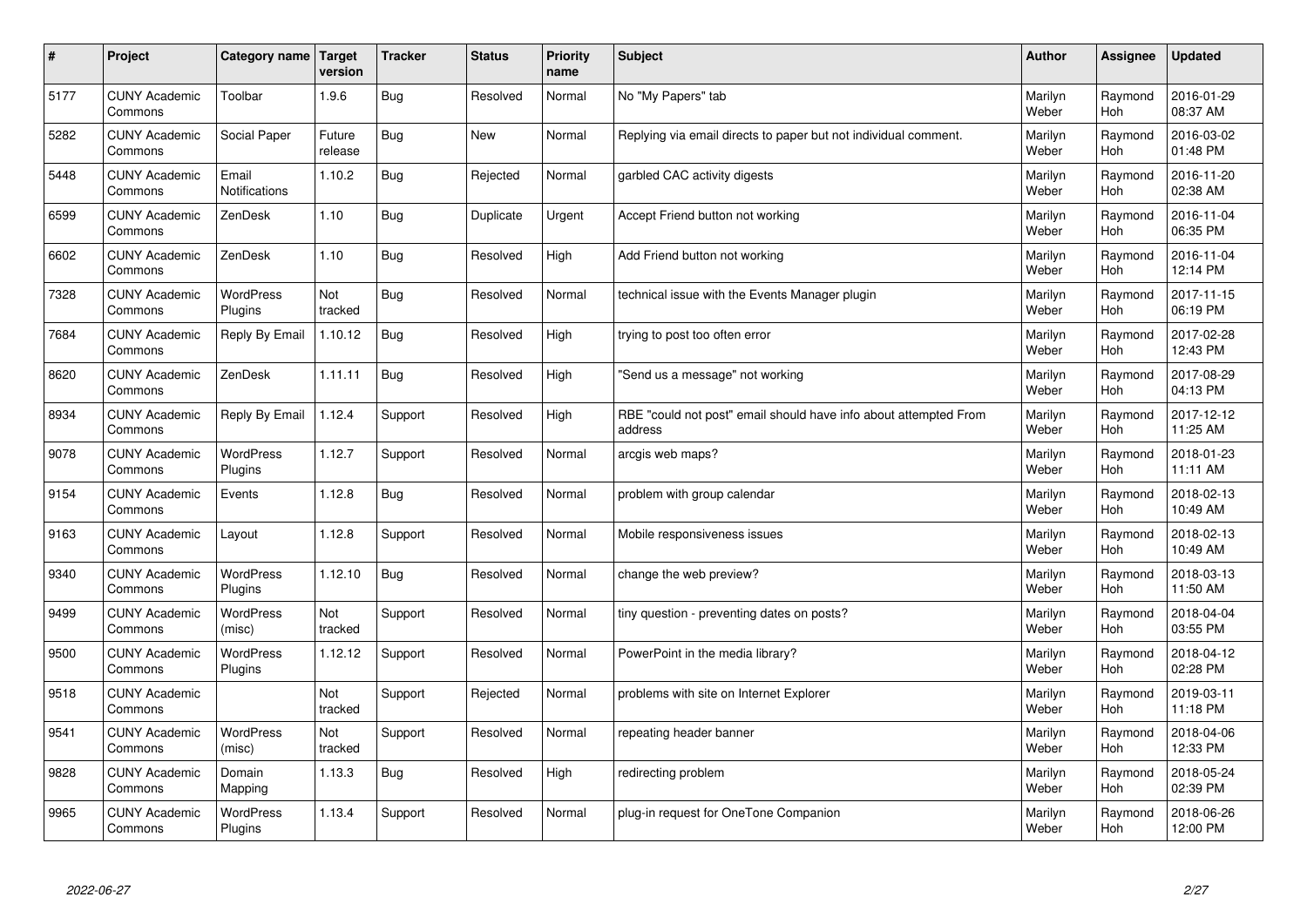| #     | Project                         | Category name                     | Target<br>version | <b>Tracker</b> | <b>Status</b>        | <b>Priority</b><br>name | <b>Subject</b>                                                                           | <b>Author</b>    | Assignee       | <b>Updated</b>         |
|-------|---------------------------------|-----------------------------------|-------------------|----------------|----------------------|-------------------------|------------------------------------------------------------------------------------------|------------------|----------------|------------------------|
| 10245 | <b>CUNY Academic</b><br>Commons | Email<br><b>Notifications</b>     | 1.13.8            | Support        | Resolved             | Urgent                  | Placeholders in action emails (activation, password reset) not being<br>properly swapped | Marilyn<br>Weber | Raymond<br>Hoh | 2018-08-30<br>04:02 PM |
| 11029 | <b>CUNY Academic</b><br>Commons | Authentication                    | 1.14.9            | Support        | Resolved             | Normal                  | Sujatha Fernandes cannot edit her site                                                   | Marilyn<br>Weber | Raymond<br>Hoh | 2019-03-26<br>12:10 PM |
| 11149 | <b>CUNY Academic</b><br>Commons |                                   | Not<br>tracked    | Support        | Reporter<br>Feedback | Normal                  | comments getting blocked                                                                 | Marilyn<br>Weber | Raymond<br>Hoh | 2019-03-26<br>11:40 AM |
| 11205 | <b>CUNY Academic</b><br>Commons | <b>WordPress</b><br>Plugins       | Not<br>tracked    | Support        | Resolved             | Normal                  | problems with Google calendar                                                            | Marilyn<br>Weber | Raymond<br>Hoh | 2019-03-11<br>02:17 PM |
| 11448 | <b>CUNY Academic</b><br>Commons | <b>BuddyPress</b><br>(misc)       | 1.15.1            | Support        | Resolved             | Normal                  | sole administrator listed on sites is not an admin at all?                               | Marilyn<br>Weber | Raymond<br>Hoh | 2019-05-14<br>11:15 AM |
| 11453 | <b>CUNY Academic</b><br>Commons | WordPress<br>(misc)               | 1.15.2            | <b>Bug</b>     | Resolved             | Normal                  | 403 error on Firefox                                                                     | Marilyn<br>Weber | Raymond<br>Hoh | 2019-05-28<br>11:46 AM |
| 11634 | <b>CUNY Academic</b><br>Commons | <b>WordPress</b><br>(misc)        | Not<br>tracked    | Bug            | Rejected             | Normal                  | 'Insert Read More Tag" working oddly                                                     | Marilyn<br>Weber | Raymond<br>Hoh | 2019-07-15<br>11:48 PM |
| 11866 | <b>CUNY Academic</b><br>Commons | <b>WordPress</b><br><b>Themes</b> | 1.15.10           | Support        | Resolved             | Normal                  | problem with project widget and the 'skills' to generate tags                            | Marilyn<br>Weber | Raymond<br>Hoh | 2019-09-19<br>03:20 PM |
| 11908 | <b>CUNY Academic</b><br>Commons | Spam/Spam<br>Prevention           | 1.17.7            | Support        | Resolved             | Normal                  | overeager spam filter                                                                    | Marilyn<br>Weber | Raymond<br>Hoh | 2020-11-05<br>04:36 PM |
| 11964 | <b>CUNY Academic</b><br>Commons | Layout                            | 1.15.12           | Bug            | Resolved             | Normal                  | https://commons.gc.cuny.edu/create/ not displaying correctly in Edge                     | Marilyn<br>Weber | Raymond<br>Hoh | 2019-10-22<br>11:54 AM |
| 11971 | <b>CUNY Academic</b><br>Commons | Email<br>Notifications            | Future<br>release | Bug            | Reporter<br>Feedback | Low                     | Pictures obscured in emailed post notifications                                          | Marilyn<br>Weber | Raymond<br>Hoh | 2019-11-21<br>01:14 PM |
| 12302 | <b>CUNY Academic</b><br>Commons | <b>WordPress</b><br><b>Themes</b> | 1.16.4            | Support        | Resolved             | Normal                  | Pictorio theme request                                                                   | Marilyn<br>Weber | Raymond<br>Hoh | 2020-01-28<br>11:44 AM |
| 12354 | <b>CUNY Academic</b><br>Commons | <b>WordPress</b><br>Plugins       | 1.16.5            | Bug            | Resolved             | Urgent                  | sites (including Net-Art) are reporting critical issues                                  | Marilyn<br>Weber | Raymond<br>Hoh | 2020-02-02<br>03:16 PM |
| 12363 | <b>CUNY Academic</b><br>Commons | <b>WordPress</b><br>Plugins       | 1.16.5            | <b>Bug</b>     | Resolved             | Urgent                  | more bbPress problems - now students unable to post either a new<br>thread or a comment  | Marilyn<br>Weber | Raymond<br>Hoh | 2020-03-17<br>03:07 PM |
| 12395 | <b>CUNY Academic</b><br>Commons | Spam/Spam<br>Prevention           | Not<br>tracked    | Support        | Resolved             | Normal                  | comments again being blocked                                                             | Marilyn<br>Weber | Raymond<br>Hoh | 2020-03-10<br>11:13 AM |
| 12487 | <b>CUNY Academic</b><br>Commons | Group Forums                      | 1.16.7            | <b>Bug</b>     | Resolved             | Normal                  | group posting problems?                                                                  | Marilyn<br>Weber | Raymond<br>Hoh | 2020-03-10<br>11:40 AM |
| 12741 | <b>CUNY Academic</b><br>Commons | <b>WordPress</b><br>Plugins       | Not<br>tracked    | Support        | Reporter<br>Feedback | Normal                  | <b>Tableau Public Viz Block</b>                                                          | Marilyn<br>Weber | Raymond<br>Hoh | 2020-05-12<br>11:00 AM |
| 12861 | <b>CUNY Academic</b><br>Commons |                                   |                   | Support        | Resolved             | Normal                  | trouble with YouTube                                                                     | Marilyn<br>Weber | Raymond<br>Hoh | 2020-06-09<br>11:16 AM |
| 13012 | <b>CUNY Academic</b><br>Commons | <b>WordPress</b><br>(misc)        |                   | Support        | Rejected             | Normal                  | icon image associated with the teaching template's Creative Commons<br>License           | Marilyn<br>Weber | Raymond<br>Hoh | 2020-08-25<br>10:56 AM |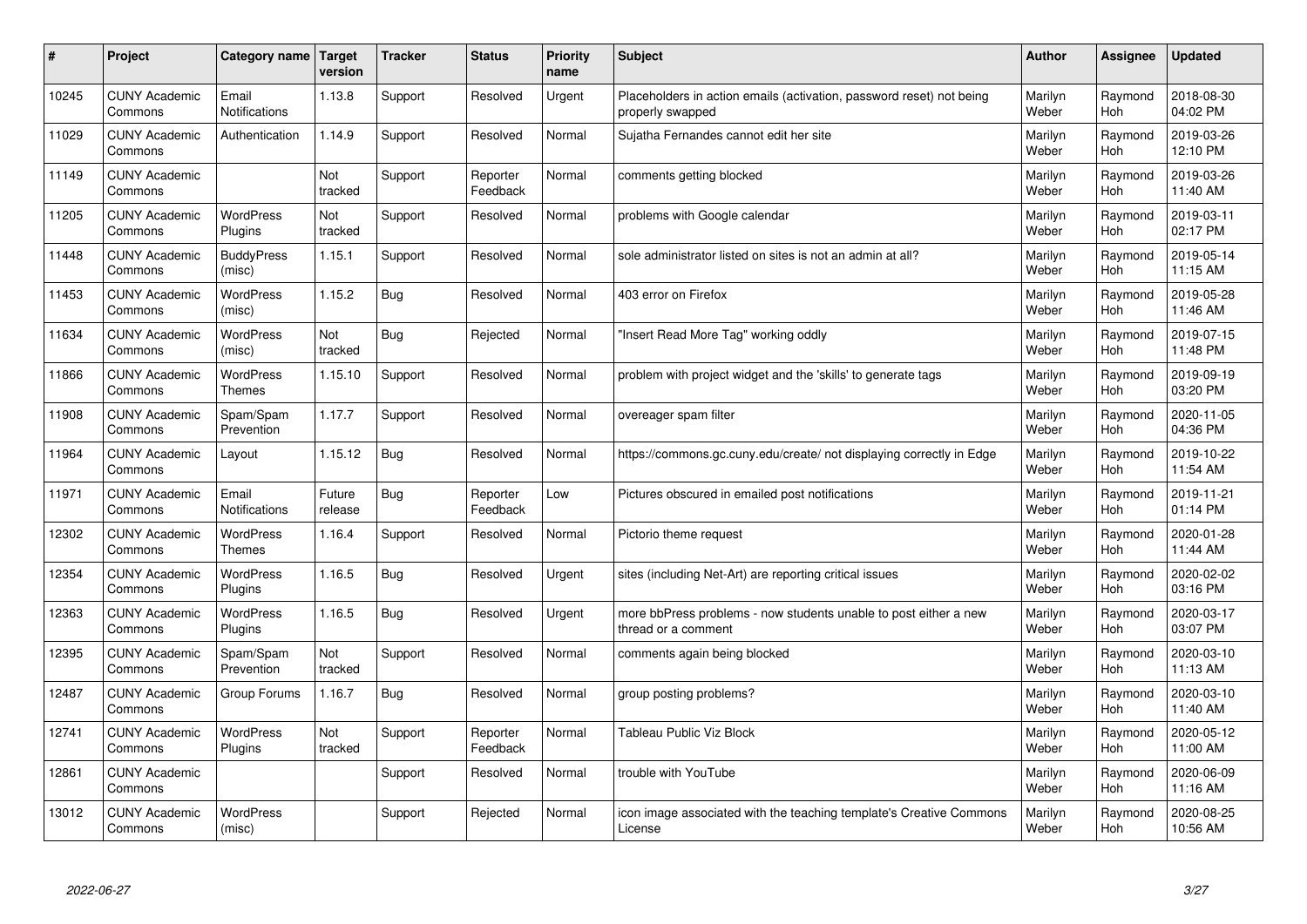| $\pmb{\#}$ | Project                         | Category name                     | Target<br>version | <b>Tracker</b> | <b>Status</b>        | <b>Priority</b><br>name | <b>Subject</b>                                      | <b>Author</b>    | Assignee              | <b>Updated</b>         |
|------------|---------------------------------|-----------------------------------|-------------------|----------------|----------------------|-------------------------|-----------------------------------------------------|------------------|-----------------------|------------------------|
| 13116      | <b>CUNY Academic</b><br>Commons | ZenDesk                           | 1.17.1            | Support        | Resolved             | Normal                  | support/send us a message link obscured             | Marilyn<br>Weber | Raymond<br>Hoh        | 2020-07-29<br>09:33 PM |
| 13238      | <b>CUNY Academic</b><br>Commons | WordPress -<br>Media              | 1.17.3            | Support        | Resolved             | Normal                  | allow ppsx file?                                    | Marilyn<br>Weber | Raymond<br>Hoh        | 2020-09-10<br>11:46 AM |
| 13286      | <b>CUNY Academic</b><br>Commons |                                   | Not<br>tracked    | Support        | <b>New</b>           | Normal                  | problem connecting with WordPress app               | Marilyn<br>Weber | Raymond<br><b>Hoh</b> | 2020-09-08<br>11:16 AM |
| 13328      | <b>CUNY Academic</b><br>Commons | Group Forums                      | Not<br>tracked    | Bug            | Reporter<br>Feedback | Normal                  | cross-posting in two related groups                 | Marilyn<br>Weber | Raymond<br><b>Hoh</b> | 2020-09-15<br>10:39 PM |
| 13341      | <b>CUNY Academic</b><br>Commons | Group Forums                      | 1.17.4            | <b>Bug</b>     | Resolved             | Normal                  | Forum reply problems                                | Marilyn<br>Weber | Raymond<br>Hoh        | 2020-09-22<br>12:08 PM |
| 13521      | <b>CUNY Academic</b><br>Commons | Onboarding                        | 1.17.7            | Support        | Resolved             | Normal                  | sent invitations page                               | Marilyn<br>Weber | Raymond<br>Hoh        | 2020-11-10<br>10:31 AM |
| 13699      | <b>CUNY Academic</b><br>Commons |                                   | Not<br>tracked    | Support        | Resolved             | Normal                  | Martin Segal Center site down                       | Marilyn<br>Weber | Raymond<br>Hoh        | 2020-12-22<br>03:03 PM |
| 13768      | <b>CUNY Academic</b><br>Commons | Domain<br>Mapping                 | Not<br>tracked    | <b>Bug</b>     | Resolved             | Normal                  | patricksweeney.commons.gc.cuny.edu down             | Marilyn<br>Weber | Raymond<br>Hoh        | 2021-01-12<br>10:47 AM |
| 13827      | <b>CUNY Academic</b><br>Commons | Group Forums                      | 1.18.3            | Bug            | Resolved             | Normal                  | more forum post problems                            | Marilyn<br>Weber | Raymond<br><b>Hoh</b> | 2021-01-22<br>08:19 PM |
| 13947      | <b>CUNY Academic</b><br>Commons | <b>WordPress</b><br>Plugins       | 1.18.4            | <b>Bug</b>     | Resolved             | Normal                  | Elementor plugin problem                            | Marilyn<br>Weber | Raymond<br>Hoh        | 2021-02-08<br>09:34 PM |
| 14077      | <b>CUNY Academic</b><br>Commons | WordPress<br>Plugins              | 1.18.7            | Support        | Resolved             | Normal                  | Elementor Pro plugin for the slider                 | Marilyn<br>Weber | Raymond<br>Hoh        | 2021-03-23<br>11:43 AM |
| 14129      | <b>CUNY Academic</b><br>Commons | Onboarding                        | 1.18.6            | Support        | Resolved             | Normal                  | can only see some invites sent                      | Marilyn<br>Weber | Raymond<br>Hoh        | 2021-04-09<br>09:00 AM |
| 14344      | <b>CUNY Academic</b><br>Commons | Domain<br>Mapping                 | Not<br>tracked    | Support        | Resolved             | Normal                  | arabstages.org site down                            | Marilyn<br>Weber | Raymond<br>Hoh        | 2021-04-19<br>01:42 PM |
| 14448      | <b>CUNY Academic</b><br>Commons | Password<br>Reset                 | Not<br>tracked    | <b>Bug</b>     | Rejected             | Normal                  | password reset weirdness                            | Marilyn<br>Weber | Raymond<br><b>Hoh</b> | 2021-05-12<br>01:34 PM |
| 14734      | <b>CUNY Academic</b><br>Commons | <b>WordPress</b><br><b>Themes</b> | 1.18.18           | Support        | Resolved             | Normal                  | missing section of Sujatha Fernandes' site          | Marilyn<br>Weber | Raymond<br>Hoh        | 2021-09-06<br>04:15 PM |
| 14885      | <b>CUNY Academic</b><br>Commons | <b>WordPress</b><br>Plugins       | 1.18.22           | <b>Bug</b>     | Resolved             | Normal                  | Long Loading Times -- Wordpress Admin Site          | Marilyn<br>Weber | Raymond<br>Hoh        | 2021-10-26<br>12:28 PM |
| 14889      | <b>CUNY Academic</b><br>Commons | Events                            | 1.19.0            | Support        | Resolved             | Normal                  | events in group - can they be edited by all admins? | Marilyn<br>Weber | Raymond<br>Hoh        | 2021-12-13<br>03:31 PM |
| 15252      | <b>CUNY Academic</b><br>Commons | Layout                            | Not<br>tracked    | <b>Bug</b>     | Resolved             | Normal                  | visual glitch with the Segal Center webpage         | Marilyn<br>Weber | Raymond<br>Hoh        | 2022-02-03<br>04:56 PM |
| 15610      | <b>CUNY Academic</b><br>Commons | <b>WordPress</b><br>Plugins       | Not<br>tracked    | Support        | Rejected             | Normal                  | Loops & Logic plugin                                | Marilyn<br>Weber | Raymond<br>Hoh        | 2022-03-19<br>11:16 AM |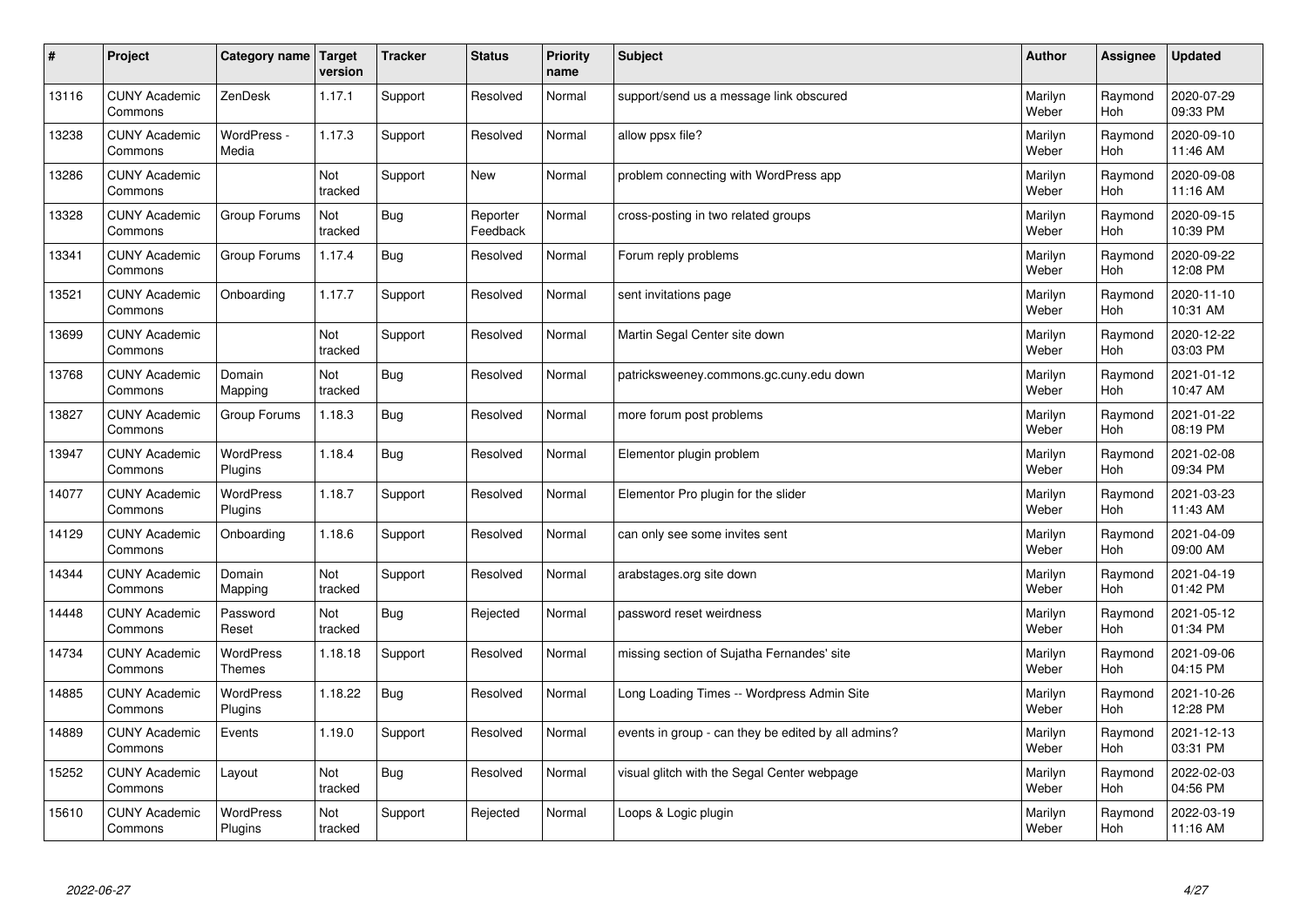| $\vert$ # | Project                         | Category name                 | Target<br>version | <b>Tracker</b> | <b>Status</b>                       | <b>Priority</b><br>name | <b>Subject</b>                                 | <b>Author</b>    | <b>Assignee</b>  | <b>Updated</b>         |
|-----------|---------------------------------|-------------------------------|-------------------|----------------|-------------------------------------|-------------------------|------------------------------------------------|------------------|------------------|------------------------|
| 15978     | <b>CUNY Academic</b><br>Commons | WordPress -<br>Media          | 2.0.2             | Support        | Reporter<br>Feedback                | Normal                  | tex files?                                     | Marilyn<br>Weber | Raymond<br>Hoh   | 2022-06-14<br>11:36 AM |
| 16110     | <b>CUNY Academic</b><br>Commons |                               |                   | Support        | Reporter<br>Feedback                | Normal                  | remove Creative Commons license from pages?    | Marilyn<br>Weber | Raymond<br>Hoh   | 2022-05-17<br>06:11 PM |
| 16172     | <b>CUNY Academic</b><br>Commons | <b>WordPress</b><br>(misc)    | 2.0.2             | Bug            | Resolved                            | Normal                  | 'Lost your password" link not in error messge  | Marilyn<br>Weber | Raymond<br>Hoh   | 2022-06-14<br>09:21 PM |
| 16291     | <b>CUNY Academic</b><br>Commons | Site cloning                  | 2.0.2             | Support        | Staged for<br>Production<br>Release | Normal                  | Images coming up blank in Media Library        | Marilyn<br>Weber | Raymond<br>Hoh   | 2022-06-23<br>08:28 PM |
| 5991      | <b>CUNY Academic</b><br>Commons | Email<br><b>Notifications</b> | Future<br>release | Support        | Resolved                            | Normal                  | change format of autogenerated blog emails     | Marilyn<br>Weber | Paige<br>Dupont  | 2018-01-12<br>02:55 PM |
| 3040      | <b>CUNY Academic</b><br>Commons | <b>Ground Control</b>         | Not<br>tracked    | Publicity      | Resolved                            | Normal                  | <b>Ground Control</b>                          | Marilyn<br>Weber | Micki<br>Kaufman | 2016-01-26<br>05:16 PM |
| 3038      | <b>CUNY Academic</b><br>Commons | <b>Ground Control</b>         | Not<br>tracked    | Publicity      | Resolved                            | Normal                  | <b>Ground Control</b>                          | Marilyn<br>Weber | Matt Gold        | 2016-01-26<br>05:10 PM |
| 3530      | <b>CUNY Academic</b><br>Commons | Server                        | Not<br>tracked    | <b>Bug</b>     | Resolved                            | High                    | Commons running very slowly/ "connection lost" | Marilyn<br>Weber | <b>Matt Gold</b> | 2014-10-08<br>09:34 AM |
| 5772      | <b>CUNY Academic</b><br>Commons | Membership                    | Not<br>tracked    | Support        | Resolved                            | Normal                  | User email change and forgotten password       | Marilyn<br>Weber | <b>Matt Gold</b> | 2017-11-15<br>06:18 PM |
| 5968      | <b>CUNY Academic</b><br>Commons | Membership                    | Not<br>tracked    | <b>Bug</b>     | Resolved                            | Normal                  | Deleting account without knowing password      | Marilyn<br>Weber | Matt Gold        | 2017-11-15<br>06:19 PM |
| 6175      | <b>CUNY Academic</b><br>Commons | Account<br>settings           |                   | Support        | Resolved                            | Normal                  | Email address (user cannot access old)         | Marilyn<br>Weber | <b>Matt Gold</b> | 2016-11-29<br>06:31 PM |
| 6656      | <b>CUNY Academic</b><br>Commons | Support                       | Not<br>tracked    | Support        | Resolved                            | Normal                  | Remove user profile                            | Marilyn<br>Weber | <b>Matt Gold</b> | 2016-11-10<br>02:18 PM |
| 6812      | <b>CUNY Academic</b><br>Commons |                               | Not<br>tracked    | Support        | Resolved                            | Normal                  | User cannot change email                       | Marilyn<br>Weber | Matt Gold        | 2016-12-01<br>06:24 PM |
| 6815      | <b>CUNY Academic</b><br>Commons | Password<br>Reset             | Not<br>tracked    | Support        | Resolved                            | Normal                  | password reset requested                       | Marilyn<br>Weber | Matt Gold        | 2016-11-22<br>10:30 AM |
| 6851      | <b>CUNY Academic</b><br>Commons | Redmine                       | Not<br>tracked    | Support        | Resolved                            | Normal                  | How do I help users join Redmine?              | Marilyn<br>Weber | <b>Matt Gold</b> | 2016-11-28<br>10:16 AM |
| 6866      | <b>CUNY Academic</b><br>Commons |                               | Not<br>tracked    | Support        | Resolved                            | Normal                  | User would like to have her account deleted    | Marilyn<br>Weber | Matt Gold        | 2017-11-15<br>05:49 PM |
| 7619      | <b>CUNY Academic</b><br>Commons | Membership                    | Not<br>tracked    | Support        | Resolved                            | Normal                  | outside users for a site that isn't a class?   | Marilyn<br>Weber | Matt Gold        | 2017-11-15<br>06:18 PM |
| 8607      | <b>CUNY Academic</b><br>Commons |                               | Not<br>tracked    | Support        | <b>New</b>                          | Normal                  | Paypal?                                        | Marilyn<br>Weber | <b>Matt Gold</b> | 2018-05-15<br>01:37 PM |
| 8906      | <b>CUNY Academic</b><br>Commons | Redmine                       | Not<br>tracked    | Support        | Resolved                            | Normal                  | Redmine access?                                | Marilyn<br>Weber | <b>Matt Gold</b> | 2017-11-13<br>06:02 PM |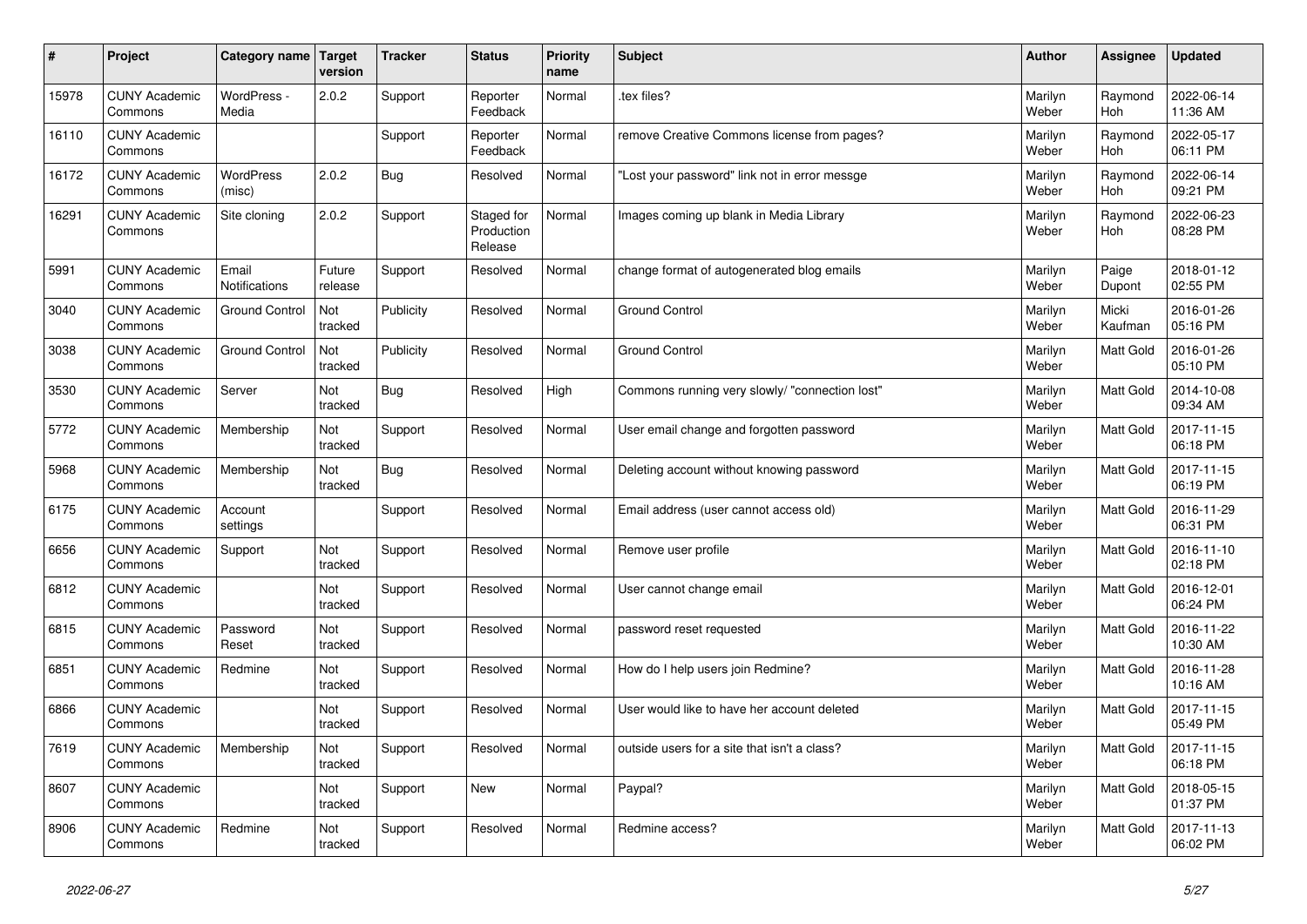| $\vert$ # | Project                         | Category name               | Target<br>version | <b>Tracker</b> | <b>Status</b> | <b>Priority</b><br>name | <b>Subject</b>                                | <b>Author</b>    | <b>Assignee</b>  | <b>Updated</b>         |
|-----------|---------------------------------|-----------------------------|-------------------|----------------|---------------|-------------------------|-----------------------------------------------|------------------|------------------|------------------------|
| 8924      | <b>CUNY Academic</b><br>Commons | <b>WordPress</b><br>Plugins | 1.12.4            | <b>Bug</b>     | Resolved      | Normal                  | auto-remove feature on http://pcp.gc.cuny.edu | Marilyn<br>Weber | <b>Matt Gold</b> | 2017-12-04<br>10:18 AM |
| 9134      | <b>CUNY Academic</b><br>Commons | Membership                  | Not<br>tracked    | Support        | Abandoned     | Normal                  | former user                                   | Marilyn<br>Weber | Matt Gold        | 2019-09-18<br>10:26 AM |
| 9162      | <b>CUNY Academic</b><br>Commons | Registration                | Not<br>tracked    | Support        | Resolved      | Normal                  | email change due to user error                | Marilyn<br>Weber | Matt Gold        | 2018-02-13<br>11:11 AM |
| 9477      | <b>CUNY Academic</b><br>Commons | Account<br>settings         |                   | Support        | Resolved      | Normal                  | email change request                          | Marilyn<br>Weber | <b>Matt Gold</b> | 2018-03-24<br>08:53 AM |
| 9535      | <b>CUNY Academic</b><br>Commons |                             | Not<br>tracked    | Support        | Resolved      | Normal                  | admin for https://video.commons.gc.cuny.edu/? | Marilyn<br>Weber | Matt Gold        | 2018-04-13<br>05:06 PM |
| 9659      | <b>CUNY Academic</b><br>Commons | Account<br>settings         |                   | Support        | Resolved      | Normal                  | user email change                             | Marilyn<br>Weber | Matt Gold        | 2018-04-24<br>12:08 PM |
| 9787      | <b>CUNY Academic</b><br>Commons | Registration                |                   | Support        | Resolved      | Normal                  | email change request                          | Marilyn<br>Weber | Matt Gold        | 2018-05-16<br>09:55 PM |
| 9823      | <b>CUNY Academic</b><br>Commons | Account<br>settings         | Not<br>tracked    | Support        | Resolved      | Normal                  | email change                                  | Marilyn<br>Weber | Matt Gold        | 2018-05-23<br>01:58 PM |
| 9927      | <b>CUNY Academic</b><br>Commons | Membership                  | Not<br>tracked    | Support        | Resolved      | Normal                  | wrong email used                              | Marilyn<br>Weber | Matt Gold        | 2018-06-14<br>10:21 AM |
| 9928      | <b>CUNY Academic</b><br>Commons | Account<br>settings         |                   | Support        | Resolved      | Normal                  | email change request from former student      | Marilyn<br>Weber | Matt Gold        | 2018-06-14<br>10:20 AM |
| 10227     | <b>CUNY Academic</b><br>Commons |                             |                   | Support        | Resolved      | Normal                  | user incorrectly entered her email address    | Marilyn<br>Weber | Matt Gold        | 2018-08-26<br>08:55 PM |
| 10256     | <b>CUNY Academic</b><br>Commons |                             |                   | Support        | Resolved      | Normal                  | email change requested                        | Marilyn<br>Weber | Matt Gold        | 2018-08-29<br>02:52 PM |
| 10266     | <b>CUNY Academic</b><br>Commons |                             |                   | Support        | Resolved      | Normal                  | GC email change requested                     | Marilyn<br>Weber | Matt Gold        | 2018-08-30<br>03:07 PM |
| 10932     | <b>CUNY Academic</b><br>Commons |                             |                   | Support        | Resolved      | Normal                  | add me as admin to meenaalexander.com         | Marilyn<br>Weber | Matt Gold        | 2019-01-09<br>02:12 PM |
| 11294     | <b>CUNY Academic</b><br>Commons | Account<br>settings         | Not<br>tracked    | Support        | Resolved      | Normal                  | student emqail change                         | Marilyn<br>Weber | Matt Gold        | 2019-04-07<br>09:11 PM |
| 12334     | <b>CUNY Academic</b><br>Commons |                             |                   | Support        | Resolved      | Normal                  | request for a Redmine account                 | Marilyn<br>Weber | Matt Gold        | 2020-01-30<br>12:01 PM |
| 12346     | <b>CUNY Academic</b><br>Commons | Redmine                     |                   | Support        | Resolved      | Normal                  | another Redmine request                       | Marilyn<br>Weber | Matt Gold        | 2020-01-30<br>08:20 PM |
| 13085     | <b>CUNY Academic</b><br>Commons | Domain<br>Mapping           | Not<br>tracked    | Support        | Resolved      | Normal                  | domain mapping request                        | Marilyn<br>Weber | <b>Matt Gold</b> | 2020-07-28<br>03:33 PM |
| 3035      | <b>CUNY Academic</b><br>Commons | <b>Ground Control</b>       | Not<br>tracked    | Publicity      | Deferred      | Normal                  | <b>Ground Control article</b>                 | Marilyn<br>Weber | Marilyn<br>Weber | 2015-03-21<br>08:54 PM |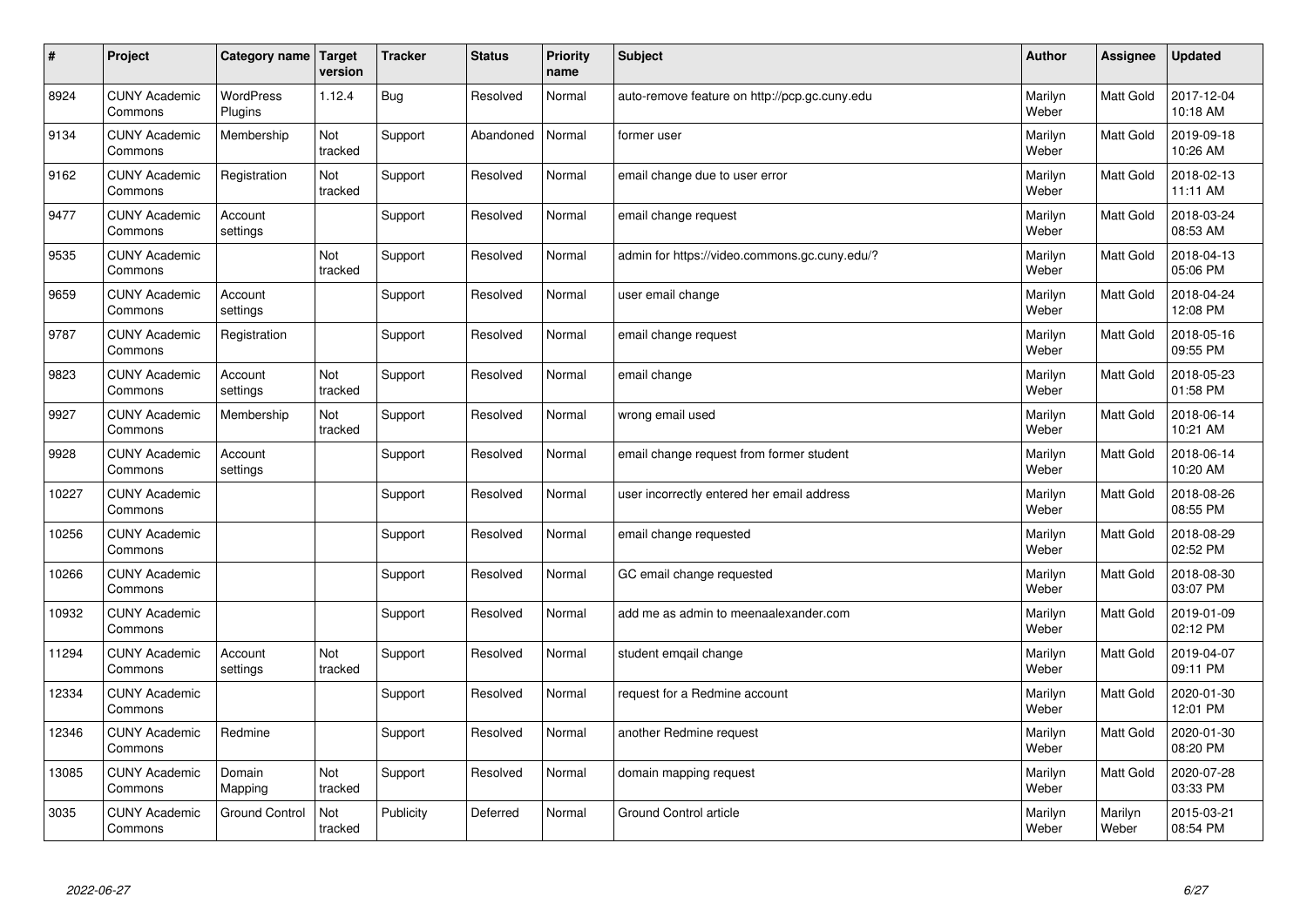| $\sharp$ | Project                         | Category name   Target      | version           | <b>Tracker</b> | <b>Status</b> | Priority<br>name | <b>Subject</b>                                                                        | <b>Author</b>    | <b>Assignee</b>    | <b>Updated</b>         |
|----------|---------------------------------|-----------------------------|-------------------|----------------|---------------|------------------|---------------------------------------------------------------------------------------|------------------|--------------------|------------------------|
| 3417     | <b>CUNY Academic</b><br>Commons | <b>BuddyPress</b><br>(misc) | Not<br>tracked    | <b>Bug</b>     | Rejected      | High             | copying two commons groups                                                            | Marilyn<br>Weber | Marilyn<br>Weber   | 2014-11-05<br>09:56 AM |
| 5019     | <b>CUNY Academic</b><br>Commons | Registration                | Not<br>tracked    | Support        | Resolved      | Normal           | Forgotten password for user with new email address                                    | Marilyn<br>Weber | Marilyn<br>Weber   | 2015-12-11<br>04:18 PM |
| 5083     | <b>CUNY Academic</b><br>Commons | <b>WordPress</b><br>Plugins | 1.9.5             | Support        | Rejected      | Normal           | creating a shortcode for the iframe code of the google form                           | Marilyn<br>Weber | Marilyn<br>Weber   | 2016-01-12<br>04:25 PM |
| 5319     | <b>CUNY Academic</b><br>Commons |                             | Not<br>tracked    | <b>Bug</b>     | Resolved      | Normal           | <b>Broken URL</b>                                                                     | Marilyn<br>Weber | Marilyn<br>Weber   | 2017-11-15<br>05:46 PM |
| 5875     | <b>CUNY Academic</b><br>Commons | <b>WordPress</b><br>Plugins | Not<br>tracked    | Bug            | Resolved      | Normal           | Events Calendar garbled in IE                                                         | Marilyn<br>Weber | Marilyn<br>Weber   | 2017-11-15<br>05:45 PM |
| 12382    | <b>CUNY Academic</b><br>Commons | Membership                  | Not<br>tracked    | Support        | <b>New</b>    | Normal           | Email request change                                                                  | Marilyn<br>Weber | Marilyn<br>Weber   | 2020-02-06<br>12:56 PM |
| 8289     | <b>CUNY Academic</b><br>Commons |                             | Not<br>tracked    | Support        | Resolved      | Normal           | removing my access to sites                                                           | Marilyn<br>Weber | Luke<br>Waltzer    | 2017-06-19<br>12:40 PM |
| 13878    | <b>CUNY Academic</b><br>Commons | Group cloning               | 1.18.4            | Support        | Resolved      | High             | When creating Group + Site and choosing 'Clone existing', cannot<br>advance to step 2 | Marilyn<br>Weber | Jeremy<br>Felt     | 2021-02-02<br>11:02 AM |
| 9835     | <b>CUNY Academic</b><br>Commons | Group Forums                | Future<br>release | <b>Bug</b>     | Assigned      | Normal           | add a "like" function?                                                                | Marilyn<br>Weber | Erik<br>Trainer    | 2018-06-05<br>01:49 PM |
| 3036     | <b>CUNY Academic</b><br>Commons | <b>Ground Control</b>       | Not<br>tracked    | Publicity      | Deferred      | Normal           | <b>Ground Control</b>                                                                 | Marilyn<br>Weber | Dominic<br>Giglio  | 2015-03-21<br>09:10 PM |
| 4340     | <b>CUNY Academic</b><br>Commons | WordPress -<br>Media        | 1.8.14            | Feature        | Resolved      | Normal           | embedding a video                                                                     | Marilyn<br>Weber | Daniel<br>Jones    | 2015-10-20<br>12:01 AM |
| 5345     | <b>CUNY Academic</b><br>Commons | Social Paper                | 1.9.17            | Feature        | Rejected      | Normal           | Plus symbol problem in SP                                                             | Marilyn<br>Weber | Christian<br>Wach  | 2016-05-27<br>04:26 AM |
| 3041     | <b>CUNY Academic</b><br>Commons | <b>Ground Control</b>       | Not<br>tracked    | Publicity      | Resolved      | Normal           | <b>Ground Control</b>                                                                 | Marilyn<br>Weber | <b>Chris Stein</b> | 2016-01-26<br>04:52 PM |
| 2777     | <b>CUNY Academic</b><br>Commons | WordPress<br>(misc)         | Not<br>tracked    | <b>Bug</b>     | Resolved      | Normal           | Hero slide access                                                                     | Marilyn<br>Weber | Boone<br>Gorges    | 2013-09-07<br>12:26 PM |
| 2994     | <b>CUNY Academic</b><br>Commons | <b>BuddyPress</b><br>(misc) | 1.5.16            | Bug            | Resolved      | High             | "My forums" link gives "page not found" error                                         | Marilyn<br>Weber | Boone<br>Gorges    | 2014-01-29<br>03:44 PM |
| 3001     | <b>CUNY Academic</b><br>Commons | WordPress<br>(misc)         | Not<br>tracked    | Support        | Resolved      | Normal           | shortlink requested                                                                   | Marilyn<br>Weber | Boone<br>Gorges    | 2014-01-30<br>01:26 PM |
| 3029     | <b>CUNY Academic</b><br>Commons | cuny.is                     | Not<br>tracked    | Support        | Resolved      | Normal           | shortlink request                                                                     | Marilyn<br>Weber | Boone<br>Gorges    | 2014-02-12<br>10:03 AM |
| 3071     | <b>CUNY Academic</b><br>Commons | WordPress<br><b>Themes</b>  | 1.5.22            | Bug            | Resolved      | Normal           | Twenty Fourteen theme differences                                                     | Marilyn<br>Weber | Boone<br>Gorges    | 2014-04-01<br>08:18 PM |
| 3093     | <b>CUNY Academic</b><br>Commons | <b>WordPress</b><br>Plugins |                   | Bug            | Rejected      | Normal           | <b>Custom Google Maps</b>                                                             | Marilyn<br>Weber | Boone<br>Gorges    | 2014-05-02<br>10:52 AM |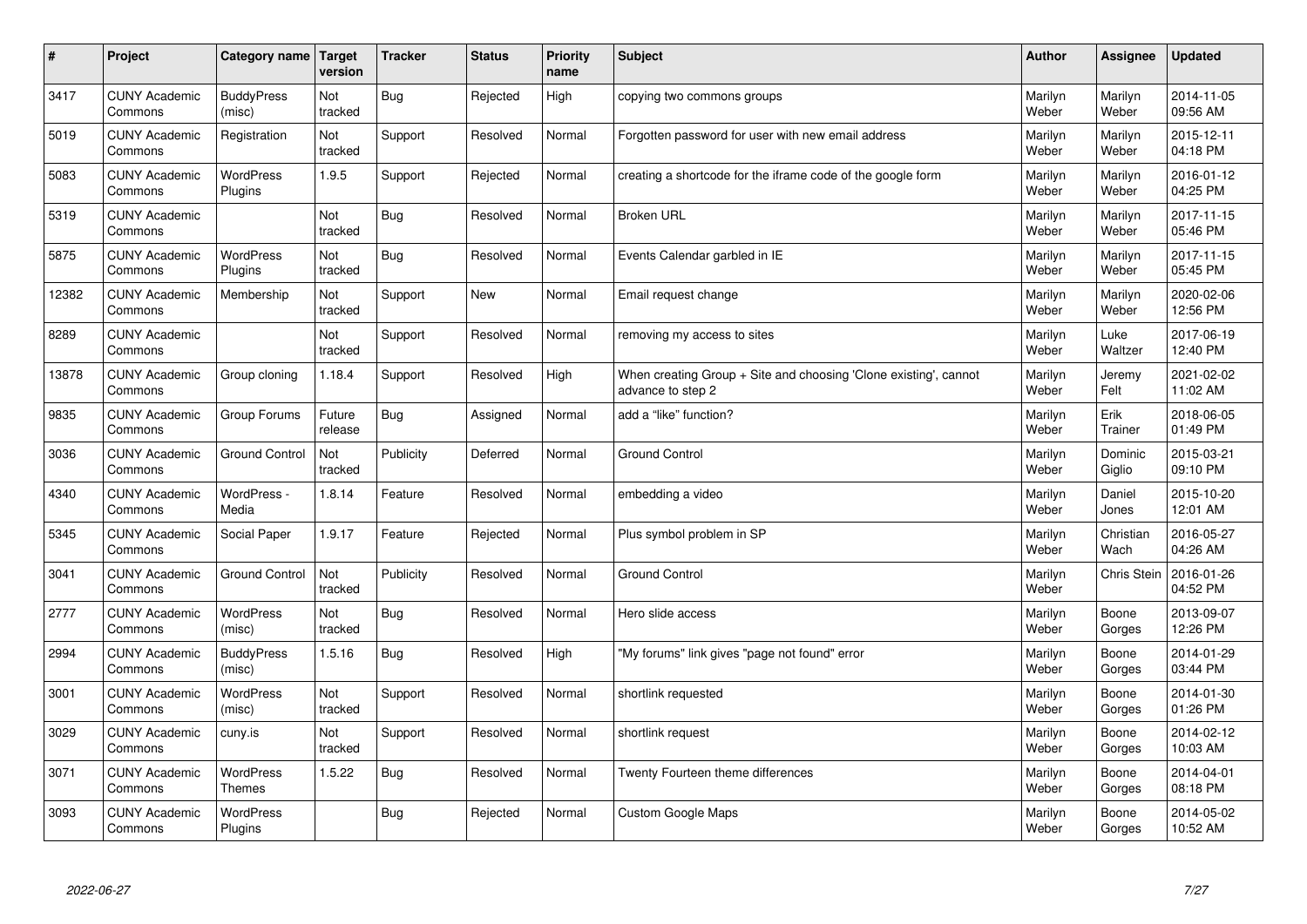| $\sharp$ | Project                         | Category name   Target            | version        | <b>Tracker</b> | <b>Status</b> | <b>Priority</b><br>name | <b>Subject</b>                                             | <b>Author</b>    | <b>Assignee</b> | <b>Updated</b>         |
|----------|---------------------------------|-----------------------------------|----------------|----------------|---------------|-------------------------|------------------------------------------------------------|------------------|-----------------|------------------------|
| 3116     | <b>CUNY Academic</b><br>Commons | <b>WordPress</b><br>(Permissions) |                | Bug            | Resolved      | Normal                  | Updating the FAQ page                                      | Marilyn<br>Weber | Boone<br>Gorges | 2014-04-01<br>10:12 PM |
| 3121     | <b>CUNY Academic</b><br>Commons | WordPress<br>Themes               | 1.5.21         | Bug            | Resolved      | High                    | Add Academica theme?                                       | Marilyn<br>Weber | Boone<br>Gorges | 2014-03-24<br>11:04 AM |
| 3136     | <b>CUNY Academic</b><br>Commons | <b>WordPress</b><br>Plugins       |                | <b>Bug</b>     | Rejected      | Normal                  | The Easy Rotator                                           | Marilyn<br>Weber | Boone<br>Gorges | 2014-04-01<br>10:26 PM |
| 3197     | <b>CUNY Academic</b><br>Commons | Groups (misc)                     | 1.6.4          | <b>Bug</b>     | Resolved      | Normal                  | trying to set up a hidden group blog with no RSS feed      | Marilyn<br>Weber | Boone<br>Gorges | 2014-05-21<br>09:39 PM |
| 3466     | <b>CUNY Academic</b><br>Commons | Membership                        | 1.6.16         | Feature        | Resolved      | Normal                  | restricting undergrad registration                         | Marilyn<br>Weber | Boone<br>Gorges | 2014-09-18<br>12:02 AM |
| 3533     | <b>CUNY Academic</b><br>Commons | Group<br>Invitations              | 1.7.8          | Bug            | Resolved      | Low                     | Trying to invite member to a new group                     | Marilyn<br>Weber | Boone<br>Gorges | 2015-04-01<br>09:13 PM |
| 3592     | <b>CUNY Academic</b><br>Commons | <b>WordPress</b><br>(Permissions) | Not<br>tracked | Publicity      | Resolved      | Normal                  | Oops - Announcing 1.6!                                     | Marilyn<br>Weber | Boone<br>Gorges | 2014-10-22<br>03:03 PM |
| 3593     | <b>CUNY Academic</b><br>Commons | Registration                      | 1.7.2          | Bug            | Resolved      | High                    | registration problems                                      | Marilyn<br>Weber | Boone<br>Gorges | 2014-11-01<br>02:57 PM |
| 4496     | <b>CUNY Academic</b><br>Commons | cuny.is                           | 1.8.9          | Bug            | Resolved      | Normal                  | Quick links broken?                                        | Marilyn<br>Weber | Boone<br>Gorges | 2015-08-28<br>10:39 AM |
| 4542     | <b>CUNY Academic</b><br>Commons | <b>WordPress</b><br>Plugins       | 1.8.10         | <b>Bug</b>     | Resolved      | Normal                  | Emailing group users problem                               | Marilyn<br>Weber | Boone<br>Gorges | 2015-09-11<br>11:16 AM |
| 4577     | <b>CUNY Academic</b><br>Commons | Registration                      | Not<br>tracked | Bug            | Resolved      | Normal                  | New users are not getting their email verification         | Marilyn<br>Weber | Boone<br>Gorges | 2016-01-26<br>03:30 PM |
| 4649     | <b>CUNY Academic</b><br>Commons | Registration                      | Not<br>tracked | Bug            | Resolved      | Urgent                  | Submit button has disappeared                              | Marilyn<br>Weber | Boone<br>Gorges | 2015-09-22<br>11:47 AM |
| 4734     | <b>CUNY Academic</b><br>Commons | <b>BuddyPress</b><br>Docs         | 1.8.13         | Bug            | Resolved      | High                    | Problems with "Create New Doc"                             | Marilyn<br>Weber | Boone<br>Gorges | 2015-10-09<br>07:53 AM |
| 4831     | <b>CUNY Academic</b><br>Commons | <b>Public Portfolio</b>           | 1.9.4          | Bug            | Resolved      | Normal                  | User cannot update profile                                 | Marilyn<br>Weber | Boone<br>Gorges | 2016-01-11<br>10:46 PM |
| 4834     | <b>CUNY Academic</b><br>Commons | <b>Blogs</b><br>(BuddyPress)      |                | <b>Bug</b>     | Resolved      | Normal                  | Admin invite problem                                       | Marilyn<br>Weber | Boone<br>Gorges | 2015-11-13<br>12:25 PM |
| 4965     | <b>CUNY Academic</b><br>Commons | <b>WordPress</b><br><b>Themes</b> | Not<br>tracked | Feature        | Resolved      | Normal                  | Theme requested                                            | Marilyn<br>Weber | Boone<br>Gorges | 2016-02-24<br>09:46 PM |
| 4997     | <b>CUNY Academic</b><br>Commons | <b>WordPress</b><br>Plugins       | 1.9.4          | Feature        | Resolved      | Normal                  | ability to embed maps from StoryMapJS?                     | Marilyn<br>Weber | Boone<br>Gorges | 2016-01-07<br>12:34 PM |
| 5036     | <b>CUNY Academic</b><br>Commons | WordPress<br>Plugins              | 1.9.1.1        | Feature        | Resolved      | Normal                  | Embeds request                                             | Marilyn<br>Weber | Boone<br>Gorges | 2015-12-18<br>10:12 PM |
| 5037     | <b>CUNY Academic</b><br>Commons | Registration                      | Not<br>tracked | Support        | Resolved      | Normal                  | Another Forgotten password for user with new email address | Marilyn<br>Weber | Boone<br>Gorges | 2015-12-22<br>05:24 PM |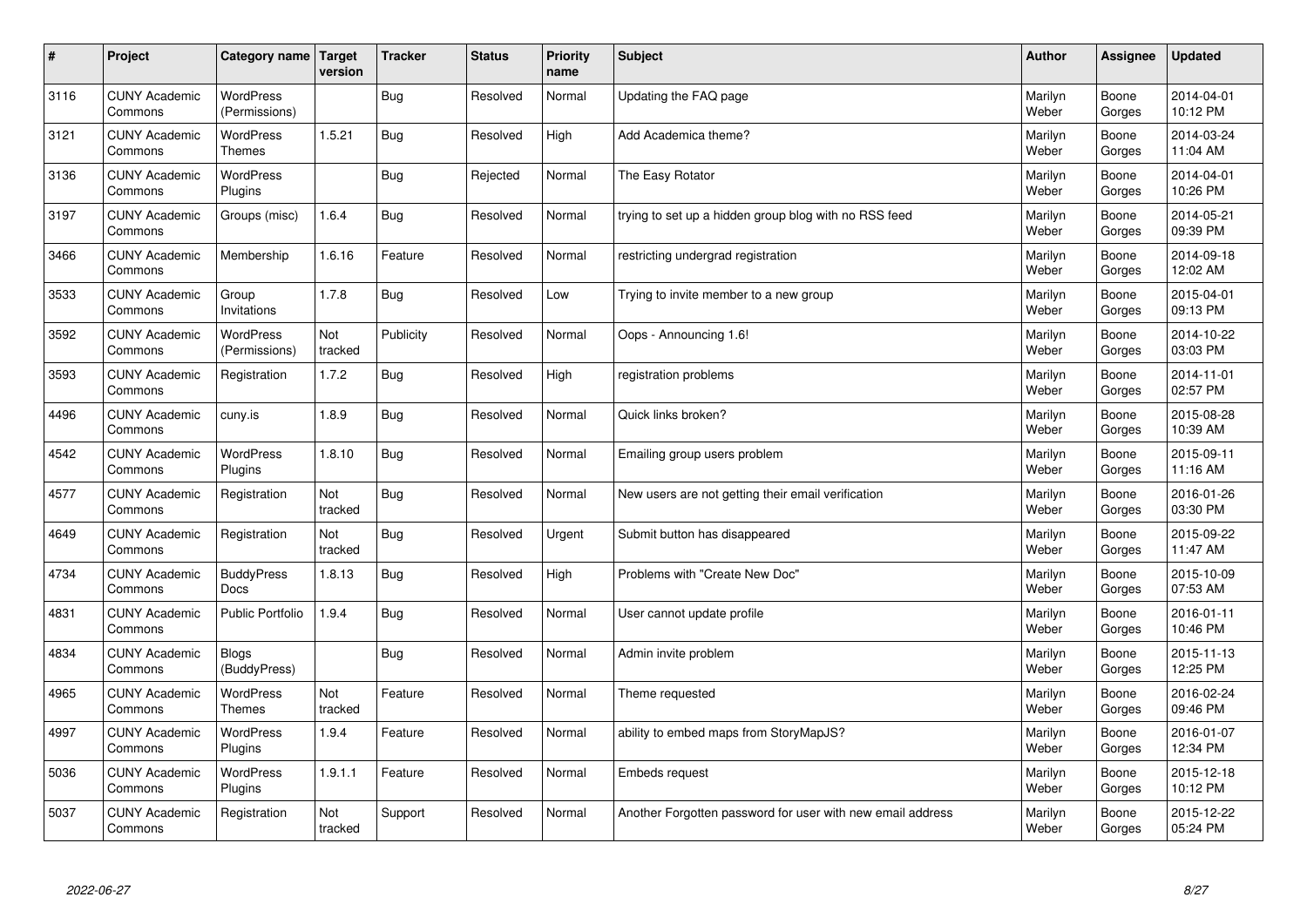| $\sharp$ | Project                         | Category name   Target            | version           | <b>Tracker</b> | <b>Status</b> | <b>Priority</b><br>name | <b>Subject</b>                                                   | <b>Author</b>    | Assignee        | <b>Updated</b>         |
|----------|---------------------------------|-----------------------------------|-------------------|----------------|---------------|-------------------------|------------------------------------------------------------------|------------------|-----------------|------------------------|
| 5052     | <b>CUNY Academic</b><br>Commons | Social Paper                      | Future<br>release | Feature        | <b>New</b>    | Low                     | Sentence by sentence or line by line comments (SP suggestion #3) | Marilyn<br>Weber | Boone<br>Gorges | 2016-02-11<br>10:24 PM |
| 5072     | <b>CUNY Academic</b><br>Commons |                                   |                   | Feature        | Duplicate     | Normal                  | redirect shortcode handler                                       | Marilyn<br>Weber | Boone<br>Gorges | 2016-01-07<br>12:34 PM |
| 5176     | <b>CUNY Academic</b><br>Commons | <b>Public Portfolio</b>           | 1.9.6             | Bug            | Resolved      | Normal                  | Widgets in Profile not saving                                    | Marilyn<br>Weber | Boone<br>Gorges | 2016-02-01<br>11:07 AM |
| 5184     | <b>CUNY Academic</b><br>Commons | Social Paper                      |                   | <b>Bug</b>     | Rejected      | Normal                  | Problem linking SP to a group                                    | Marilyn<br>Weber | Boone<br>Gorges | 2016-02-21<br>12:27 PM |
| 5302     | <b>CUNY Academic</b><br>Commons | <b>WordPress</b><br>Plugins       | 1.9.10            | Feature        | Resolved      | Normal                  | request for WP Gallery Custom Links plug-in                      | Marilyn<br>Weber | Boone<br>Gorges | 2016-03-11<br>09:20 PM |
| 5346     | <b>CUNY Academic</b><br>Commons | Toolbar                           | 1.9.11            | Bug            | Resolved      | Normal                  | possible dynamic HTML code bug?                                  | Marilyn<br>Weber | Boone<br>Gorges | 2016-03-22<br>10:53 AM |
| 5436     | <b>CUNY Academic</b><br>Commons |                                   | Not<br>tracked    | <b>Bug</b>     | Resolved      | Normal                  | Trying to change email settings for                              | Marilyn<br>Weber | Boone<br>Gorges | 2016-04-21<br>10:12 PM |
| 5522     | <b>CUNY Academic</b><br>Commons | WordPress<br>Plugins              | 1.9.15            | Feature        | Resolved      | Normal                  | plugin request                                                   | Marilyn<br>Weber | Boone<br>Gorges | 2016-05-09<br>10:36 AM |
| 5621     | <b>CUNY Academic</b><br>Commons | WordPress<br>Plugins              | 1.9.17            | Feature        | Resolved      | Normal                  | Taxonomy plugin request                                          | Marilyn<br>Weber | Boone<br>Gorges | 2016-06-01<br>11:28 PM |
| 5630     | <b>CUNY Academic</b><br>Commons | <b>WordPress</b><br><b>Themes</b> | 1.9.17            | Feature        | Resolved      | Normal                  | Bavota magazine Pro theme                                        | Marilyn<br>Weber | Boone<br>Gorges | 2016-06-02<br>12:09 AM |
| 5657     | <b>CUNY Academic</b><br>Commons | <b>WordPress</b><br>Plugins       | 1.9.18            | Feature        | Resolved      | Normal                  | Plugin Request - Instagram Feed WD                               | Marilyn<br>Weber | Boone<br>Gorges | 2016-06-08<br>12:36 PM |
| 5667     | <b>CUNY Academic</b><br>Commons | Public Portfolio                  | 1.9.18            | <b>Bug</b>     | Resolved      | Normal                  | publication section on my public portfolio won't update          | Marilyn<br>Weber | Boone<br>Gorges | 2016-06-12<br>10:19 AM |
| 5684     | <b>CUNY Academic</b><br>Commons | Group Files                       | Not<br>tracked    | <b>Bug</b>     | Resolved      | Normal                  | Making Group files appear as Blog entries                        | Marilyn<br>Weber | Boone<br>Gorges | 2017-11-20<br>03:28 PM |
| 5713     | <b>CUNY Academic</b><br>Commons | <b>WordPress</b><br>(misc)        | Not<br>tracked    | <b>Bug</b>     | Abandoned     | High                    | Site freezing                                                    | Marilyn<br>Weber | Boone<br>Gorges | 2017-11-15<br>10:58 AM |
| 5753     | <b>CUNY Academic</b><br>Commons | WordPress<br>(misc)               | Not<br>tracked    | Support        | Resolved      | Normal                  | merging blogs and groups                                         | Marilyn<br>Weber | Boone<br>Gorges | 2016-08-29<br>03:09 PM |
| 5799     | <b>CUNY Academic</b><br>Commons | <b>Blogs</b><br>(BuddyPress)      | Not<br>tracked    | Feature        | Resolved      | Normal                  | removing one's own access to sites?                              | Marilyn<br>Weber | Boone<br>Gorges | 2016-07-26<br>01:55 PM |
| 5834     | <b>CUNY Academic</b><br>Commons |                                   |                   | Bug            | Resolved      | Normal                  | My access to cdev                                                | Marilyn<br>Weber | Boone<br>Gorges | 2016-07-25<br>03:12 PM |
| 5872     | <b>CUNY Academic</b><br>Commons | Server                            | Not<br>tracked    | <b>Bug</b>     | Resolved      | Immediate               | Whole Commons is down                                            | Marilyn<br>Weber | Boone<br>Gorges | 2016-08-12<br>12:04 AM |
| 5969     | <b>CUNY Academic</b><br>Commons | Registration                      | 1.9.27            | Bug            | Resolved      | Normal                  | Queens students unable to join                                   | Marilyn<br>Weber | Boone<br>Gorges | 2016-09-04<br>09:41 PM |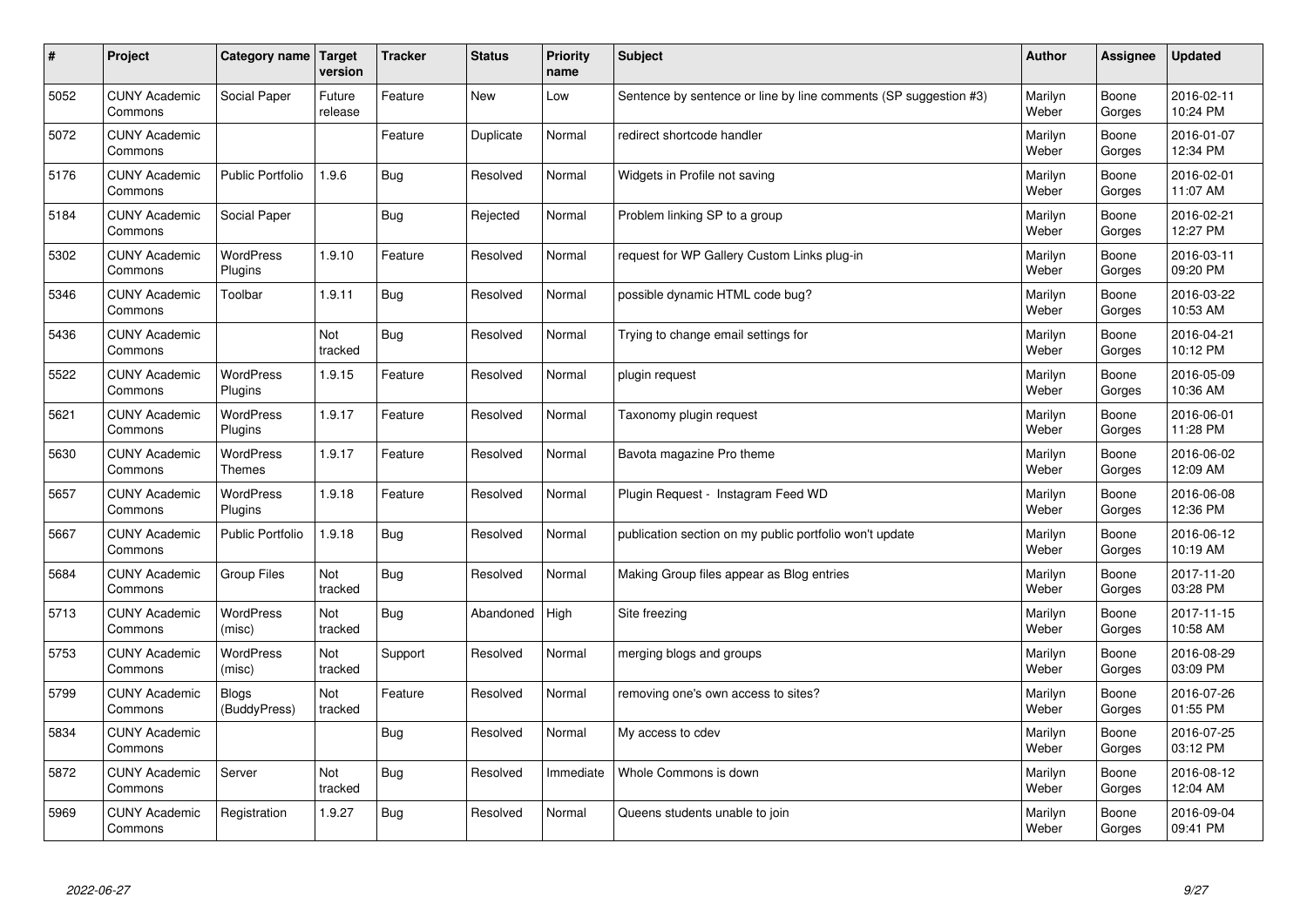| $\sharp$ | Project                         | Category name   Target       | version        | <b>Tracker</b> | <b>Status</b> | <b>Priority</b><br>name | <b>Subject</b>                                                              | <b>Author</b>    | Assignee        | <b>Updated</b>         |
|----------|---------------------------------|------------------------------|----------------|----------------|---------------|-------------------------|-----------------------------------------------------------------------------|------------------|-----------------|------------------------|
| 5985     | <b>CUNY Academic</b><br>Commons | Support                      | Not<br>tracked | Support        | Resolved      | Normal                  | change user's email address (she cannot access old)                         | Marilyn<br>Weber | Boone<br>Gorges | 2016-09-07<br>01:43 PM |
| 5988     | <b>CUNY Academic</b><br>Commons | Support                      |                | Support        | Rejected      | Normal                  | Forbidden error when trying to join                                         | Marilyn<br>Weber | Boone<br>Gorges | 2016-09-08<br>01:42 PM |
| 6025     | <b>CUNY Academic</b><br>Commons | Search                       | Not<br>tracked | <b>Bug</b>     | Resolved      | Normal                  | Search function not working                                                 | Marilyn<br>Weber | Boone<br>Gorges | 2016-10-12<br>09:41 AM |
| 6091     | <b>CUNY Academic</b><br>Commons | Group<br>Invitations         | Not<br>tracked | <b>Bug</b>     | Resolved      | Normal                  | User cannot re-join a group                                                 | Marilyn<br>Weber | Boone<br>Gorges | 2016-09-28<br>01:47 PM |
| 6101     | <b>CUNY Academic</b><br>Commons | <b>Public Portfolio</b>      |                | Bug            | Resolved      | High                    | Profile update problems                                                     | Marilyn<br>Weber | Boone<br>Gorges | 2016-12-01<br>03:50 PM |
| 6107     | <b>CUNY Academic</b><br>Commons |                              |                | <b>Bug</b>     | Resolved      | High                    | site redirect?                                                              | Marilyn<br>Weber | Boone<br>Gorges | 2016-09-29<br>03:45 PM |
| 6286     | <b>CUNY Academic</b><br>Commons | Groups (misc)                | Not<br>tracked | Bug            | Resolved      | Immediate               | Groups pages not displaying at all!                                         | Marilyn<br>Weber | Boone<br>Gorges | 2017-11-15<br>10:57 AM |
| 6338     | <b>CUNY Academic</b><br>Commons |                              |                | Bug            | Rejected      | Normal                  | Multiple email notifications for each blog post                             | Marilyn<br>Weber | Boone<br>Gorges | 2016-10-18<br>08:45 PM |
| 6410     | <b>CUNY Academic</b><br>Commons |                              |                | Bug            | Duplicate     | Immediate               | Cannot log in - gives privacy error                                         | Marilyn<br>Weber | Boone<br>Gorges | 2016-10-24<br>10:01 AM |
| 6626     | <b>CUNY Academic</b><br>Commons | Group Files                  | 1.10.1         | Bug            | Resolved      | Normal                  | Files from non-member showing up in private group                           | Marilyn<br>Weber | Boone<br>Gorges | 2016-11-07<br>03:54 PM |
| 6857     | <b>CUNY Academic</b><br>Commons | <b>Blogs</b><br>(BuddyPress) | Not<br>tracked | Support        | Resolved      | Normal                  | Committee on Religion website                                               | Marilyn<br>Weber | Boone<br>Gorges | 2017-08-17<br>10:24 AM |
| 6860     | <b>CUNY Academic</b><br>Commons | User<br>Onboarding           | 1.12           | Bug            | Resolved      | Normal                  | Invitation to join a group is appearing as an invitiation to join the site! | Marilyn<br>Weber | Boone<br>Gorges | 2017-10-30<br>10:03 AM |
| 6893     | <b>CUNY Academic</b><br>Commons | Group Forums                 |                | Bug            | Resolved      | Normal                  | Forum for CUNY Academic Commons Team is gone                                | Marilyn<br>Weber | Boone<br>Gorges | 2016-12-01<br>08:08 AM |
| 6899     | <b>CUNY Academic</b><br>Commons | Account<br>settings          | Not<br>tracked | Support        | Resolved      | Normal                  | New user has misspelled her own name                                        | Marilyn<br>Weber | Boone<br>Gorges | 2016-12-01<br>05:10 PM |
| 7100     | <b>CUNY Academic</b><br>Commons | <b>WordPress</b><br>Plugins  | 1.10.5         | <b>Bug</b>     | Resolved      | High                    | Cincopa plugin problem                                                      | Marilyn<br>Weber | Boone<br>Gorges | 2016-12-19<br>10:32 AM |
| 7223     | <b>CUNY Academic</b><br>Commons | Membership                   | Not<br>tracked | Bug            | Resolved      | Normal                  | User with two profiles would like to merge them                             | Marilyn<br>Weber | Boone<br>Gorges | 2017-01-10<br>02:07 PM |
| 7310     | <b>CUNY Academic</b><br>Commons |                              | 1.10.7         | <b>Bug</b>     | Resolved      | Normal                  | Friendship request mystery.                                                 | Marilyn<br>Weber | Boone<br>Gorges | 2017-01-05<br>03:12 PM |
| 7349     | <b>CUNY Academic</b><br>Commons | Membership                   | Not<br>tracked | Bug            | Resolved      | Normal                  | <b>LACUNY</b> Institute website                                             | Marilyn<br>Weber | Boone<br>Gorges | 2017-01-11<br>04:26 PM |
| 7376     | <b>CUNY Academic</b><br>Commons | Email<br>Notifications       |                | Bug            | Rejected      | Normal                  | automatic forwarding of blog posts not working                              | Marilyn<br>Weber | Boone<br>Gorges | 2017-05-01<br>10:36 PM |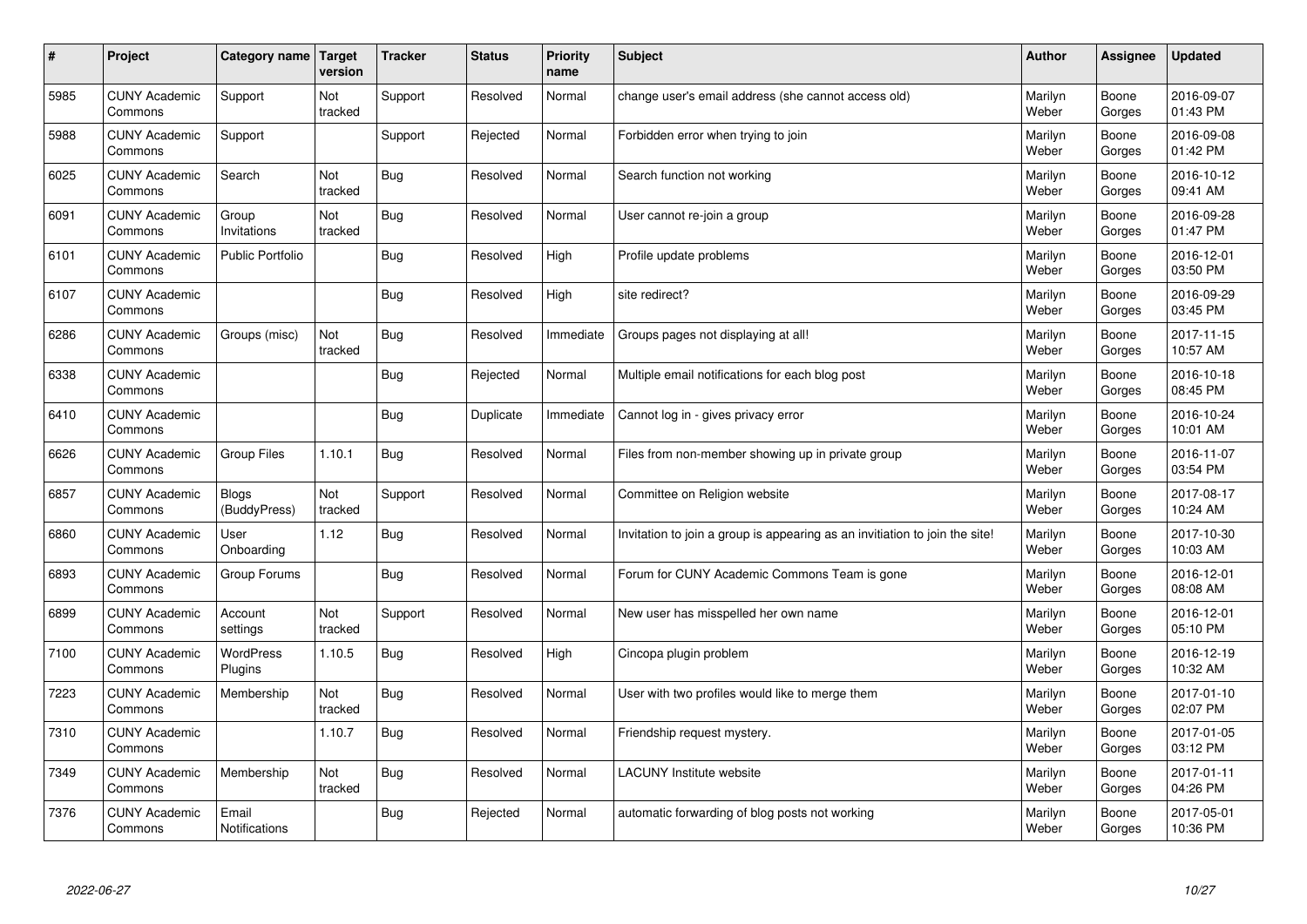| $\vert$ # | Project                         | Category name                     | <b>Target</b><br>version | <b>Tracker</b> | <b>Status</b>        | Priority<br>name | <b>Subject</b>                                             | <b>Author</b>    | Assignee        | <b>Updated</b>         |
|-----------|---------------------------------|-----------------------------------|--------------------------|----------------|----------------------|------------------|------------------------------------------------------------|------------------|-----------------|------------------------|
| 7460      | <b>CUNY Academic</b><br>Commons | <b>WordPress</b><br><b>Themes</b> | 1.10.8                   | Support        | Resolved             | Normal           | install Independent Publisher theme?                       | Marilyn<br>Weber | Boone<br>Gorges | 2017-01-21<br>09:34 PM |
| 7613      | <b>CUNY Academic</b><br>Commons | Registration                      | Not<br>tracked           | Support        | Resolved             | Normal           | non-matriculated students                                  | Marilyn<br>Weber | Boone<br>Gorges | 2017-11-15<br>11:03 AM |
| 7678      | <b>CUNY Academic</b><br>Commons | Groups (misc)                     | Not<br>tracked           | Support        | Resolved             | Normal           | add admin to student group                                 | Marilyn<br>Weber | Boone<br>Gorges | 2017-02-15<br>11:58 AM |
| 7685      | <b>CUNY Academic</b><br>Commons | Password<br>Reset                 | Not<br>tracked           | Support        | Resolved             | Normal           | temporary password                                         | Marilyn<br>Weber | Boone<br>Gorges | 2017-02-15<br>07:36 PM |
| 7700      | <b>CUNY Academic</b><br>Commons |                                   | Not<br>tracked           | Support        | Abandoned            | Normal           | slow loading Page on site                                  | Marilyn<br>Weber | Boone<br>Gorges | 2017-11-15<br>11:02 AM |
| 7724      | <b>CUNY Academic</b><br>Commons |                                   | Not<br>tracked           | Support        | Abandoned            | Normal           | User name confusion                                        | Marilyn<br>Weber | Boone<br>Gorges | 2017-11-15<br>11:12 AM |
| 7771      | <b>CUNY Academic</b><br>Commons | Membership                        | Not<br>tracked           | Support        | Resolved             | Normal           | User would like to be uncoupled from sites                 | Marilyn<br>Weber | Boone<br>Gorges | 2017-03-09<br>12:38 PM |
| 7785      | <b>CUNY Academic</b><br>Commons |                                   | Not<br>tracked           | Support        | Resolved             | Normal           | ftp access or files?                                       | Marilyn<br>Weber | Boone<br>Gorges | 2017-03-13<br>02:34 PM |
| 8131      | <b>CUNY Academic</b><br>Commons | WordPress<br>Plugins              | 1.11                     | Bug            | Resolved             | Normal           | Newsletters plug-in                                        | Marilyn<br>Weber | Boone<br>Gorges | 2017-05-11<br>09:42 PM |
| 8200      | <b>CUNY Academic</b><br>Commons | Groups (misc)                     | Not<br>tracked           | Bug            | Resolved             | Normal           | Announcements has disappeared                              | Marilyn<br>Weber | Boone<br>Gorges | 2017-05-26<br>04:04 PM |
| 8222      | <b>CUNY Academic</b><br>Commons | Membership                        | Not<br>tracked           | Support        | Resolved             | Normal           | Admin for iletc.commons.gc.cuny.edu                        | Marilyn<br>Weber | Boone<br>Gorges | 2017-06-08<br>10:06 AM |
| 8401      | <b>CUNY Academic</b><br>Commons | Membership                        | Not<br>tracked           | Support        | Resolved             | Normal           | add me as an admin                                         | Marilyn<br>Weber | Boone<br>Gorges | 2017-07-11<br>11:40 AM |
| 8429      | <b>CUNY Academic</b><br>Commons | Membership                        | Not<br>tracked           | Support        | Resolved             | Normal           | Please make me an admin of https://arc.commons.gc.cuny.edu | Marilyn<br>Weber | Boone<br>Gorges | 2017-07-24<br>03:33 PM |
| 8878      | <b>CUNY Academic</b><br>Commons | cuny.is                           | Not<br>tracked           | <b>Bug</b>     | Resolved             | Urgent           | cuny.is site link won't work                               | Marilyn<br>Weber | Boone<br>Gorges | 2017-11-01<br>03:06 PM |
| 8917      | <b>CUNY Academic</b><br>Commons | <b>Group Files</b>                | 1.12.3                   | <b>Bug</b>     | Resolved             | High             | Files not downloading from Groups properly                 | Marilyn<br>Weber | Boone<br>Gorges | 2017-11-29<br>10:04 PM |
| 9192      | <b>CUNY Academic</b><br>Commons | WordPress<br>Plugins              | 1.12.8                   | <b>Bug</b>     | Resolved             | Normal           | problems with the Leaflet plug -in                         | Marilyn<br>Weber | Boone<br>Gorges | 2018-02-13<br>11:07 AM |
| 9207      | <b>CUNY Academic</b><br>Commons |                                   | Future<br>release        | Support        | Reporter<br>Feedback | Normal           | display dashboards made in Tableau?                        | Marilyn<br>Weber | Boone<br>Gorges | 2018-04-10<br>10:42 AM |
| 9224      | <b>CUNY Academic</b><br>Commons | Group Files                       | 1.13                     | Feature        | Resolved             | Normal           | attachments to forum posts clutter up Files area           | Marilyn<br>Weber | Boone<br>Gorges | 2018-03-22<br>03:34 PM |
| 9275      | <b>CUNY Academic</b><br>Commons |                                   |                          | Support        | Rejected             | Normal           | soft chalk page?                                           | Marilyn<br>Weber | Boone<br>Gorges | 2018-04-09<br>10:37 AM |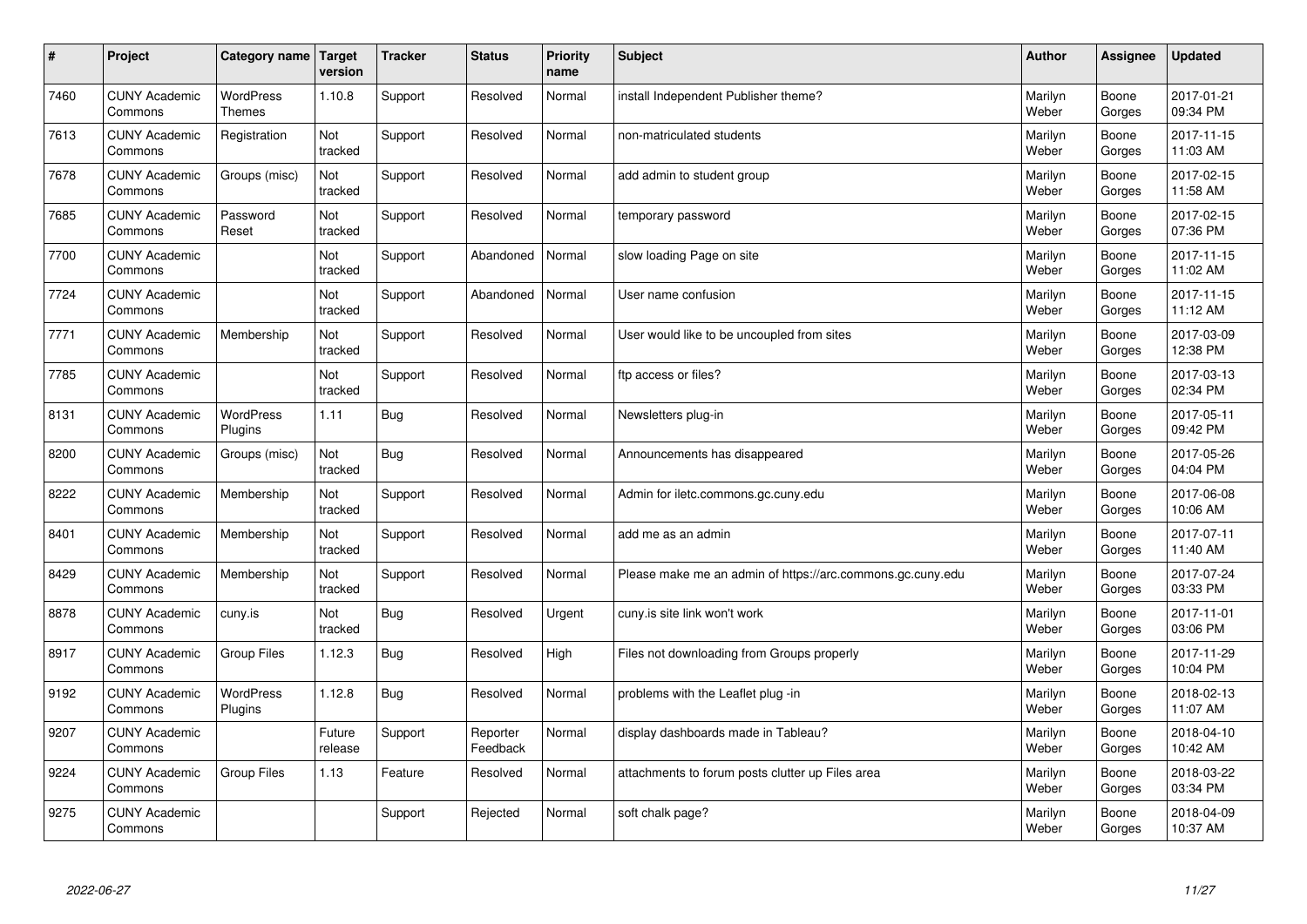| $\sharp$ | Project                         | Category name   Target      | version        | <b>Tracker</b> | <b>Status</b> | <b>Priority</b><br>name | <b>Subject</b>                                                    | <b>Author</b>    | Assignee        | <b>Updated</b>         |
|----------|---------------------------------|-----------------------------|----------------|----------------|---------------|-------------------------|-------------------------------------------------------------------|------------------|-----------------|------------------------|
| 9335     | <b>CUNY Academic</b><br>Commons | <b>WordPress</b><br>Themes  | 1.12.10        | <b>Bug</b>     | Resolved      | Normal                  | clone http://digitalscholarship.ccny.cuny.edu site?               | Marilyn<br>Weber | Boone<br>Gorges | 2018-03-14<br>12:43 PM |
| 9768     | <b>CUNY Academic</b><br>Commons |                             | 1.13.2         | <b>Bug</b>     | Resolved      | High                    | search function on the Directory page                             | Marilyn<br>Weber | Boone<br>Gorges | 2018-05-14<br>08:45 PM |
| 9949     | <b>CUNY Academic</b><br>Commons |                             | 1.13.4         | Support        | Resolved      | Normal                  | raise storage space limit?                                        | Marilyn<br>Weber | Boone<br>Gorges | 2018-06-26<br>12:00 PM |
| 10407    | <b>CUNY Academic</b><br>Commons |                             | Not<br>tracked | Support        | Resolved      | Normal                  | toolbar problem                                                   | Marilyn<br>Weber | Boone<br>Gorges | 2018-10-23<br>10:52 AM |
| 11567    | <b>CUNY Academic</b><br>Commons | <b>Group Files</b>          | 1.15.4         | Bug            | Resolved      | Normal                  | Group files pagination doesn't work properly in folders           | Marilyn<br>Weber | Boone<br>Gorges | 2019-06-25<br>04:22 PM |
| 11865    | <b>CUNY Academic</b><br>Commons | Onboarding                  | 1.15.10        | <b>Bug</b>     | Resolved      | Normal                  | Site name not appearing in "Membership" lists of Invitation modal | Marilyn<br>Weber | Boone<br>Gorges | 2019-09-24<br>11:09 AM |
| 12006    | <b>CUNY Academic</b><br>Commons | Group<br>Invitations        | 1.15.13        | <b>Bug</b>     | Resolved      | Immediate               | Invite system is broken.                                          | Marilyn<br>Weber | Boone<br>Gorges | 2019-10-23<br>10:16 AM |
| 12165    | <b>CUNY Academic</b><br>Commons | <b>BuddyPress</b><br>(misc) | Not<br>tracked | Support        | Resolved      | Normal                  | two reports of Profile problems                                   | Marilyn<br>Weber | Boone<br>Gorges | 2019-12-04<br>05:06 PM |
| 12905    | <b>CUNY Academic</b><br>Commons |                             | 1.16.14        | Support        | Resolved      | Normal                  | trouble embedding a flipbook from Flipsnack                       | Marilyn<br>Weber | Boone<br>Gorges | 2020-06-23<br>10:53 AM |
| 12960    | <b>CUNY Academic</b><br>Commons |                             | 1.16.14        | Support        | Resolved      | Normal                  | mutiple plugin in requests                                        | Marilyn<br>Weber | Boone<br>Gorges | 2020-06-23<br>10:53 AM |
| 12999    | <b>CUNY Academic</b><br>Commons |                             | 1.18.1         | Support        | Resolved      | Normal                  | request for Dentist theme                                         | Marilyn<br>Weber | Boone<br>Gorges | 2020-12-22<br>03:31 PM |
| 13159    | <b>CUNY Academic</b><br>Commons | Group Library               | Not<br>tracked | Support        | Resolved      | Normal                  | changing folder names?                                            | Marilyn<br>Weber | Boone<br>Gorges | 2020-08-27<br>08:59 AM |
| 13641    | <b>CUNY Academic</b><br>Commons |                             | 1.18.2         | Support        | Resolved      | Normal                  | follow up to migration request                                    | Marilyn<br>Weber | Boone<br>Gorges | 2021-01-12<br>10:59 AM |
| 13841    | <b>CUNY Academic</b><br>Commons | WordPress<br>Plugins        | 1.18.3         | Support        | Resolved      | Normal                  | Folders plugin request                                            | Marilyn<br>Weber | Boone<br>Gorges | 2021-01-26<br>04:43 PM |
| 13929    | <b>CUNY Academic</b><br>Commons |                             | 1.18.4         | Support        | Resolved      | Normal                  | update error message                                              | Marilyn<br>Weber | Boone<br>Gorges | 2021-02-09<br>11:05 AM |
| 14012    | <b>CUNY Academic</b><br>Commons | <b>WordPress</b><br>Plugins | 1.18.5         | Support        | Resolved      | Normal                  | Open External Links in a New Window plugin?                       | Marilyn<br>Weber | Boone<br>Gorges | 2021-03-02<br>02:07 PM |
| 14019    | <b>CUNY Academic</b><br>Commons | WordPress<br>Plugins        | 1.18.5         | <b>Bug</b>     | Resolved      | Normal                  | smorales.commons.gc.cuny.edu                                      | Marilyn<br>Weber | Boone<br>Gorges | 2021-02-23<br>11:06 AM |
| 14075    | <b>CUNY Academic</b><br>Commons | WordPress<br>Plugins        | Not<br>tracked | Bug            | Resolved      | Normal                  | sludigitalportfolios.commons.gc.cuny.edu                          | Marilyn<br>Weber | Boone<br>Gorges | 2021-03-01<br>10:46 AM |
| 14265    | <b>CUNY Academic</b><br>Commons | WordPress<br>Plugins        | 1.18.10        | Support        | Resolved      | Normal                  | separate the tag cloud in the blog sidebar                        | Marilyn<br>Weber | Boone<br>Gorges | 2021-05-12<br>05:19 PM |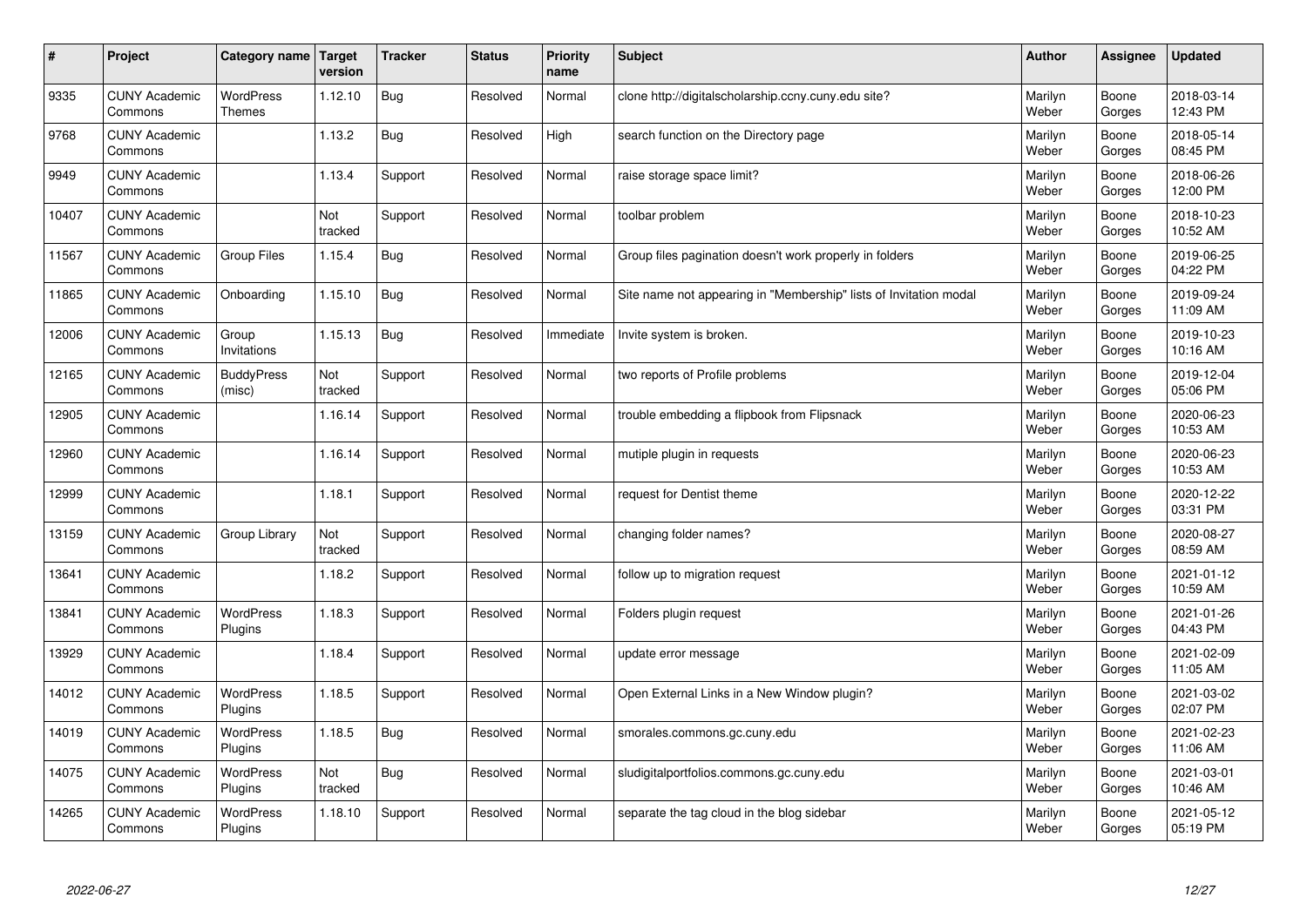| $\sharp$ | Project                         | Category name   Target      | version           | <b>Tracker</b> | <b>Status</b> | <b>Priority</b><br>name | <b>Subject</b>                                                                          | <b>Author</b>    | Assignee        | <b>Updated</b>         |
|----------|---------------------------------|-----------------------------|-------------------|----------------|---------------|-------------------------|-----------------------------------------------------------------------------------------|------------------|-----------------|------------------------|
| 14304    | <b>CUNY Academic</b><br>Commons | Group Library               | 1.18.8            | Bug            | Resolved      | Normal                  | Library items change folders when adding subsequent items in new<br>folders             | Marilyn<br>Weber | Boone<br>Gorges | 2021-04-13<br>11:21 AM |
| 15211    | <b>CUNY Academic</b><br>Commons | Blogs<br>(BuddyPress)       | 1.19.2            | Support        | Resolved      | Normal                  | No good error reporting for already-used domain name when creating a<br>site in Firefox | Marilyn<br>Weber | Boone<br>Gorges | 2022-01-25<br>11:33 AM |
| 15241    | <b>CUNY Academic</b><br>Commons | Onboarding                  | 1.19.3            | Design/UX      | Resolved      | Normal                  | white on gray                                                                           | Marilyn<br>Weber | Boone<br>Gorges | 2022-02-08<br>02:38 PM |
| 15545    | <b>CUNY Academic</b><br>Commons | <b>WordPress</b><br>Plugins | 1.19.5            | Feature        | Resolved      | Normal                  | "ZI Hide Featured Image" plugin request                                                 | Marilyn<br>Weber | Boone<br>Gorges | 2022-03-09<br>10:09 AM |
| 15654    | <b>CUNY Academic</b><br>Commons | <b>WordPress</b><br>Plugins | 1.19.6            | Support        | Resolved      | Normal                  | Numerous Copies of Events showing up                                                    | Marilyn<br>Weber | Boone<br>Gorges | 2022-03-22<br>11:30 AM |
| 16198    | <b>CUNY Academic</b><br>Commons |                             | 2.0.1             | Bug            | Resolved      | Normal                  | Change role to                                                                          | Marilyn<br>Weber | Boone<br>Gorges | 2022-06-14<br>11:35 AM |
| 3620     | <b>CUNY Academic</b><br>Commons | Groups (misc)               | Not<br>tracked    | <b>Bug</b>     | Resolved      | Normal                  | admins of The Group for Group Admins                                                    | Marilyn<br>Weber |                 | 2014-11-03<br>08:38 AM |
| 3673     | <b>CUNY Academic</b><br>Commons |                             |                   | Bug            | Rejected      | Normal                  | CBox pagination issue with the Wiki                                                     | Marilyn<br>Weber |                 | 2014-11-20<br>04:08 PM |
| 3674     | <b>CUNY Academic</b><br>Commons |                             |                   | Bug            | Rejected      | Normal                  | CBox pagination issue with the Wiki                                                     | Marilyn<br>Weber |                 | 2014-11-20<br>05:03 PM |
| 4012     | <b>CUNY Academic</b><br>Commons |                             | 1.7.20            | Bug            | Resolved      | Normal                  | Two users reporting same Forbidden 403 error message.                                   | Marilyn<br>Weber |                 | 2015-05-01<br>08:13 PM |
| 4013     | <b>CUNY Academic</b><br>Commons |                             |                   | <b>Bug</b>     | Duplicate     | Normal                  | Math question?                                                                          | Marilyn<br>Weber |                 | 2015-04-22<br>04:05 PM |
| 4880     | <b>CUNY Academic</b><br>Commons | Password<br>Reset           | Not<br>tracked    | Support        | Resolved      | High                    | CUNY Central person having password trouble                                             | Marilyn<br>Weber |                 | 2015-11-10<br>12:40 PM |
| 4881     | <b>CUNY Academic</b><br>Commons | ZenDesk                     | Not<br>tracked    | Bug            | Resolved      | Normal                  | ZenDesk emails not being sent                                                           | Marilyn<br>Weber |                 | 2015-12-07<br>01:34 AM |
| 5059     | <b>CUNY Academic</b><br>Commons |                             | Not<br>tracked    | Bug            | Resolved      | Normal                  | Instagram embed?                                                                        | Marilyn<br>Weber |                 | 2016-01-26<br>12:05 AM |
| 5199     | <b>CUNY Academic</b><br>Commons | Social Paper                | Future<br>release | Feature        | <b>New</b>    | Normal                  | add tables to the SP editor                                                             | Marilyn<br>Weber |                 | 2016-10-24<br>11:27 AM |
| 5205     | <b>CUNY Academic</b><br>Commons | Social Paper                | Future<br>release | Feature        | <b>New</b>    | Normal                  | Social Paper folders                                                                    | Marilyn<br>Weber |                 | 2016-02-11<br>10:24 PM |
| 5435     | <b>CUNY Academic</b><br>Commons |                             | Not<br>tracked    | Bug            | Resolved      | Urgent                  | Can't see the dashboard                                                                 | Marilyn<br>Weber |                 | 2016-04-12<br>11:33 AM |
| 5629     | <b>CUNY Academic</b><br>Commons | Public Portfolio            | 1.10.4            | Support        | Resolved      | Normal                  | Title field in profile can't be edited                                                  | Marilyn<br>Weber |                 | 2016-12-13<br>11:19 AM |
| 5844     | <b>CUNY Academic</b><br>Commons |                             | Not<br>tracked    | Support        | Resolved      | Normal                  | edit Host Files on Windows 10 problems                                                  | Marilyn<br>Weber |                 | 2016-07-27<br>09:08 AM |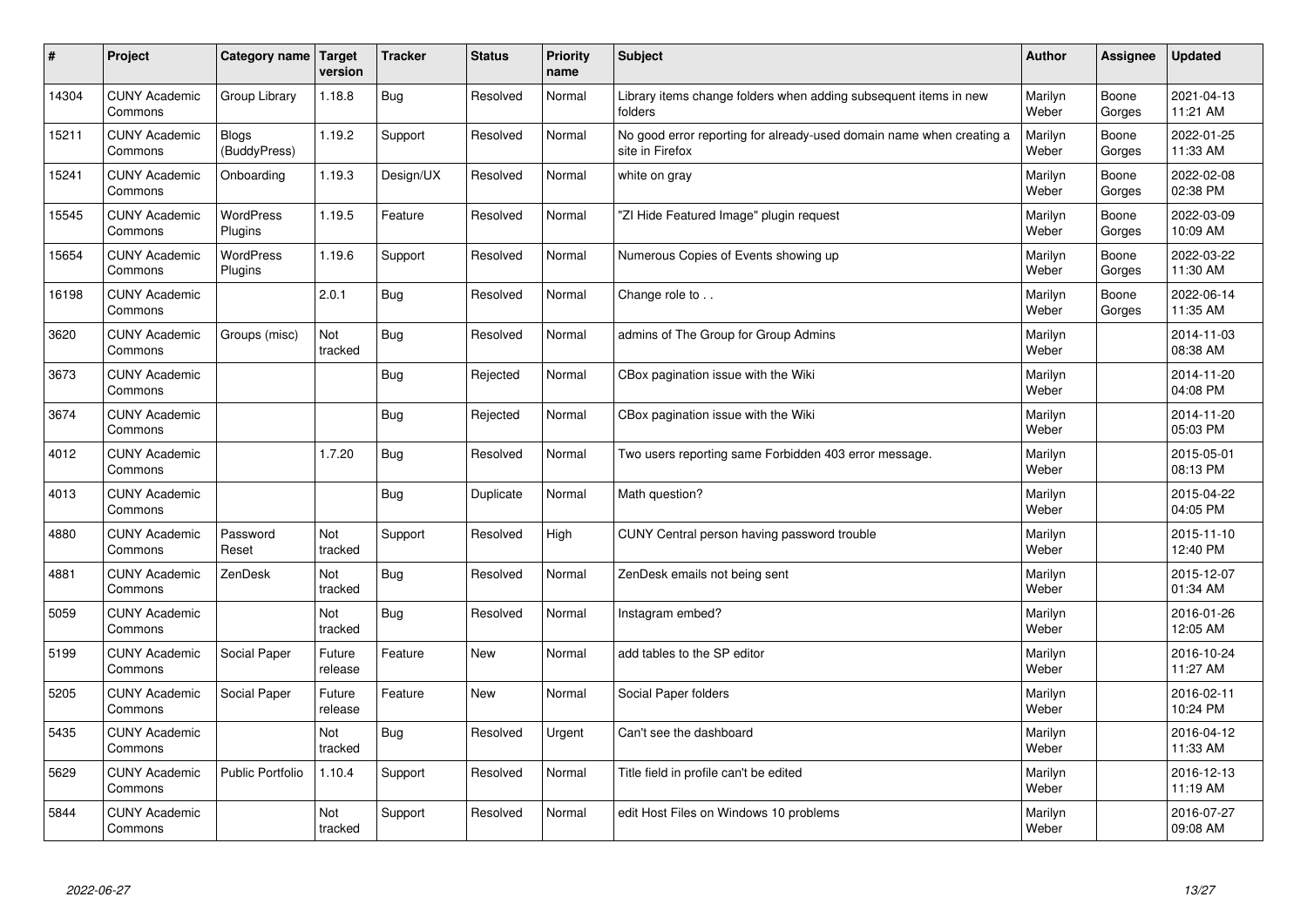| $\pmb{\#}$ | Project                         | Category name                 | Target<br>version | <b>Tracker</b> | <b>Status</b> | <b>Priority</b><br>name | <b>Subject</b>                                      | <b>Author</b>    | Assignee | <b>Updated</b>         |
|------------|---------------------------------|-------------------------------|-------------------|----------------|---------------|-------------------------|-----------------------------------------------------|------------------|----------|------------------------|
| 5992       | <b>CUNY Academic</b><br>Commons | Email<br><b>Notifications</b> | Future<br>release | Feature        | New           | Normal                  | Changing the From line of autogenerated blog emails | Marilyn<br>Weber |          | 2018-09-27<br>05:19 PM |
| 6039       | <b>CUNY Academic</b><br>Commons | Membership                    | 1.9.28            | Bug            | Resolved      | High                    | User cannot change her email                        | Marilyn<br>Weber |          | 2016-09-19<br>03:03 PM |
| 6106       | <b>CUNY Academic</b><br>Commons | Server                        | Not<br>tracked    | Bug            | Resolved      | Normal                  | 504 error                                           | Marilyn<br>Weber |          | 2017-11-15<br>01:55 PM |
| 6313       | <b>CUNY Academic</b><br>Commons | Groups (misc)                 |                   | Bug            | Duplicate     | Normal                  | group member no longer in group, can't rejoin.      | Marilyn<br>Weber |          | 2016-10-14<br>09:27 PM |
| 6575       | <b>CUNY Academic</b><br>Commons | Groups (misc)                 |                   | <b>Bug</b>     | Rejected      | Normal                  | No papers link for the group "social paper"         | Marilyn<br>Weber |          | 2016-11-02<br>10:39 PM |
| 6800       | <b>CUNY Academic</b><br>Commons |                               |                   | <b>Bug</b>     | Rejected      | Immediate               | Is something going on?                              | Marilyn<br>Weber |          | 2016-11-18<br>04:40 PM |
| 6818       | <b>CUNY Academic</b><br>Commons | Email<br>Notifications        | 1.10.3            | Support        | Resolved      | Normal                  | No more email notifications?                        | Marilyn<br>Weber |          | 2016-11-22<br>02:51 PM |
| 7226       | <b>CUNY Academic</b><br>Commons | Registration                  | Not<br>tracked    | <b>Bug</b>     | Abandoned     | Normal                  | Community college student cannot register?          | Marilyn<br>Weber |          | 2017-11-15<br>01:55 PM |
| 7337       | <b>CUNY Academic</b><br>Commons | Membership                    | Not<br>tracked    | <b>Bug</b>     | Resolved      | Normal                  | User with new email                                 | Marilyn<br>Weber |          | 2017-01-06<br>11:05 AM |
| 7486       | <b>CUNY Academic</b><br>Commons | Membership                    | Not<br>tracked    | Support        | Resolved      | Normal                  | changed email address                               | Marilyn<br>Weber |          | 2017-01-24<br>10:00 PM |
| 7607       | <b>CUNY Academic</b><br>Commons | <b>WordPress</b><br>(misc)    | Not<br>tracked    | Feature        | Resolved      | Normal                  | mp4 files                                           | Marilyn<br>Weber |          | 2017-02-15<br>07:37 PM |
| 7608       | <b>CUNY Academic</b><br>Commons | Registration                  | Not<br>tracked    | Feature        | Resolved      | Normal                  | create an account                                   | Marilyn<br>Weber |          | 2017-02-15<br>10:45 PM |
| 7668       | <b>CUNY Academic</b><br>Commons | <b>WordPress</b><br>Plugins   |                   | Support        | Rejected      | Normal                  | lframes question                                    | Marilyn<br>Weber |          | 2017-04-11<br>09:29 PM |
| 7745       | <b>CUNY Academic</b><br>Commons | <b>WordPress</b><br>Plugins   | 1.10.13           | Support        | Resolved      | Normal                  | Featured Video Plus plugin requested                | Marilyn<br>Weber |          | 2017-03-03<br>01:51 PM |
| 7767       | <b>CUNY Academic</b><br>Commons |                               | Not<br>tracked    | Bug            | Resolved      | Normal                  | Site loading problems                               | Marilyn<br>Weber |          | 2017-03-21<br>09:57 PM |
| 7770       | <b>CUNY Academic</b><br>Commons | <b>WordPress</b><br>Plugins   | Not<br>tracked    | Bug            | Abandoned     | Normal                  | Timeline.js problem                                 | Marilyn<br>Weber |          | 2017-11-15<br>01:43 PM |
| 7775       | <b>CUNY Academic</b><br>Commons | Membership                    | Not<br>tracked    | Support        | Resolved      | Normal                  | Email change                                        | Marilyn<br>Weber |          | 2017-03-08<br>10:09 PM |
| 7803       | <b>CUNY Academic</b><br>Commons |                               |                   | <b>Bug</b>     | Resolved      | Normal                  | user email change                                   | Marilyn<br>Weber |          | 2017-03-16<br>11:58 AM |
| 7836       | <b>CUNY Academic</b><br>Commons | Social Paper                  | Not<br>tracked    | Support        | Resolved      | Normal                  | missing Social Paper                                | Marilyn<br>Weber |          | 2017-11-15<br>01:31 PM |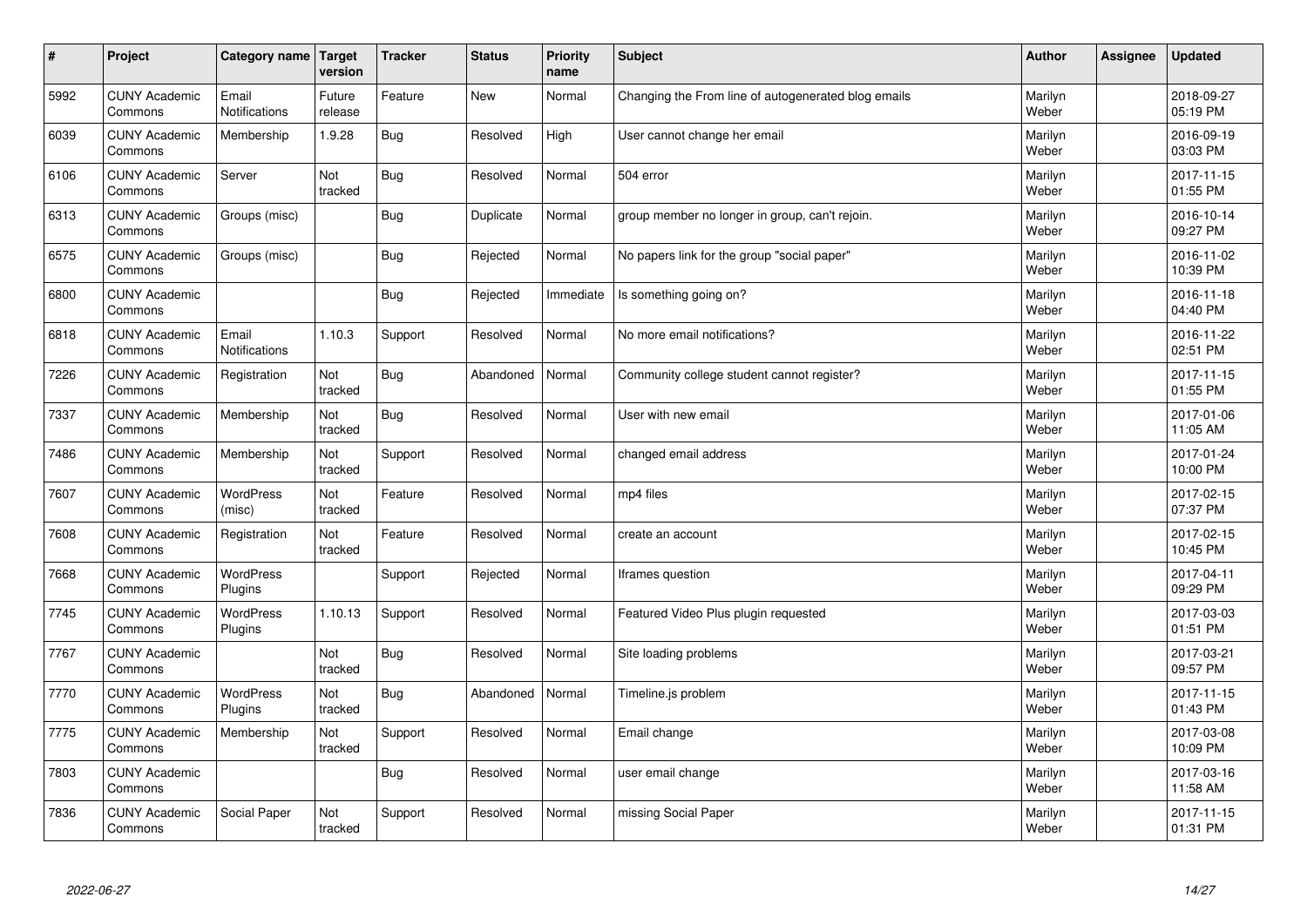| $\vert$ # | Project                         | Category name                     | Target<br>version | <b>Tracker</b>     | <b>Status</b> | <b>Priority</b><br>name | <b>Subject</b>                                                                          | <b>Author</b>    | Assignee | <b>Updated</b>         |
|-----------|---------------------------------|-----------------------------------|-------------------|--------------------|---------------|-------------------------|-----------------------------------------------------------------------------------------|------------------|----------|------------------------|
| 7922      | <b>CUNY Academic</b><br>Commons | Membership                        | Not<br>tracked    | Support            | Resolved      | Normal                  | add me as an admin to the MALs alumni site?                                             | Marilyn<br>Weber |          | 2017-04-06<br>05:19 PM |
| 7972      | <b>CUNY Academic</b><br>Commons |                                   | Not<br>tracked    | Support            | Resolved      | Normal                  | expand the memory limit for videos?                                                     | Marilyn<br>Weber |          | 2017-04-20<br>10:07 AM |
| 7994      | <b>CUNY Academic</b><br>Commons | <b>WordPress</b><br>(misc)        | 1.10.17           | <b>Bug</b>         | Resolved      | Urgent                  | Comments not appearing                                                                  | Marilyn<br>Weber |          | 2017-04-20<br>11:16 AM |
| 7995      | <b>CUNY Academic</b><br>Commons | Domain<br>Mapping                 | Not<br>tracked    | <b>Bug</b>         | Resolved      | Urgent                  | http://on.socialpaper.gc.cuny.edu down?                                                 | Marilyn<br>Weber |          | 2017-04-21<br>11:07 AM |
| 8071      | <b>CUNY Academic</b><br>Commons | <b>WordPress</b><br>Plugins       | Not<br>tracked    | Support            | Rejected      | Normal                  | Anthologize                                                                             | Marilyn<br>Weber |          | 2017-05-10<br>10:15 AM |
| 8098      | <b>CUNY Academic</b><br>Commons | <b>Public Portfolio</b>           | Not<br>tracked    | Bug                | Abandoned     | Normal                  | Widget in profile not working                                                           | Marilyn<br>Weber |          | 2017-11-15<br>01:28 PM |
| 8120      | <b>CUNY Academic</b><br>Commons | Membership                        | Not<br>tracked    | Support            | Resolved      | Normal                  | add me as an admin to https://nyslavery.commons.gc.cuny.edu                             | Marilyn<br>Weber |          | 2017-05-10<br>02:19 PM |
| 8125      | <b>CUNY Academic</b><br>Commons | <b>WordPress</b><br><b>Themes</b> | 1.10.19           | Bug                | Resolved      | High                    | careerplan admin page failing to load with "currently unable to handle<br>this request" | Marilyn<br>Weber |          | 2017-07-13<br>12:54 PM |
| 8195      | <b>CUNY Academic</b><br>Commons |                                   |                   | Support            | Rejected      | Normal                  | possible to make the Profile pic semi-hidden?                                           | Marilyn<br>Weber |          | 2017-05-24<br>11:00 PM |
| 8259      | <b>CUNY Academic</b><br>Commons |                                   | Not<br>tracked    | <b>Bug</b>         | Resolved      | Normal                  | missing dashboard                                                                       | Marilyn<br>Weber |          | 2017-11-15<br>01:28 PM |
| 8308      | <b>CUNY Academic</b><br>Commons | <b>WordPress</b><br>Plugins       | Not<br>tracked    | Support            | Resolved      | Normal                  | WP Migration plugin                                                                     | Marilyn<br>Weber |          | 2017-11-15<br>01:27 PM |
| 8379      | <b>CUNY Academic</b><br>Commons |                                   | Not<br>tracked    | Support            | Resolved      | Normal                  | request for site build help                                                             | Marilyn<br>Weber |          | 2017-07-01<br>10:48 AM |
| 8446      | <b>CUNY Academic</b><br>Commons | <b>WordPress</b><br>Plugins       | 1.11.14           | Support            | Resolved      | Normal                  | request for multiple accordion menu plugins                                             | Marilyn<br>Weber |          | 2018-05-07<br>09:57 PM |
| 8459      | <b>CUNY Academic</b><br>Commons |                                   | Not<br>tracked    | Documentatio<br>n. | Resolved      | Normal                  | comprehensive list of plugins?                                                          | Marilyn<br>Weber |          | 2017-10-11<br>11:24 AM |
| 8464      | <b>CUNY Academic</b><br>Commons |                                   | Not<br>tracked    | Support            | Resolved      | Normal                  | WP UI                                                                                   | Marilyn<br>Weber |          | 2017-10-11<br>11:23 AM |
| 8471      | <b>CUNY Academic</b><br>Commons |                                   | Not<br>tracked    | Support            | Resolved      | Normal                  | admin at https://commons.gc.cuny.edu/                                                   | Marilyn<br>Weber |          | 2017-09-06<br>01:50 PM |
| 8481      | <b>CUNY Academic</b><br>Commons | Membership                        | Not<br>tracked    | Support            | Resolved      | Normal                  | admin of http://swipanalytic.org/organizers/                                            | Marilyn<br>Weber |          | 2019-02-19<br>01:58 PM |
| 8529      | <b>CUNY Academic</b><br>Commons |                                   | Not<br>tracked    | Support            | Resolved      | Normal                  | Iframe regiest?                                                                         | Marilyn<br>Weber |          | 2017-08-16<br>04:40 PM |
| 8531      | <b>CUNY Academic</b><br>Commons | Membership                        | Not<br>tracked    | Support            | Resolved      | Normal                  | admin of https://admissions.commons.gc.cuny.edu                                         | Marilyn<br>Weber |          | 2017-08-15<br>04:20 PM |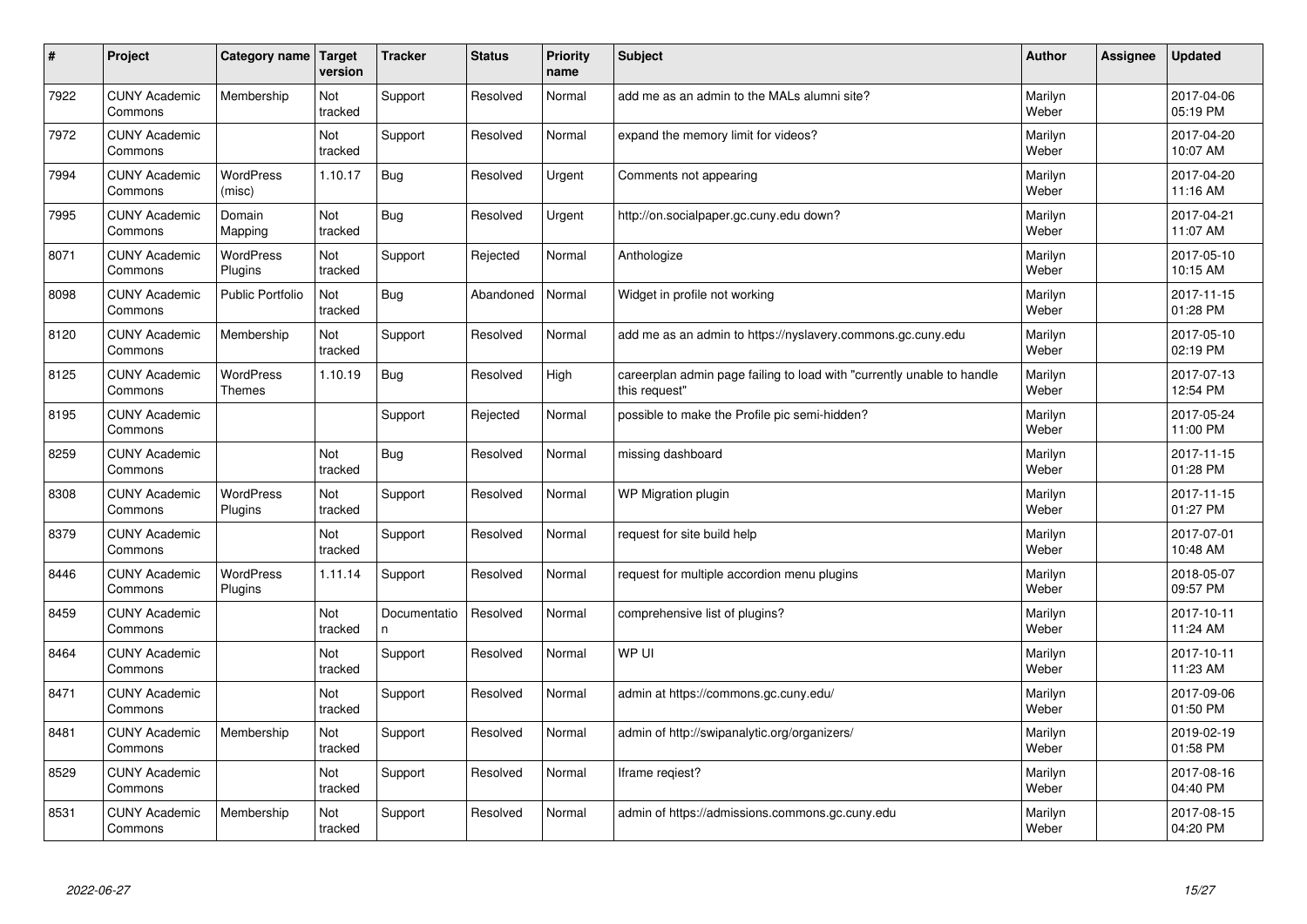| $\sharp$ | Project                         | Category name               | Target<br>version | <b>Tracker</b> | <b>Status</b> | <b>Priority</b><br>name | <b>Subject</b>                                           | <b>Author</b>    | Assignee | <b>Updated</b>         |
|----------|---------------------------------|-----------------------------|-------------------|----------------|---------------|-------------------------|----------------------------------------------------------|------------------|----------|------------------------|
| 8552     | <b>CUNY Academic</b><br>Commons | <b>WordPress</b><br>Plugins | 1.11.10           | Bug            | Resolved      | Normal                  | Events Calendar problem                                  | Marilyn<br>Weber |          | 2017-08-18<br>04:36 PM |
| 8553     | <b>CUNY Academic</b><br>Commons |                             | Not<br>tracked    | Support        | Resolved      | Normal                  | storage limits?                                          | Marilyn<br>Weber |          | 2017-08-18<br>04:36 PM |
| 8566     | <b>CUNY Academic</b><br>Commons | Membership                  | Not<br>tracked    | Support        | Resolved      | Normal                  | user email change                                        | Marilyn<br>Weber |          | 2017-11-15<br>01:27 PM |
| 8576     | <b>CUNY Academic</b><br>Commons | <b>WordPress</b><br>Plugins | 1.11.11           | Support        | Resolved      | Normal                  | Digital Measures plugin request                          | Marilyn<br>Weber |          | 2017-09-01<br>03:44 PM |
| 8577     | <b>CUNY Academic</b><br>Commons | Membership                  | Not<br>tracked    | Support        | Resolved      | Normal                  | another user email change                                | Marilyn<br>Weber |          | 2017-08-25<br>10:23 AM |
| 8630     | <b>CUNY Academic</b><br>Commons | Membership                  | Not<br>tracked    | Support        | Resolved      | Normal                  | Change in email/campus                                   | Marilyn<br>Weber |          | 2017-08-30<br>03:48 PM |
| 8638     | <b>CUNY Academic</b><br>Commons | Group Blogs                 | 1.11.11           | <b>Bug</b>     | Resolved      | Normal                  | members not syncing from group to site                   | Marilyn<br>Weber |          | 2017-09-01<br>03:50 PM |
| 8661     | <b>CUNY Academic</b><br>Commons | Group Blogs                 | Not<br>tracked    | <b>Bug</b>     | Resolved      | Normal                  | new group, old site, can't link?                         | Marilyn<br>Weber |          | 2017-11-15<br>01:26 PM |
| 8693     | <b>CUNY Academic</b><br>Commons | <b>WordPress</b><br>Plugins |                   | Support        | Resolved      | Normal                  | Existing blog wants to replace Mailpoet with Newsletters | Marilyn<br>Weber |          | 2017-09-12<br>02:24 PM |
| 8721     | <b>CUNY Academic</b><br>Commons | <b>WordPress</b><br>Plugins | 1.11.13           | <b>Bug</b>     | Resolved      | Normal                  | more problems with Events calendar                       | Marilyn<br>Weber |          | 2017-09-21<br>10:35 AM |
| 8726     | <b>CUNY Academic</b><br>Commons |                             |                   | Support        | Resolved      | Normal                  | Redirect problem                                         | Marilyn<br>Weber |          | 2017-09-21<br>12:14 PM |
| 8729     | <b>CUNY Academic</b><br>Commons |                             | Not<br>tracked    | Support        | Resolved      | Normal                  | email change                                             | Marilyn<br>Weber |          | 2017-09-25<br>02:14 PM |
| 8768     | <b>CUNY Academic</b><br>Commons |                             | Not<br>tracked    | Support        | Resolved      | Normal                  | unsafe redirect?                                         | Marilyn<br>Weber |          | 2017-10-06<br>12:14 PM |
| 8848     | <b>CUNY Academic</b><br>Commons |                             | Not<br>tracked    | Support        | Resolved      | Normal                  | email change request                                     | Marilyn<br>Weber |          | 2017-10-24<br>11:19 AM |
| 8855     | <b>CUNY Academic</b><br>Commons |                             | Not<br>tracked    | Support        | Resolved      | Normal                  | another email change request                             | Marilyn<br>Weber |          | 2017-10-25<br>10:55 AM |
| 8873     | <b>CUNY Academic</b><br>Commons |                             | Not<br>tracked    | Support        | Resolved      | Normal                  | maximum file upload size?                                | Marilyn<br>Weber |          | 2017-10-30<br>11:23 AM |
| 8882     | <b>CUNY Academic</b><br>Commons |                             | Not<br>tracked    | Support        | Resolved      | Normal                  | question about search engines                            | Marilyn<br>Weber |          | 2017-11-01<br>03:26 PM |
| 8893     | <b>CUNY Academic</b><br>Commons | Social Paper                | 1.12.1            | Support        | Resolved      | Normal                  | Social paper won't connect to group?                     | Marilyn<br>Weber |          | 2017-12-11<br>01:16 PM |
| 8908     | <b>CUNY Academic</b><br>Commons | <b>WordPress</b><br>Plugins | 1.12.2            | Support        | Resolved      | Normal                  | Plugin request from Steve Brier                          | Marilyn<br>Weber |          | 2017-11-27<br>11:39 AM |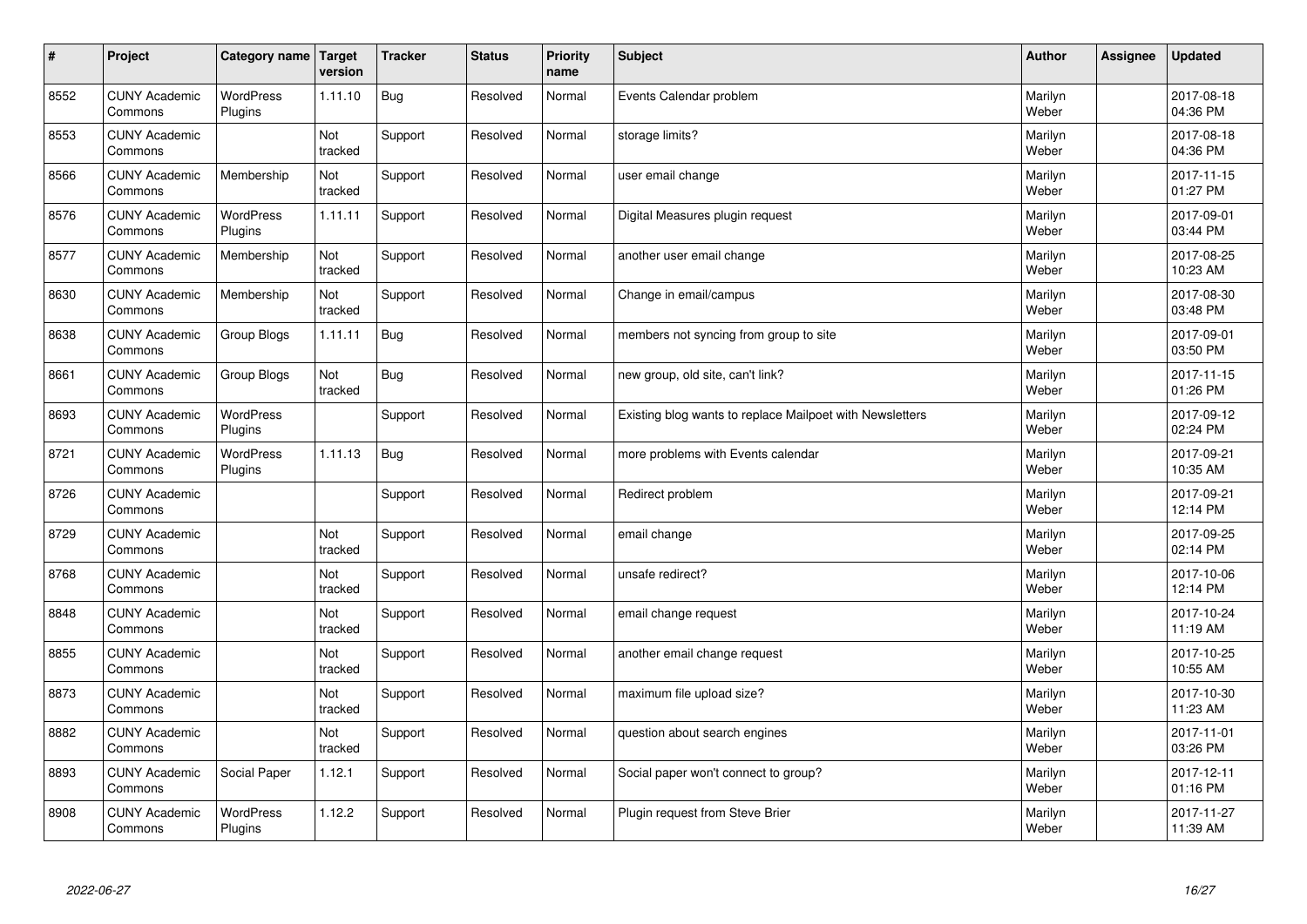| #    | Project                         | Category name Target              | version        | <b>Tracker</b> | <b>Status</b> | <b>Priority</b><br>name | <b>Subject</b>                                       | <b>Author</b>    | Assignee | <b>Updated</b>         |
|------|---------------------------------|-----------------------------------|----------------|----------------|---------------|-------------------------|------------------------------------------------------|------------------|----------|------------------------|
| 8937 | <b>CUNY Academic</b><br>Commons |                                   | Not<br>tracked | <b>Bug</b>     | Resolved      | Normal                  | videos gone                                          | Marilyn<br>Weber |          | 2017-12-01<br>11:27 AM |
| 8941 | <b>CUNY Academic</b><br>Commons | <b>WordPress</b><br><b>Themes</b> | 1.13.1         | Support        | Resolved      | Normal                  | Theme request: ColorNews                             | Marilyn<br>Weber |          | 2018-05-08<br>10:42 AM |
| 8978 | <b>CUNY Academic</b><br>Commons | Groups (misc)                     | Not<br>tracked | Support        | Resolved      | Normal                  | removing old groups                                  | Marilyn<br>Weber |          | 2018-12-10<br>03:52 PM |
| 9004 | <b>CUNY Academic</b><br>Commons | Membership                        | Not<br>tracked | Support        | Resolved      | Normal                  | email change request                                 | Marilyn<br>Weber |          | 2017-12-14<br>12:27 PM |
| 9026 | <b>CUNY Academic</b><br>Commons | <b>WordPress</b><br>Plugins       | 1.12.6         | Support        | Resolved      | Normal                  | plugin request from Carlos Guevara                   | Marilyn<br>Weber |          | 2018-01-03<br>09:33 AM |
| 9033 | <b>CUNY Academic</b><br>Commons |                                   |                | Support        | Rejected      | Normal                  | Site search terms                                    | Marilyn<br>Weber |          | 2017-12-22<br>01:10 PM |
| 9062 | <b>CUNY Academic</b><br>Commons |                                   | Not<br>tracked | <b>Bug</b>     | Resolved      | Normal                  | re-add me as admin of https://commons.gc.cuny.edu/   | Marilyn<br>Weber |          | 2018-01-08<br>12:03 PM |
| 9087 | <b>CUNY Academic</b><br>Commons | <b>WordPress</b><br>Plugins       | 1.12.7         | Support        | Resolved      | Normal                  | request for WP Social Sharing                        | Marilyn<br>Weber |          | 2018-01-23<br>11:17 AM |
| 9130 | <b>CUNY Academic</b><br>Commons | Homepage<br>Slides                | Not<br>tracked | Bug            | Resolved      | Normal                  | too many redirects                                   | Marilyn<br>Weber |          | 2018-01-29<br>10:27 AM |
| 9131 | <b>CUNY Academic</b><br>Commons |                                   |                | Support        | Resolved      | Normal                  | webrecorder.io via Firefox                           | Marilyn<br>Weber |          | 2018-01-29<br>11:11 AM |
| 9133 | <b>CUNY Academic</b><br>Commons |                                   |                | Support        | Duplicate     | Normal                  | webrecorder.io                                       | Marilyn<br>Weber |          | 2018-01-29<br>10:34 AM |
| 9223 | <b>CUNY Academic</b><br>Commons |                                   | Not<br>tracked | Support        | Resolved      | Normal                  | moving wordpress sites                               | Marilyn<br>Weber |          | 2018-02-18<br>08:44 PM |
| 9276 | <b>CUNY Academic</b><br>Commons |                                   |                | <b>Bug</b>     | Resolved      | High                    | problem adding a member to a group - wrong username? | Marilyn<br>Weber |          | 2018-02-25<br>12:47 PM |
| 9282 | <b>CUNY Academic</b><br>Commons | Group Forums                      | 1.12.9         | <b>Bug</b>     | Resolved      | Normal                  | 'Forum ID is missing" error?                         | Marilyn<br>Weber |          | 2018-02-27<br>10:32 AM |
| 9330 | <b>CUNY Academic</b><br>Commons | <b>WordPress</b><br>Plugins       | 1.12.10        | Bug            | Resolved      | Normal                  | part 2 of problems with the Leaflet plug -in         | Marilyn<br>Weber |          | 2018-03-04<br>05:58 PM |
| 9355 | <b>CUNY Academic</b><br>Commons |                                   | Not<br>tracked | Support        | Resolved      | Normal                  | 14gb of video?                                       | Marilyn<br>Weber |          | 2018-03-13<br>11:56 AM |
| 9470 | <b>CUNY Academic</b><br>Commons |                                   |                | Bug            | Resolved      | Normal                  | Users not appearing via "Add New"                    | Marilyn<br>Weber |          | 2018-03-22<br>07:44 PM |
| 9587 | <b>CUNY Academic</b><br>Commons |                                   |                | Support        | Rejected      | Normal                  | possible request for the "PDF Poster" plugin         | Marilyn<br>Weber |          | 2018-04-24<br>10:52 AM |
| 9604 | <b>CUNY Academic</b><br>Commons |                                   | Not<br>tracked | Support        | Resolved      | Normal                  | (Marilyn) can only log into cdev as teststudent      | Marilyn<br>Weber |          | 2018-04-21<br>10:20 AM |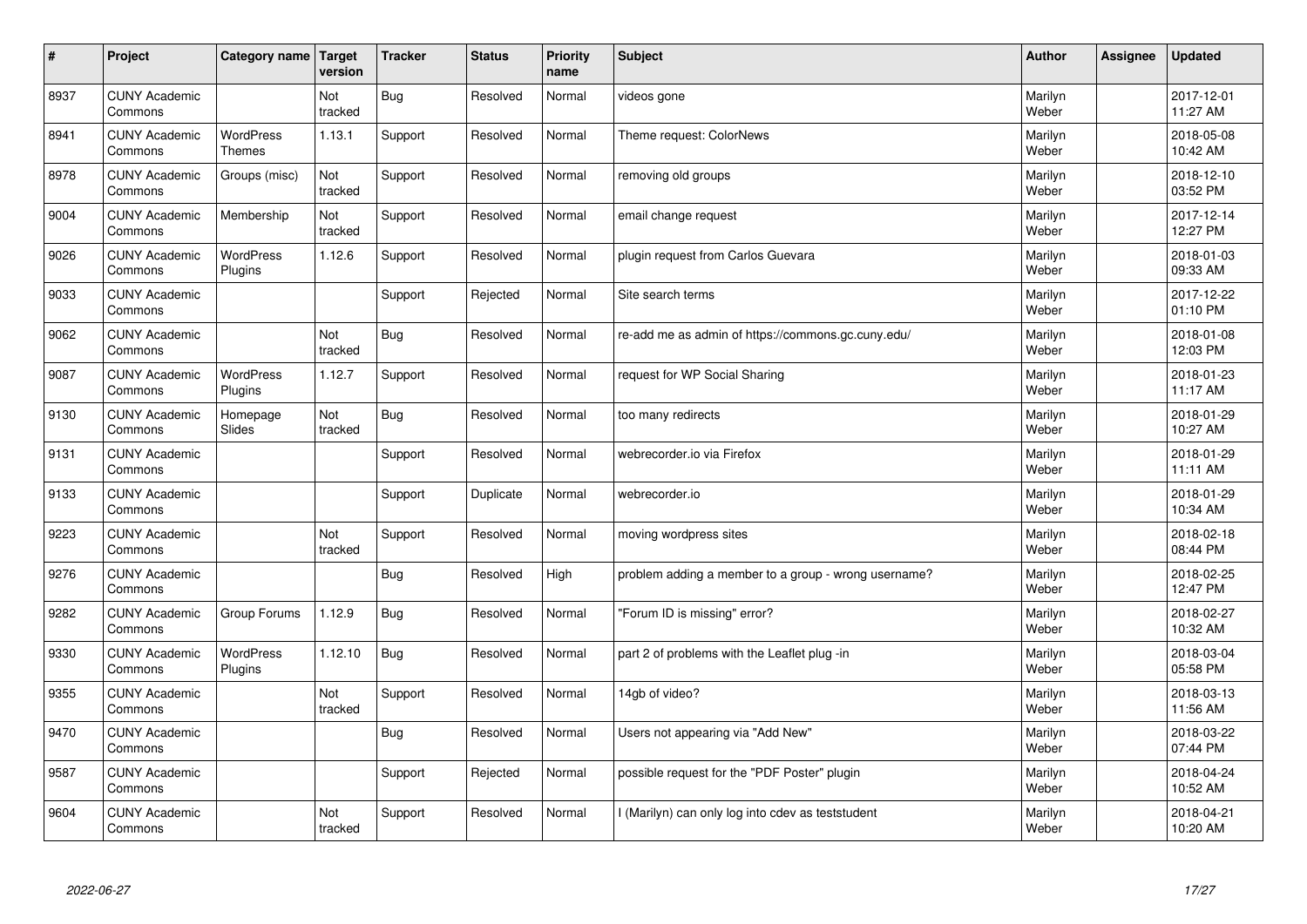| $\sharp$ | Project                         | Category name               | Target<br>version | <b>Tracker</b> | <b>Status</b> | <b>Priority</b><br>name | <b>Subject</b>                                          | <b>Author</b>    | <b>Assignee</b> | <b>Updated</b>         |
|----------|---------------------------------|-----------------------------|-------------------|----------------|---------------|-------------------------|---------------------------------------------------------|------------------|-----------------|------------------------|
| 9684     | <b>CUNY Academic</b><br>Commons |                             |                   | Support        | Rejected      | Normal                  | SEO cleanup for newlaborforum.cuny.edu                  | Marilyn<br>Weber |                 | 2018-04-30<br>10:29 AM |
| 9725     | <b>CUNY Academic</b><br>Commons |                             | Not<br>tracked    | Support        | Resolved      | Normal                  | problems with deleting a site                           | Marilyn<br>Weber |                 | 2018-05-07<br>10:24 PM |
| 9726     | <b>CUNY Academic</b><br>Commons | <b>WordPress</b><br>Plugins | Not<br>tracked    | Support        | Abandoned     | Normal                  | technical error on Contact page                         | Marilyn<br>Weber |                 | 2018-12-10<br>03:53 PM |
| 9767     | <b>CUNY Academic</b><br>Commons | Registration                | Not<br>tracked    | Support        | Resolved      | Normal                  | user deleted account but now needs one                  | Marilyn<br>Weber |                 | 2018-05-11<br>02:39 PM |
| 9779     | <b>CUNY Academic</b><br>Commons | Membership                  | Not<br>tracked    | Support        | Resolved      | Normal                  | user not sure if she is registered.                     | Marilyn<br>Weber |                 | 2018-12-10<br>03:53 PM |
| 9780     | <b>CUNY Academic</b><br>Commons |                             | Not<br>tracked    | Support        | Resolved      | Normal                  | remove the phone number on this profile?                | Marilyn<br>Weber |                 | 2018-05-15<br>10:35 AM |
| 9834     | <b>CUNY Academic</b><br>Commons |                             |                   | Support        | Duplicate     | Normal                  | add a "like" function                                   | Marilyn<br>Weber |                 | 2018-05-25<br>10:38 AM |
| 9885     | <b>CUNY Academic</b><br>Commons |                             |                   | Support        | Rejected      | Normal                  | Publications field problem                              | Marilyn<br>Weber |                 | 2018-06-06<br>01:18 PM |
| 9886     | <b>CUNY Academic</b><br>Commons | cuny.is                     | Not<br>tracked    | Support        | Resolved      | Normal                  | cuny.is SSL                                             | Marilyn<br>Weber |                 | 2018-10-26<br>02:07 PM |
| 9888     | <b>CUNY Academic</b><br>Commons | <b>WordPress</b><br>Plugins | 1.13.3            | Support        | Resolved      | Normal                  | Business directory Plug-in request                      | Marilyn<br>Weber |                 | 2018-06-12<br>11:52 AM |
| 9889     | <b>CUNY Academic</b><br>Commons |                             | Not<br>tracked    | Support        | Resolved      | Normal                  | remove comments from activity feed?                     | Marilyn<br>Weber |                 | 2018-12-10<br>03:53 PM |
| 9919     | <b>CUNY Academic</b><br>Commons |                             | Not<br>tracked    | <b>Bug</b>     | Resolved      | Normal                  | admin of https://sphcurriculum.commons.gc.cuny.edu      | Marilyn<br>Weber |                 | 2018-06-12<br>09:37 PM |
| 9955     | <b>CUNY Academic</b><br>Commons | <b>WordPress</b><br>Plugins | 1.13.4            | Support        | Rejected      | Normal                  | docx converter plugin?                                  | Marilyn<br>Weber |                 | 2018-06-26<br>11:39 AM |
| 9992     | <b>CUNY Academic</b><br>Commons |                             | 1.13.6            | <b>Bug</b>     | Resolved      | Normal                  | ACERT website down again                                | Marilyn<br>Weber |                 | 2018-07-10<br>12:15 PM |
| 9996     | <b>CUNY Academic</b><br>Commons | Membership                  | Not<br>tracked    | Support        | Rejected      | Normal                  | user email change request                               | Marilyn<br>Weber |                 | 2018-07-16<br>10:49 AM |
| 10006    | <b>CUNY Academic</b><br>Commons | Membership                  | Not<br>tracked    | Support        | Resolved      | Normal                  | another email change request                            | Marilyn<br>Weber |                 | 2018-07-13<br>12:36 PM |
| 10035    | <b>CUNY Academic</b><br>Commons |                             | Not<br>tracked    | <b>Bug</b>     | Resolved      | Normal                  | Reconnecting user to site                               | Marilyn<br>Weber |                 | 2018-07-23<br>11:55 AM |
| 10059    | <b>CUNY Academic</b><br>Commons | <b>WordPress</b><br>Themes  | Not<br>tracked    | Support        | Resolved      | Normal                  | Magazine Premium theme for new site                     | Marilyn<br>Weber |                 | 2020-02-17<br>03:39 PM |
| 10066    | <b>CUNY Academic</b><br>Commons | Membership                  | Not<br>tracked    | Support        | Resolved      | Normal                  | add me as an admin to https://pkms.commons.gc.cuny.edu/ | Marilyn<br>Weber |                 | 2018-07-26<br>11:54 AM |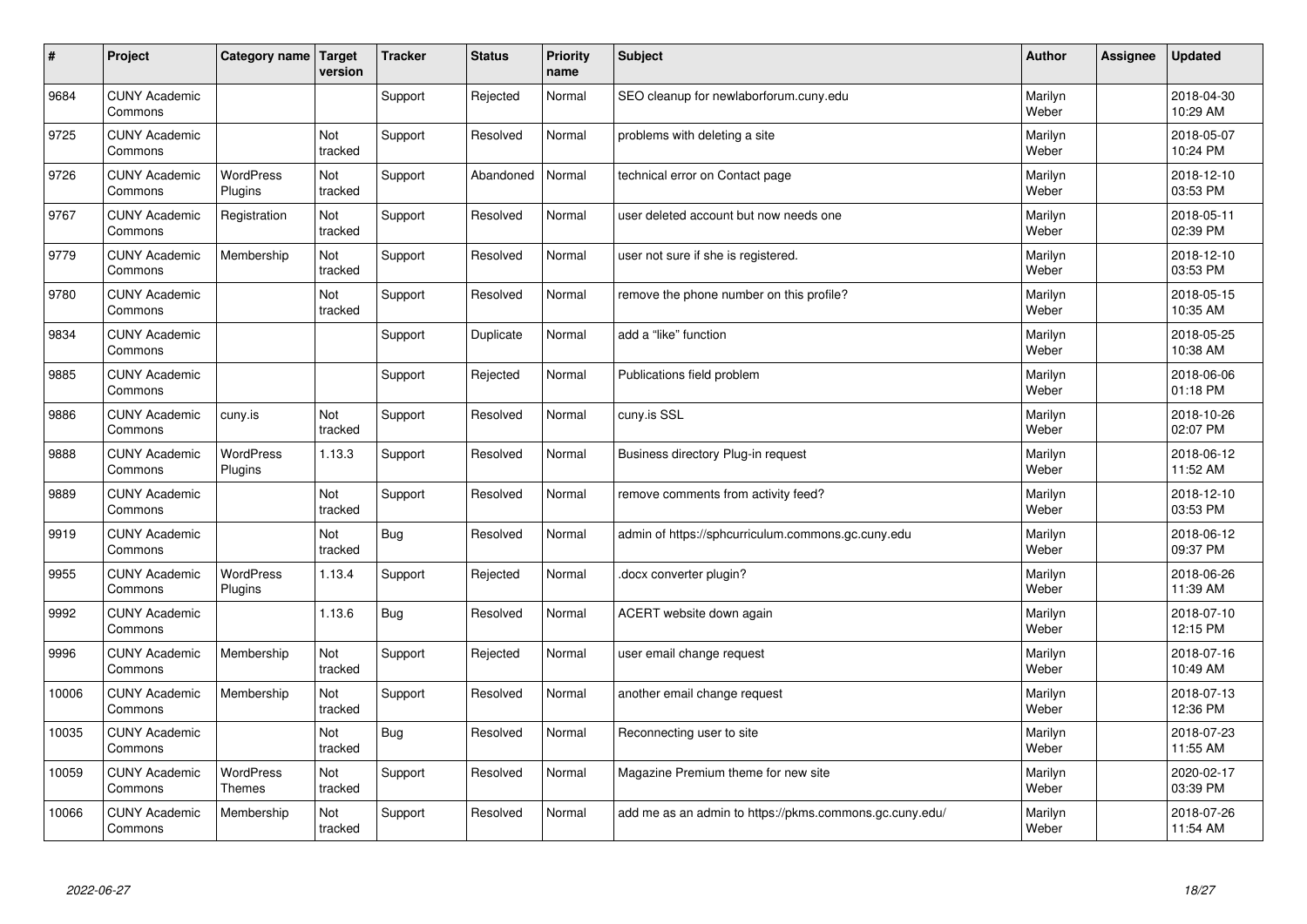| $\sharp$ | Project                         | Category name               | Target<br>version | <b>Tracker</b> | <b>Status</b>        | <b>Priority</b><br>name | <b>Subject</b>                                       | <b>Author</b>    | <b>Assignee</b> | <b>Updated</b>         |
|----------|---------------------------------|-----------------------------|-------------------|----------------|----------------------|-------------------------|------------------------------------------------------|------------------|-----------------|------------------------|
| 10101    | <b>CUNY Academic</b><br>Commons |                             | 1.13.7            | <b>Bug</b>     | Resolved             | Normal                  | URL changes within Manage section of groups          | Marilyn<br>Weber |                 | 2018-08-03<br>01:54 PM |
| 10133    | <b>CUNY Academic</b><br>Commons | <b>WordPress</b><br>(misc)  | Not<br>tracked    | Support        | Resolved             | Normal                  | two Commons sites to be migrated elsewhere           | Marilyn<br>Weber |                 | 2018-12-10<br>03:54 PM |
| 10239    | <b>CUNY Academic</b><br>Commons |                             | Not<br>tracked    | Support        | Resolved             | Normal                  | musicroombooking.commons.gc.cuny.edu                 | Marilyn<br>Weber |                 | 2018-08-29<br>03:06 PM |
| 10240    | <b>CUNY Academic</b><br>Commons | <b>WordPress</b><br>Plugins | 1.13.8            | Support        | Resolved             | Normal                  | require-featured-image plug-in request               | Marilyn<br>Weber |                 | 2018-08-29<br>05:15 PM |
| 10257    | <b>CUNY Academic</b><br>Commons | Membership                  | Not<br>tracked    | Support        | Resolved             | Normal                  | change the email from @login.cuny.edu to campu email | Marilyn<br>Weber |                 | 2018-12-10<br>03:55 PM |
| 10260    | <b>CUNY Academic</b><br>Commons |                             |                   | <b>Bug</b>     | Rejected             | Normal                  | bad activation email                                 | Marilyn<br>Weber |                 | 2018-08-30<br>01:25 PM |
| 10273    | <b>CUNY Academic</b><br>Commons | Registration                | Not<br>tracked    | Support        | Reporter<br>Feedback | Normal                  | users combining CF and campus address                | Marilyn<br>Weber |                 | 2019-09-18<br>10:58 AM |
| 10298    | <b>CUNY Academic</b><br>Commons |                             | Not<br>tracked    | Support        | Resolved             | Normal                  | RSS feed to itunes problem                           | Marilyn<br>Weber |                 | 2018-12-10<br>03:57 PM |
| 10361    | <b>CUNY Academic</b><br>Commons | Group Forums                | 1.13.10           | <b>Bug</b>     | Resolved             | Normal                  | forum post pending oddity                            | Marilyn<br>Weber |                 | 2018-09-25<br>10:45 AM |
| 10387    | <b>CUNY Academic</b><br>Commons | Membership                  | Not<br>tracked    | Support        | Resolved             | Normal                  | remove user page                                     | Marilyn<br>Weber |                 | 2018-09-28<br>02:26 PM |
| 10440    | <b>CUNY Academic</b><br>Commons |                             | Not<br>tracked    | Support        | Resolved             | Normal                  | Acert post problem                                   | Marilyn<br>Weber |                 | 2018-12-10<br>03:57 PM |
| 10537    | <b>CUNY Academic</b><br>Commons |                             | Not<br>tracked    | <b>Bug</b>     | Resolved             | Normal                  | jpegs not showing                                    | Marilyn<br>Weber |                 | 2018-10-23<br>10:51 AM |
| 10562    | <b>CUNY Academic</b><br>Commons |                             |                   | Bug            | Rejected             | Normal                  | Commons is down                                      | Marilyn<br>Weber |                 | 2018-10-23<br>10:49 AM |
| 10571    | <b>CUNY Academic</b><br>Commons |                             | Not<br>tracked    | Support        | Abandoned            | Normal                  | newsletter queue problem                             | Marilyn<br>Weber |                 | 2018-12-10<br>03:58 PM |
| 10606    | <b>CUNY Academic</b><br>Commons | cdev.gc.cuny.ed<br>u        | Not<br>tracked    | Support        | Resolved             | Normal                  | problems with testing environment                    | Marilyn<br>Weber |                 | 2018-11-02<br>10:27 AM |
| 10657    | <b>CUNY Academic</b><br>Commons |                             | Not<br>tracked    | Support        | Reporter<br>Feedback | Normal                  | child theme problems                                 | Marilyn<br>Weber |                 | 2018-11-08<br>01:19 PM |
| 10772    | <b>CUNY Academic</b><br>Commons | Groups (misc)               | 1.14.2            | Bug            | Resolved             | Normal                  | can't create groups                                  | Marilyn<br>Weber |                 | 2018-12-04<br>10:42 AM |
| 10810    | <b>CUNY Academic</b><br>Commons | WordPress<br>(misc)         | 1.14.2            | <b>Bug</b>     | Resolved             | Normal                  | Sites set as public are becoming private             | Marilyn<br>Weber |                 | 2018-12-11<br>10:15 AM |
| 10820    | <b>CUNY Academic</b><br>Commons |                             | Not<br>tracked    | Support        | Resolved             | Normal                  | retrieve deleted pages/posts                         | Marilyn<br>Weber |                 | 2018-12-13<br>06:33 PM |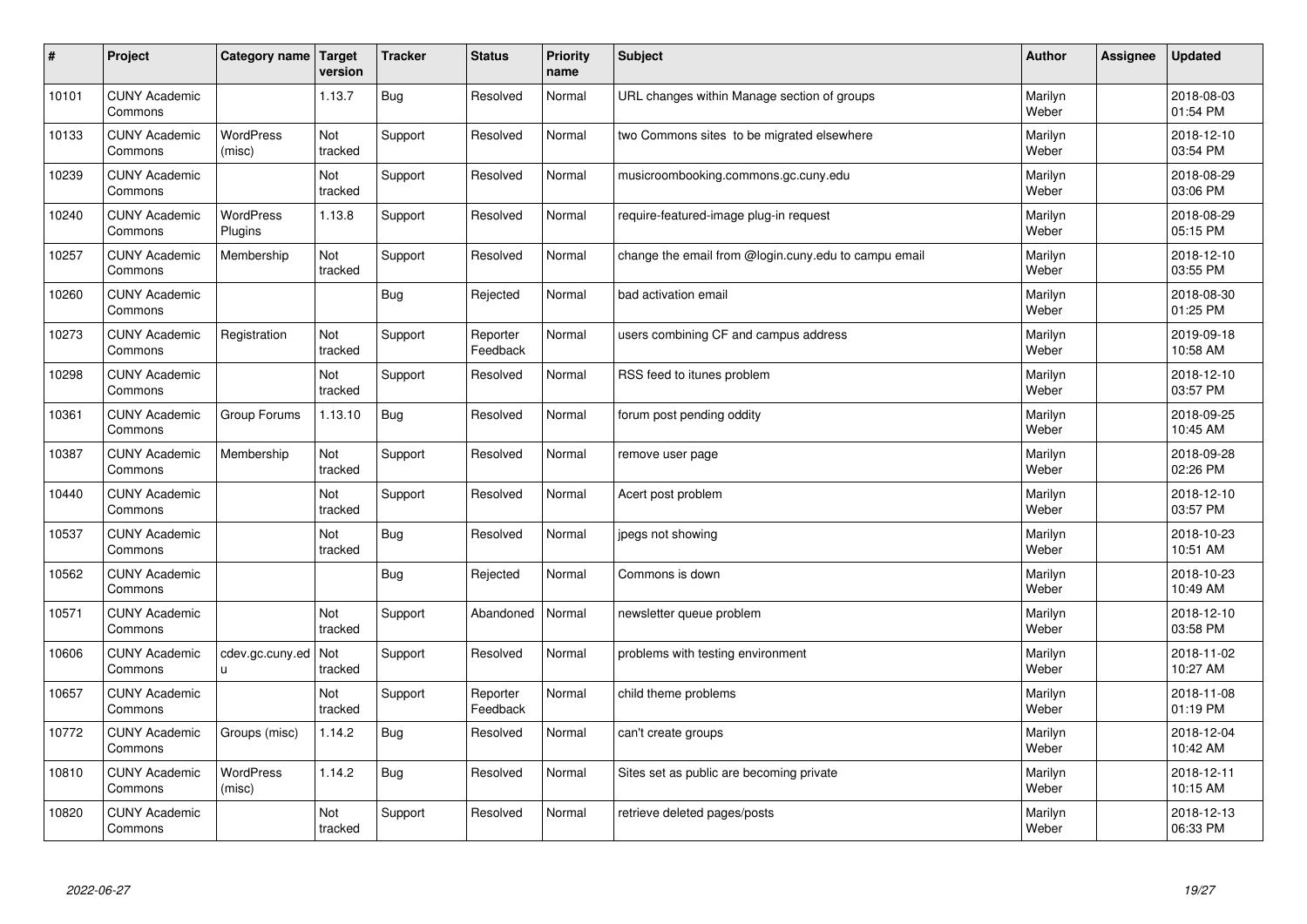| $\sharp$ | Project                         | Category name                    | Target<br>version | <b>Tracker</b> | <b>Status</b> | <b>Priority</b><br>name | <b>Subject</b>                                  | <b>Author</b>    | Assignee | <b>Updated</b>         |
|----------|---------------------------------|----------------------------------|-------------------|----------------|---------------|-------------------------|-------------------------------------------------|------------------|----------|------------------------|
| 10838    | <b>CUNY Academic</b><br>Commons |                                  | 1.15.3            | Support        | Rejected      | Normal                  | two plugin/theme requests from a digital fellow | Marilyn<br>Weber |          | 2019-06-11<br>10:31 AM |
| 10850    | <b>CUNY Academic</b><br>Commons |                                  |                   | Support        | Rejected      | Normal                  | Gravity form being resent                       | Marilyn<br>Weber |          | 2018-12-20<br>10:18 PM |
| 10910    | <b>CUNY Academic</b><br>Commons | Membership                       | Not<br>tracked    | Support        | Resolved      | Normal                  | request to be an admin to a prof's site         | Marilyn<br>Weber |          | 2019-01-04<br>10:45 AM |
| 10941    | <b>CUNY Academic</b><br>Commons | Membership                       | Not<br>tracked    | Support        | Resolved      | Normal                  | update user email                               | Marilyn<br>Weber |          | 2019-02-13<br>02:24 PM |
| 10986    | <b>CUNY Academic</b><br>Commons |                                  | Not<br>tracked    | Support        | Resolved      | Normal                  | PDF embedder provoking error                    | Marilyn<br>Weber |          | 2019-03-29<br>04:28 PM |
| 11002    | <b>CUNY Academic</b><br>Commons |                                  | Not<br>tracked    | Support        | Resolved      | Normal                  | open link in a new tab not working              | Marilyn<br>Weber |          | 2019-06-03<br>07:57 PM |
| 11003    | <b>CUNY Academic</b><br>Commons |                                  | Not<br>tracked    | Support        | Resolved      | Normal                  | user email change                               | Marilyn<br>Weber |          | 2019-01-24<br>02:50 PM |
| 11006    | <b>CUNY Academic</b><br>Commons | Groups (misc)                    | 1.14.6            | Support        | Resolved      | Normal                  | removing members from a group isn't working     | Marilyn<br>Weber |          | 2019-01-24<br>03:18 PM |
| 11017    | <b>CUNY Academic</b><br>Commons |                                  | Not<br>tracked    | Support        | Resolved      | Normal                  | site didn't save?                               | Marilyn<br>Weber |          | 2019-01-25<br>03:47 PM |
| 11031    | <b>CUNY Academic</b><br>Commons |                                  | Not<br>tracked    | Support        | Resolved      | Normal                  | new group with seemingly old topics             | Marilyn<br>Weber |          | 2019-02-11<br>12:17 PM |
| 11088    | <b>CUNY Academic</b><br>Commons | Group Blogs                      | Not<br>tracked    | <b>Bug</b>     | Resolved      | Normal                  | no notification for comments                    | Marilyn<br>Weber |          | 2019-02-15<br>03:30 PM |
| 11091    | <b>CUNY Academic</b><br>Commons | <b>BuddyPress</b><br><b>Docs</b> | 1.14.7            | Support        | Resolved      | Normal                  | word limit for comments on a group doc?         | Marilyn<br>Weber |          | 2019-02-26<br>02:04 PM |
| 11127    | <b>CUNY Academic</b><br>Commons | Membership                       | Not<br>tracked    | Support        | Resolved      | Normal                  | user with new campus affiliation                | Marilyn<br>Weber |          | 2019-02-19<br>02:09 PM |
| 11147    | <b>CUNY Academic</b><br>Commons | Membership                       | Not<br>tracked    | Support        | Resolved      | Normal                  | employee email change                           | Marilyn<br>Weber |          | 2019-03-12<br>03:58 PM |
| 11198    | <b>CUNY Academic</b><br>Commons |                                  | Not<br>tracked    | Support        | Resolved      | Normal                  | former CUNY employee                            | Marilyn<br>Weber |          | 2019-03-07<br>02:21 PM |
| 11210    | <b>CUNY Academic</b><br>Commons | Membership                       | Not<br>tracked    | Support        | Resolved      | Normal                  | Please change the email                         | Marilyn<br>Weber |          | 2019-03-11<br>04:16 PM |
| 11211    | <b>CUNY Academic</b><br>Commons | <b>WordPress</b><br>Themes       | 1.14.8            | Support        | Resolved      | Normal                  | user needs to edit the HTML coding              | Marilyn<br>Weber |          | 2019-03-12<br>11:20 AM |
| 11217    | <b>CUNY Academic</b><br>Commons | Membership                       | Not<br>tracked    | Support        | Resolved      | Normal                  | Another email update                            | Marilyn<br>Weber |          | 2019-03-12<br>03:37 PM |
| 11225    | <b>CUNY Academic</b><br>Commons |                                  | Not<br>tracked    | Support        | Resolved      | Normal                  | bulk upload?                                    | Marilyn<br>Weber |          | 2019-09-18<br>10:31 AM |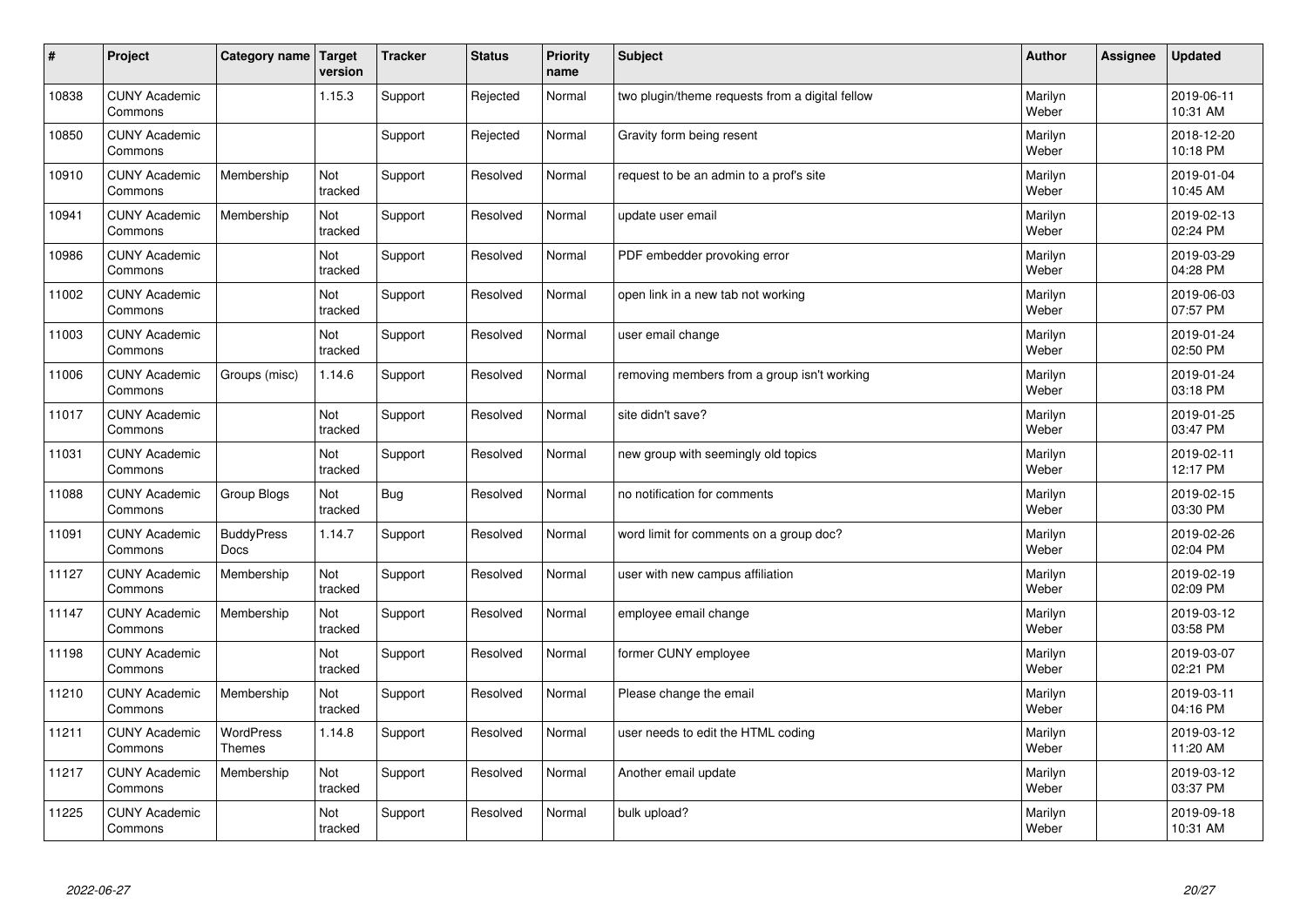| #     | Project                         | Category name               | Target<br>version | <b>Tracker</b> | <b>Status</b>        | <b>Priority</b><br>name | <b>Subject</b>                                                                                         | <b>Author</b>    | Assignee | <b>Updated</b>         |
|-------|---------------------------------|-----------------------------|-------------------|----------------|----------------------|-------------------------|--------------------------------------------------------------------------------------------------------|------------------|----------|------------------------|
| 11233 | <b>CUNY Academic</b><br>Commons |                             | 1.14.9            | Support        | Resolved             | Normal                  | Hotiar?                                                                                                | Marilyn<br>Weber |          | 2019-03-26<br>12:10 PM |
| 11267 | <b>CUNY Academic</b><br>Commons |                             |                   | Support        | Rejected             | Normal                  | signing up with a nonCUNY signup code from the Register page                                           | Marilyn<br>Weber |          | 2019-03-26<br>03:00 PM |
| 11483 | <b>CUNY Academic</b><br>Commons |                             | 1.15.2            | <b>Bug</b>     | Resolved             | Normal                  | "Add New user" not working                                                                             | Marilyn<br>Weber |          | 2019-05-21<br>02:26 PM |
| 11509 | <b>CUNY Academic</b><br>Commons |                             | Not<br>tracked    | Support        | Reporter<br>Feedback | Normal                  | deleted Page causing a Menu problem?                                                                   | Marilyn<br>Weber |          | 2019-06-04<br>09:54 AM |
| 11516 | <b>CUNY Academic</b><br>Commons | Membership                  | Not<br>tracked    | Support        | Resolved             | Normal                  | request for email change                                                                               | Marilyn<br>Weber |          | 2019-06-04<br>01:48 PM |
| 11519 | <b>CUNY Academic</b><br>Commons |                             | Not<br>tracked    | Support        | Assigned             | Normal                  | comment option not appearing                                                                           | Marilyn<br>Weber |          | 2019-09-24<br>10:28 AM |
| 11609 | <b>CUNY Academic</b><br>Commons |                             | 1.15.5            | Support        | Resolved             | Normal                  | <b>Mixed Content flag</b>                                                                              | Marilyn<br>Weber |          | 2019-06-27<br>06:54 PM |
| 11647 | <b>CUNY Academic</b><br>Commons |                             | 1.15.6            | Support        | Resolved             | Normal                  | <b>Tribulant Newsletters update</b>                                                                    | Marilyn<br>Weber |          | 2019-07-18<br>02:27 PM |
| 11650 | <b>CUNY Academic</b><br>Commons |                             | Not<br>tracked    | Support        | Resolved             | Normal                  | https://commons.gc.cuny.edu/groups/introduction-to-literary-studies-engl<br>ish-252-at-hunter-college/ | Marilyn<br>Weber |          | 2019-07-18<br>02:28 PM |
| 11665 | <b>CUNY Academic</b><br>Commons |                             |                   | Support        | Resolved             | Immediate               | "My Groups" conflating two groups                                                                      | Marilyn<br>Weber |          | 2019-07-24<br>10:43 PM |
| 11771 | <b>CUNY Academic</b><br>Commons |                             | Not<br>tracked    | Support        | Reporter<br>Feedback | Normal                  | post displays in sections                                                                              | Marilyn<br>Weber |          | 2019-08-20<br>10:34 AM |
| 11787 | <b>CUNY Academic</b><br>Commons |                             | Not<br>tracked    | Support        | Reporter<br>Feedback | Normal                  | automated comments notifications on ZenDesk                                                            | Marilyn<br>Weber |          | 2019-08-26<br>06:18 PM |
| 11811 | <b>CUNY Academic</b><br>Commons |                             | Not<br>tracked    | Support        | Duplicate            | Normal                  | Content of Publications widget on profile page being erased on save                                    | Marilyn<br>Weber |          | 2019-10-08<br>11:16 AM |
| 11813 | <b>CUNY Academic</b><br>Commons | <b>WordPress</b><br>Plugins | 1.15.9            | Support        | Resolved             | Normal                  | "Change Password Protected Message" plugin requests                                                    | Marilyn<br>Weber |          | 2019-09-10<br>05:57 PM |
| 11832 | <b>CUNY Academic</b><br>Commons | <b>WordPress</b><br>Plugins | 1.15.11           | Support        | Resolved             | Normal                  | Yoast SEO premium for sexgenlab.org                                                                    | Marilyn<br>Weber |          | 2019-10-08<br>11:22 AM |
| 11848 | <b>CUNY Academic</b><br>Commons |                             | Not<br>tracked    | Support        | Hold                 | Normal                  | a Dean of Faculty wants to share a large file                                                          | Marilyn<br>Weber |          | 2019-09-24<br>08:44 AM |
| 11896 | <b>CUNY Academic</b><br>Commons |                             | Not<br>tracked    | Support        | Resolved             | Normal                  | https://thenurseswritingproject.commons.gc.cuny.edu                                                    | Marilyn<br>Weber |          | 2019-09-24<br>08:09 AM |
| 11907 | <b>CUNY Academic</b><br>Commons | <b>Public Portfolio</b>     | 1.15.13           | Support        | Resolved             | Normal                  | more publications problems (in profile)                                                                | Marilyn<br>Weber |          | 2019-11-04<br>11:16 AM |
| 11912 | <b>CUNY Academic</b><br>Commons |                             |                   | Support        | Resolved             | Normal                  | influence search results?                                                                              | Marilyn<br>Weber |          | 2020-02-11<br>10:51 AM |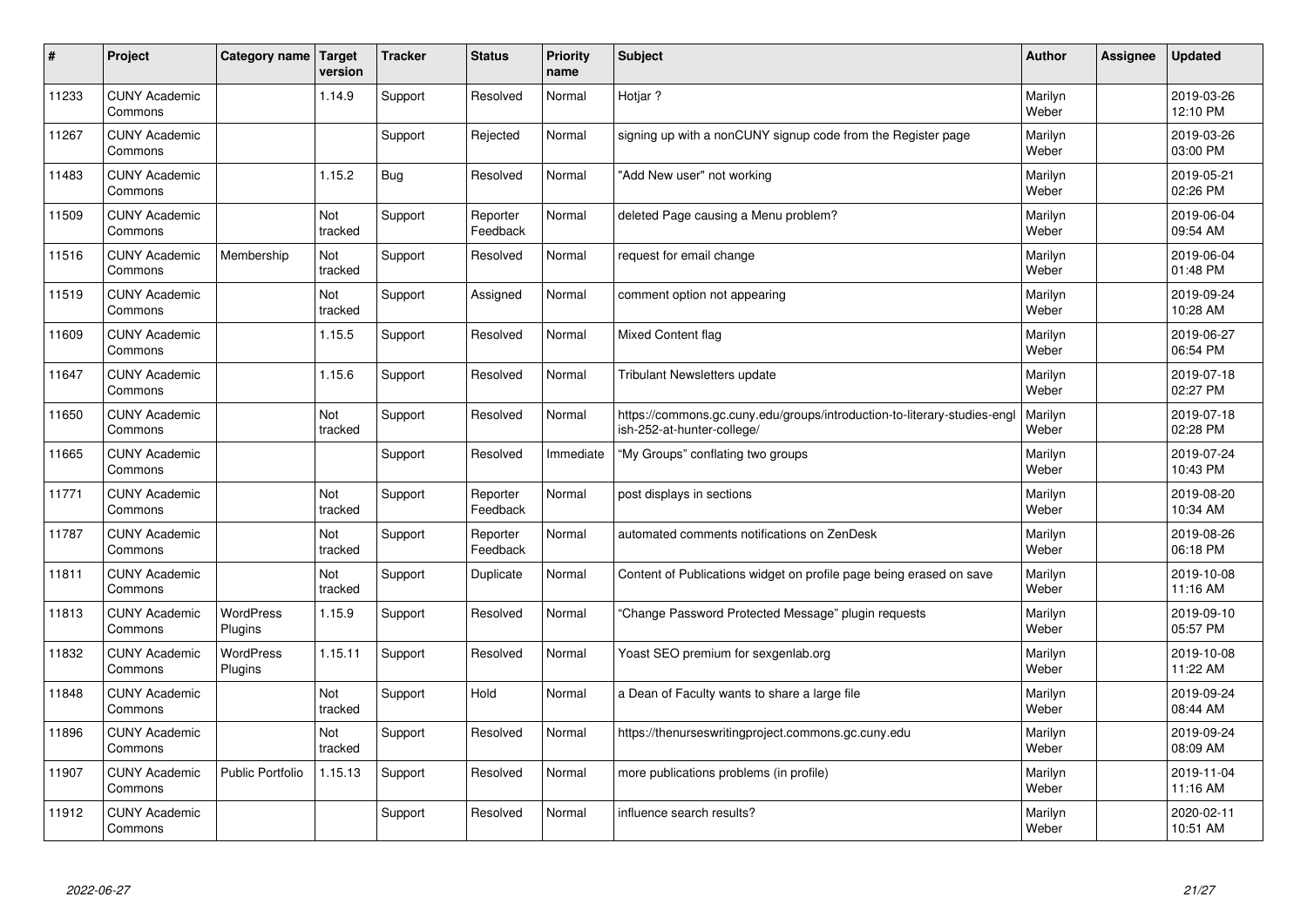| #     | Project                         | Category name                     | Target<br>version | <b>Tracker</b> | <b>Status</b>        | <b>Priority</b><br>name | <b>Subject</b>                                                                             | <b>Author</b>    | Assignee | <b>Updated</b>         |
|-------|---------------------------------|-----------------------------------|-------------------|----------------|----------------------|-------------------------|--------------------------------------------------------------------------------------------|------------------|----------|------------------------|
| 11915 | <b>CUNY Academic</b><br>Commons |                                   | Not<br>tracked    | Support        | Resolved             | Normal                  | User not in list                                                                           | Marilyn<br>Weber |          | 2019-10-28<br>10:13 AM |
| 11922 | <b>CUNY Academic</b><br>Commons | Membership                        | Not<br>tracked    | Support        | Resolved             | Normal                  | https://commons.gc.cuny.edu/members/cunyhealthequity/                                      | Marilyn<br>Weber |          | 2019-10-02<br>04:05 PM |
| 11961 | <b>CUNY Academic</b><br>Commons | Membership                        | Not<br>tracked    | Support        | Resolved             | Normal                  | switch email for student user                                                              | Marilyn<br>Weber |          | 2019-10-09<br>01:56 PM |
| 11976 | <b>CUNY Academic</b><br>Commons | <b>WordPress</b><br><b>Themes</b> | Not<br>tracked    | Support        | Resolved             | Normal                  | ColorMag request                                                                           | Marilyn<br>Weber |          | 2021-02-01<br>10:25 AM |
| 11977 | <b>CUNY Academic</b><br>Commons |                                   | Not<br>tracked    | Support        | Resolved             | Normal                  | please remove me from many sites                                                           | Marilyn<br>Weber |          | 2019-11-21<br>01:05 PM |
| 12038 | <b>CUNY Academic</b><br>Commons |                                   | 1.15.13           | <b>Bug</b>     | Resolved             | Normal                  | admin visibility problem at careerplan.commons.gc.cuny.edu                                 | Marilyn<br>Weber |          | 2019-11-12<br>10:20 AM |
| 12137 | <b>CUNY Academic</b><br>Commons | <b>WordPress</b><br>Themes        | Not<br>tracked    | Support        | Resolved             | Normal                  | media player problem                                                                       | Marilyn<br>Weber |          | 2019-12-12<br>08:52 PM |
| 12156 | <b>CUNY Academic</b><br>Commons | <b>Blogs</b><br>(BuddyPress)      | Not<br>tracked    | Support        | Resolved             | Normal                  | My Sites list (Commons Profile or Sites directory) doesn't match toolbar<br>dropdown       | Marilyn<br>Weber |          | 2019-12-11<br>10:20 AM |
| 12176 | <b>CUNY Academic</b><br>Commons |                                   | Not<br>tracked    | Support        | Resolved             | Normal                  | Mp4s?                                                                                      | Marilyn<br>Weber |          | 2019-12-05<br>11:04 AM |
| 12190 | <b>CUNY Academic</b><br>Commons | Blogs<br>(BuddyPress)             | Not<br>tracked    | Support        | Resolved             | Normal                  | Site avatar in directory is not what user expects                                          | Marilyn<br>Weber |          | 2019-12-12<br>08:51 PM |
| 12205 | <b>CUNY Academic</b><br>Commons |                                   |                   | Support        | Rejected             | Normal                  | possible update to the 2019 theme?                                                         | Marilyn<br>Weber |          | 2020-01-14<br>12:08 PM |
| 12350 | <b>CUNY Academic</b><br>Commons | <b>Blogs</b><br>(BuddyPress)      | Not<br>tracked    | Support        | Reporter<br>Feedback | Normal                  | URL creation problem                                                                       | Marilyn<br>Weber |          | 2020-02-03<br>11:27 AM |
| 12352 | <b>CUNY Academic</b><br>Commons |                                   | Not<br>tracked    | Support        | New                  | Normal                  | "posts list" page builder block option                                                     | Marilyn<br>Weber |          | 2020-02-03<br>01:29 PM |
| 12360 | <b>CUNY Academic</b><br>Commons | <b>WordPress</b><br><b>Themes</b> | Not<br>tracked    | <b>Bug</b>     | Reporter<br>Feedback | Normal                  | site just says "DANTE We are currently in maintenance mode, please<br>check back shortly." | Marilyn<br>Weber |          | 2020-02-04<br>12:13 PM |
| 12393 | <b>CUNY Academic</b><br>Commons | <b>WordPress</b><br>(misc)        |                   | Support        | Resolved             | High                    | size limit for files                                                                       | Marilyn<br>Weber |          | 2020-02-18<br>10:13 AM |
| 12483 | <b>CUNY Academic</b><br>Commons |                                   | 1.16.7            | Bug            | Resolved             | High                    | post error                                                                                 | Marilyn<br>Weber |          | 2020-02-28<br>02:44 PM |
| 12515 | <b>CUNY Academic</b><br>Commons | cuny.is                           | 1.16.7            | Support        | Resolved             | Normal                  | AJAX actions on cuny is admin page are failing                                             | Marilyn<br>Weber |          | 2020-03-10<br>11:57 AM |
| 12584 | <b>CUNY Academic</b><br>Commons |                                   | Not<br>tracked    | <b>Bug</b>     | Resolved             | Urgent                  | No way to register                                                                         | Marilyn<br>Weber |          | 2020-03-27<br>02:38 PM |
| 12676 | <b>CUNY Academic</b><br>Commons | <b>WordPress</b><br>Plugins       | 1.16.10           | Support        | Resolved             | Normal                  | request for Require Post Category plug-in                                                  | Marilyn<br>Weber |          | 2020-04-28<br>11:03 AM |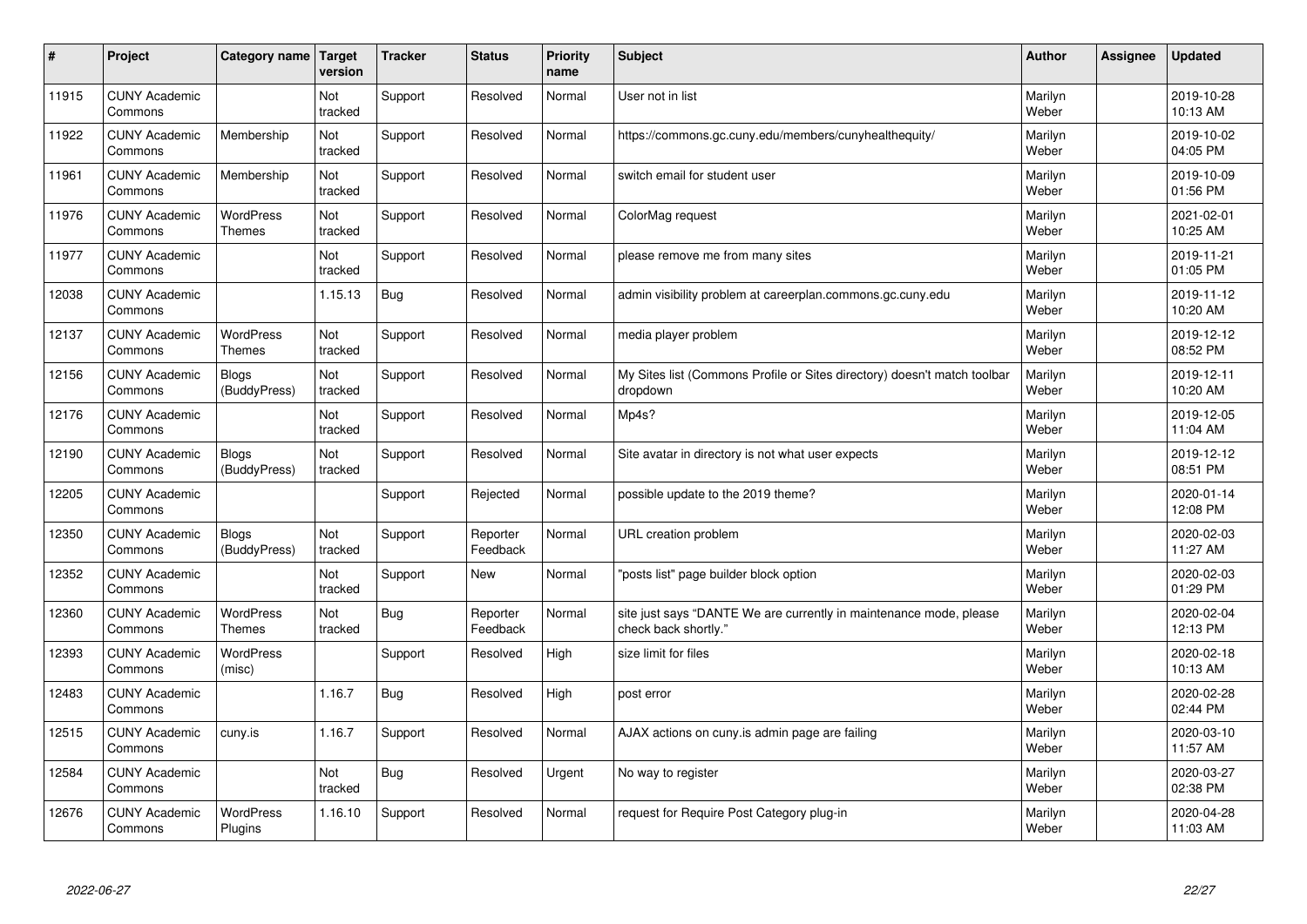| $\sharp$ | Project                         | Category name               | Target<br>version | <b>Tracker</b> | <b>Status</b>        | <b>Priority</b><br>name | <b>Subject</b>                                                       | <b>Author</b>    | Assignee | <b>Updated</b>         |
|----------|---------------------------------|-----------------------------|-------------------|----------------|----------------------|-------------------------|----------------------------------------------------------------------|------------------|----------|------------------------|
| 12777    | <b>CUNY Academic</b><br>Commons |                             | 1.16.14           | Support        | Resolved             | Normal                  | request to include custom javascript into a Commons-hosted site      | Marilyn<br>Weber |          | 2020-06-16<br>04:03 PM |
| 12986    | <b>CUNY Academic</b><br>Commons |                             |                   | Support        | Rejected             | Normal                  | Someone is trying to create accounts using random CUNY entity emails | Marilyn<br>Weber |          | 2020-07-02<br>09:47 PM |
| 13013    | <b>CUNY Academic</b><br>Commons |                             | Not<br>tracked    | <b>Bug</b>     | Resolved             | Normal                  | an invite to Group Admins from Brian Foote?!                         | Marilyn<br>Weber |          | 2020-07-07<br>02:36 PM |
| 13016    | <b>CUNY Academic</b><br>Commons | Shortcodes and<br>embeds    | 1.16.15           | Support        | Resolved             | Normal                  | possible to run code examples, like in Jupyter Notebooks?            | Marilyn<br>Weber |          | 2020-07-16<br>11:52 AM |
| 13034    | <b>CUNY Academic</b><br>Commons |                             | Not<br>tracked    | Support        | Reporter<br>Feedback | Normal                  | a site is asking people to join the Commons to get a download        | Marilyn<br>Weber |          | 2020-07-12<br>07:23 AM |
| 13065    | <b>CUNY Academic</b><br>Commons |                             | Not<br>tracked    | Support        | Resolved             | Normal                  | can't invite new user to group                                       | Marilyn<br>Weber |          | 2020-07-22<br>04:24 PM |
| 13091    | <b>CUNY Academic</b><br>Commons |                             | 1.17.0            | Support        | Resolved             | Normal                  | problem with latex (math equations)                                  | Marilyn<br>Weber |          | 2020-07-28<br>11:09 AM |
| 13121    | <b>CUNY Academic</b><br>Commons |                             |                   | Support        | Rejected             | Normal                  | embed a DropBox Paper file                                           | Marilyn<br>Weber |          | 2020-08-25<br>10:56 AM |
| 13134    | <b>CUNY Academic</b><br>Commons | Site cloning                | 1.17.1            | Support        | Resolved             | Normal                  | New site (a clone) point to old dashboard                            | Marilyn<br>Weber |          | 2020-08-12<br>03:22 PM |
| 13138    | <b>CUNY Academic</b><br>Commons | Group Library               | Not<br>tracked    | Support        | Resolved             | Normal                  | moving Library contents for Steve Brier                              | Marilyn<br>Weber |          | 2020-08-03<br>04:00 PM |
| 13160    | <b>CUNY Academic</b><br>Commons |                             |                   | Support        | Rejected             | Normal                  | site not working on iphone                                           | Marilyn<br>Weber |          | 2020-08-25<br>10:58 AM |
| 13169    | <b>CUNY Academic</b><br>Commons |                             | 1.17.4            | Support        | Rejected             | Normal                  | footer logo image has no alt-text                                    | Marilyn<br>Weber |          | 2020-09-22<br>10:18 AM |
| 13173    | <b>CUNY Academic</b><br>Commons | Group Library               | 1.17.1            | Support        | Resolved             | High                    | all uploads to the library are silent                                | Marilyn<br>Weber |          | 2020-08-10<br>04:12 PM |
| 13184    | <b>CUNY Academic</b><br>Commons | <b>WordPress</b><br>Plugins | 1.17.2            | Support        | Resolved             | Normal                  | google translate plugin                                              | Marilyn<br>Weber |          | 2020-08-25<br>11:36 AM |
| 13185    | <b>CUNY Academic</b><br>Commons | <b>WordPress</b><br>Themes  | 1.17.2            | Support        | Resolved             | Normal                  | Less theme?                                                          | Marilyn<br>Weber |          | 2020-08-25<br>11:26 AM |
| 13201    | <b>CUNY Academic</b><br>Commons |                             |                   | Support        | Rejected             | Low                     | PDF embedder                                                         | Marilyn<br>Weber |          | 2020-09-29<br>11:37 AM |
| 13217    | <b>CUNY Academic</b><br>Commons |                             |                   | Support        | Rejected             | Normal                  | upload recordings of our past webinars?                              | Marilyn<br>Weber |          | 2020-08-25<br>07:56 AM |
| 13227    | <b>CUNY Academic</b><br>Commons | Group Library               | 1.17.2            | <b>Bug</b>     | Resolved             | High                    | folder not appearing in library                                      | Marilyn<br>Weber |          | 2020-08-21<br>04:22 PM |
| 13255    | <b>CUNY Academic</b><br>Commons |                             | Not<br>tracked    | Support        | Reporter<br>Feedback | Normal                  | Accessibility problems                                               | Marilyn<br>Weber |          | 2020-09-01<br>05:48 PM |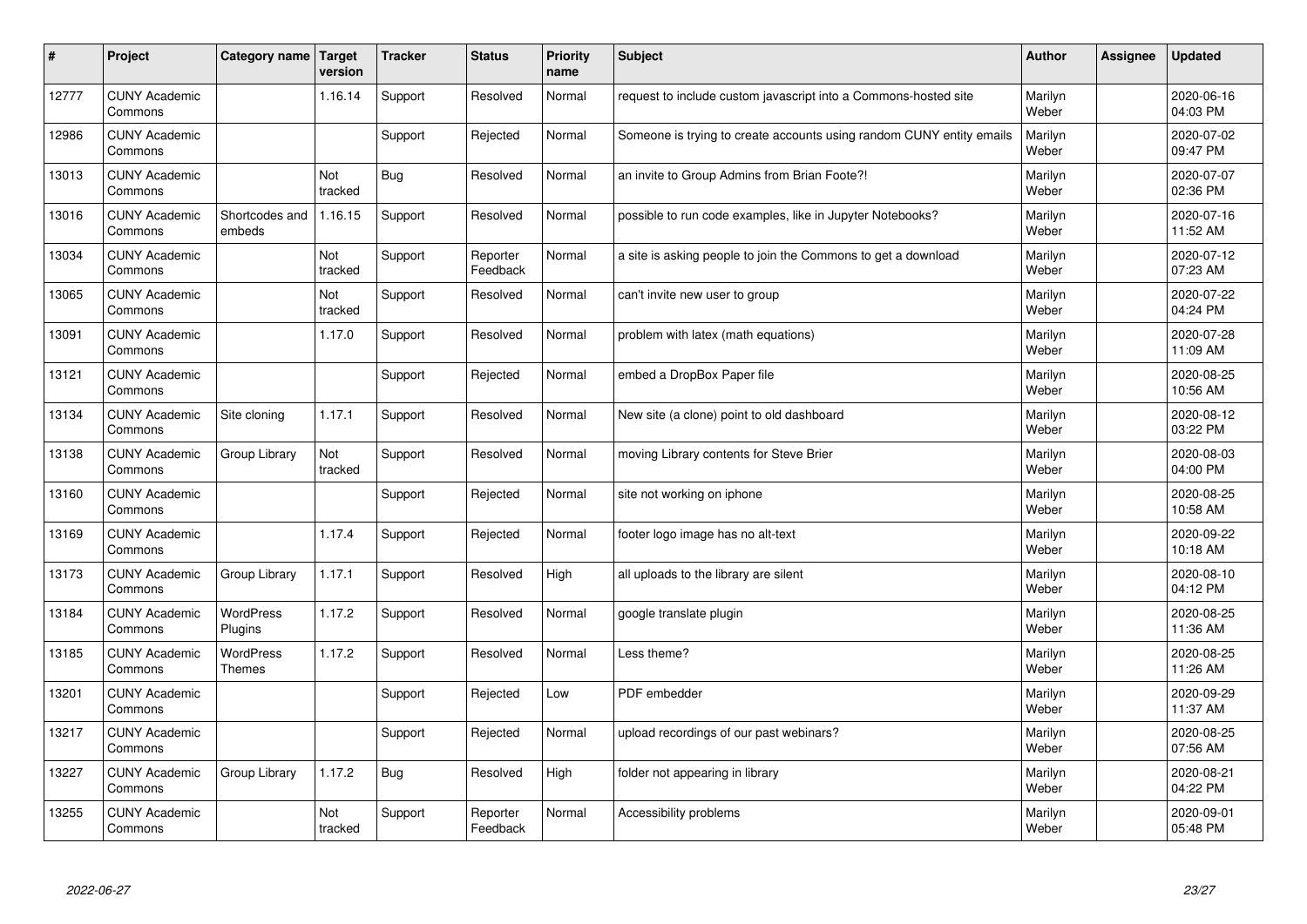| $\sharp$ | Project                         | Category name   Target      | version        | <b>Tracker</b> | <b>Status</b> | <b>Priority</b><br>name | <b>Subject</b>                            | <b>Author</b>    | Assignee | <b>Updated</b>         |
|----------|---------------------------------|-----------------------------|----------------|----------------|---------------|-------------------------|-------------------------------------------|------------------|----------|------------------------|
| 13288    | <b>CUNY Academic</b><br>Commons |                             |                | Support        | Abandoned     | Normal                  | log in problems on iPhone 6               | Marilyn<br>Weber |          | 2020-10-27<br>10:26 AM |
| 13295    | <b>CUNY Academic</b><br>Commons |                             | Not<br>tracked | Support        | Resolved      | Normal                  | can't find new user                       | Marilyn<br>Weber |          | 2020-09-08<br>10:18 AM |
| 13378    | <b>CUNY Academic</b><br>Commons |                             | 1.17.5         | <b>Bug</b>     | Resolved      | Normal                  | problem on one of my sites                | Marilyn<br>Weber |          | 2020-09-24<br>05:27 PM |
| 13441    | <b>CUNY Academic</b><br>Commons |                             | 1.17.5         | Support        | Resolved      | Normal                  | ongoing user problems with daily digests  | Marilyn<br>Weber |          | 2020-10-13<br>10:02 AM |
| 13512    | <b>CUNY Academic</b><br>Commons | <b>WordPress</b><br>Themes  | 1.17.7         | Support        | Resolved      | Normal                  | theme update                              | Marilyn<br>Weber |          | 2020-11-16<br>04:46 PM |
| 13541    | <b>CUNY Academic</b><br>Commons |                             | Not<br>tracked | Support        | Resolved      | Normal                  | add a page template to OER site.          | Marilyn<br>Weber |          | 2020-11-11<br>11:12 AM |
| 13584    | <b>CUNY Academic</b><br>Commons |                             |                | Support        | Abandoned     | Normal                  | Graphy theme question                     | Marilyn<br>Weber |          | 2021-09-14<br>10:41 AM |
| 13596    | <b>CUNY Academic</b><br>Commons |                             |                | Support        | Abandoned     | Normal                  | invited as Author but show as Contributor | Marilyn<br>Weber |          | 2021-09-14<br>10:41 AM |
| 13633    | <b>CUNY Academic</b><br>Commons |                             | Not<br>tracked | <b>Bug</b>     | Resolved      | High                    | PublicsLab site down                      | Marilyn<br>Weber |          | 2020-11-30<br>02:01 PM |
| 13637    | <b>CUNY Academic</b><br>Commons |                             |                | Support        | Abandoned     | Normal                  | All-in-One Migration plugin request       | Marilyn<br>Weber |          | 2020-12-08<br>10:46 AM |
| 13656    | <b>CUNY Academic</b><br>Commons |                             |                | <b>Bug</b>     | Resolved      | High                    | site down                                 | Marilyn<br>Weber |          | 2020-12-11<br>12:50 PM |
| 13675    | <b>CUNY Academic</b><br>Commons | Group Library               | 1.18.1         | <b>Bug</b>     | Resolved      | High                    | broken Library                            | Marilyn<br>Weber |          | 2020-12-09<br>05:02 PM |
| 13710    | <b>CUNY Academic</b><br>Commons |                             | Not<br>tracked | Support        | Resolved      | Normal                  | small change to Hosting Partner Handbook  | Marilyn<br>Weber |          | 2020-12-16<br>04:29 PM |
| 13715    | <b>CUNY Academic</b><br>Commons |                             | Not<br>tracked | <b>Bug</b>     | Resolved      | High                    | https://ulysses.commons.gc.cuny.edu down  | Marilyn<br>Weber |          | 2020-12-22<br>03:02 PM |
| 13738    | <b>CUNY Academic</b><br>Commons |                             | 1.18.1         | Support        | Resolved      | Normal                  | theme requests from a non-CUY person      | Marilyn<br>Weber |          | 2020-12-23<br>11:34 AM |
| 13741    | <b>CUNY Academic</b><br>Commons | <b>WordPress</b><br>Plugins | 1.18.3         | Support        | Resolved      | Normal                  | Ensemble Video Plugin                     | Marilyn<br>Weber |          | 2021-01-26<br>04:43 PM |
| 13783    | <b>CUNY Academic</b><br>Commons |                             | 1.18.2         | Support        | Resolved      | Normal                  | new CUNY OneSearch url                    | Marilyn<br>Weber |          | 2021-01-14<br>04:53 PM |
| 13826    | <b>CUNY Academic</b><br>Commons |                             |                | Support        | Resolved      | Normal                  | January 14th                              | Marilyn<br>Weber |          | 2021-01-26<br>04:26 PM |
| 13846    | <b>CUNY Academic</b><br>Commons | <b>WordPress</b><br>Plugins | 1.18.3         | Support        | Resolved      | Normal                  | Yoast SEO plugin problem                  | Marilyn<br>Weber |          | 2021-01-19<br>05:34 PM |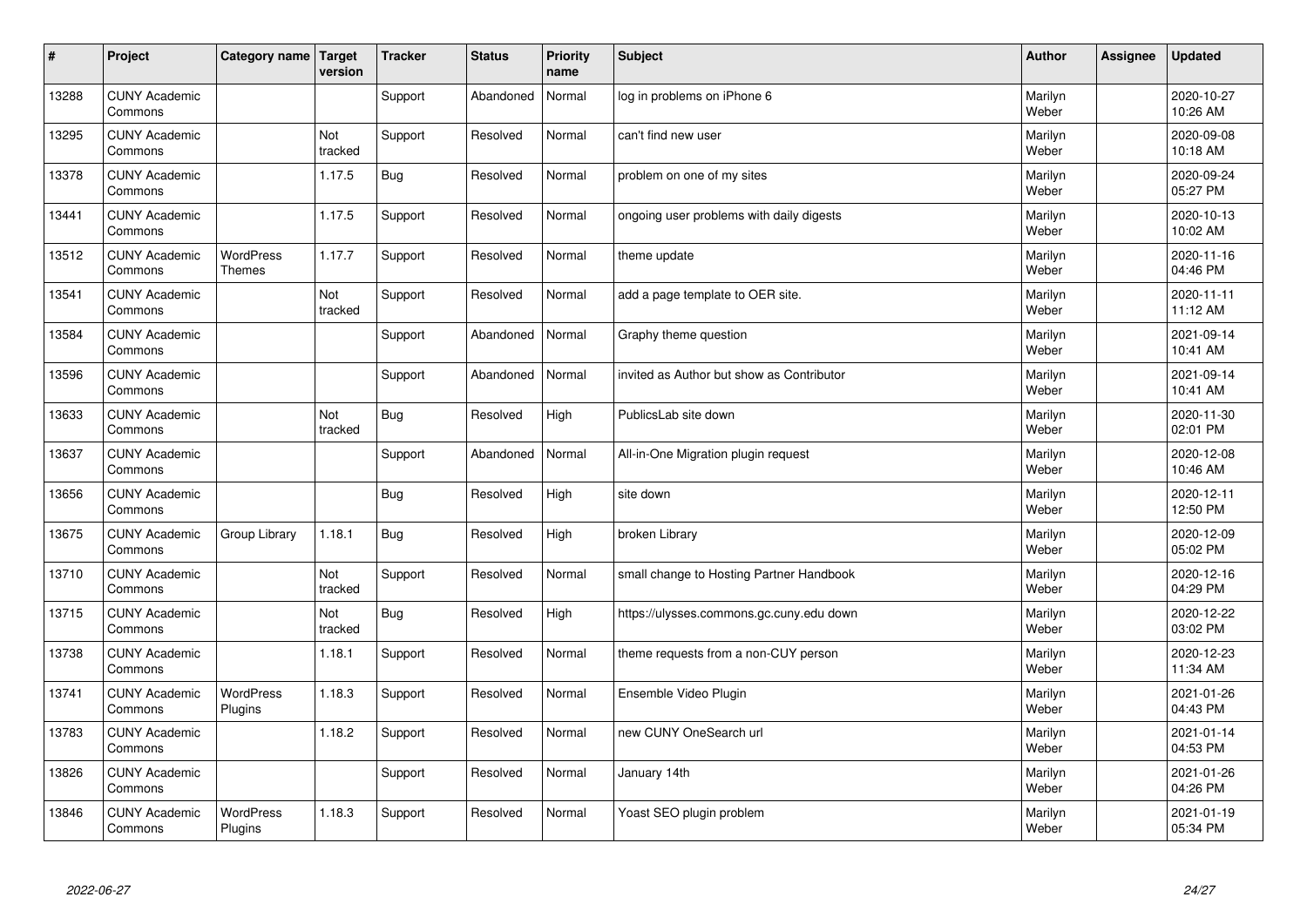| $\sharp$ | Project                         | Category name   Target      | version        | <b>Tracker</b> | <b>Status</b>        | <b>Priority</b><br>name | <b>Subject</b>                               | <b>Author</b>    | Assignee | <b>Updated</b>         |
|----------|---------------------------------|-----------------------------|----------------|----------------|----------------------|-------------------------|----------------------------------------------|------------------|----------|------------------------|
| 13912    | <b>CUNY Academic</b><br>Commons |                             | Not<br>tracked | Feature        | Hold                 | Low                     | posting "missed schedule"                    | Marilyn<br>Weber |          | 2021-02-23<br>10:46 AM |
| 13916    | <b>CUNY Academic</b><br>Commons |                             |                | Support        | Rejected             | Normal                  | <b>Custom Sidebars</b>                       | Marilyn<br>Weber |          | 2021-02-23<br>10:45 AM |
| 13918    | <b>CUNY Academic</b><br>Commons |                             | Not<br>tracked | Support        | Rejected             | Normal                  | MailPoet Newsletters Premium plugin          | Marilyn<br>Weber |          | 2021-02-09<br>11:01 AM |
| 13935    | <b>CUNY Academic</b><br>Commons | <b>WordPress</b><br>Plugins | 1.18.4         | Support        | Resolved             | Low                     | Add Users sidebar widget not working         | Marilyn<br>Weber |          | 2021-02-09<br>11:05 AM |
| 13944    | <b>CUNY Academic</b><br>Commons | <b>WordPress</b><br>Plugins | 1.18.4         | Support        | Resolved             | Normal                  | 3D FlipBook request                          | Marilyn<br>Weber |          | 2021-02-09<br>11:05 AM |
| 13958    | <b>CUNY Academic</b><br>Commons |                             | 1.18.4         | Support        | Resolved             | Normal                  | calendar widget problem                      | Marilyn<br>Weber |          | 2021-02-09<br>11:05 AM |
| 13975    | <b>CUNY Academic</b><br>Commons | Social Paper                | Not<br>tracked | Support        | Reporter<br>Feedback | Normal                  | can't approve comments on Social Paper paper | Marilyn<br>Weber |          | 2021-02-12<br>09:33 AM |
| 14008    | <b>CUNY Academic</b><br>Commons |                             |                | <b>Bug</b>     | Resolved             | High                    | invisible user                               | Marilyn<br>Weber |          | 2021-02-18<br>05:53 PM |
| 14016    | <b>CUNY Academic</b><br>Commons |                             |                | Support        | Rejected             | Normal                  | PDFs not downloading                         | Marilyn<br>Weber |          | 2021-02-22<br>11:00 AM |
| 14074    | <b>CUNY Academic</b><br>Commons | <b>WordPress</b><br>(misc)  | Not<br>tracked | Support        | Reporter<br>Feedback | Normal                  | page password protection problem             | Marilyn<br>Weber |          | 2021-03-02<br>11:03 AM |
| 14148    | <b>CUNY Academic</b><br>Commons |                             |                | Support        | Abandoned            | Normal                  | post notification problem                    | Marilyn<br>Weber |          | 2021-09-14<br>10:43 AM |
| 14242    | <b>CUNY Academic</b><br>Commons |                             |                | Support        | Resolved             | Normal                  | LAILAC site missing content                  | Marilyn<br>Weber |          | 2021-03-27<br>08:40 AM |
| 14246    | <b>CUNY Academic</b><br>Commons |                             | 1.18.8         | Support        | Resolved             | Normal                  | 'Weekly jQuery Migrate Status Update"        | Marilyn<br>Weber |          | 2021-04-13<br>11:08 AM |
| 14270    | <b>CUNY Academic</b><br>Commons | <b>WordPress</b><br>Themes  | 1.18.8         | Support        | Resolved             | Normal                  | grid theme?                                  | Marilyn<br>Weber |          | 2021-04-13<br>11:20 AM |
| 14360    | <b>CUNY Academic</b><br>Commons |                             |                | Support        | Rejected             | Normal                  | danielgerouldarchives.org?                   | Marilyn<br>Weber |          | 2021-04-27<br>10:42 AM |
| 14369    | <b>CUNY Academic</b><br>Commons | WordPress -<br>Media        | Not<br>tracked | Support        | Resolved             | Normal                  | renewed problem with ppsx files              | Marilyn<br>Weber |          | 2021-04-27<br>12:44 PM |
| 14378    | <b>CUNY Academic</b><br>Commons |                             | Not<br>tracked | Support        | Resolved             | Normal                  | <b>PPTX</b> files unfetchable                | Marilyn<br>Weber |          | 2021-05-11<br>11:25 AM |
| 14389    | <b>CUNY Academic</b><br>Commons |                             |                | Support        | Abandoned            | Normal                  | WebflowIO?                                   | Marilyn<br>Weber |          | 2021-09-14<br>10:45 AM |
| 14398    | <b>CUNY Academic</b><br>Commons |                             | Not<br>tracked | Support        | Reporter<br>Feedback | Normal                  | Events plug-in notification problem          | Marilyn<br>Weber |          | 2021-05-11<br>11:21 AM |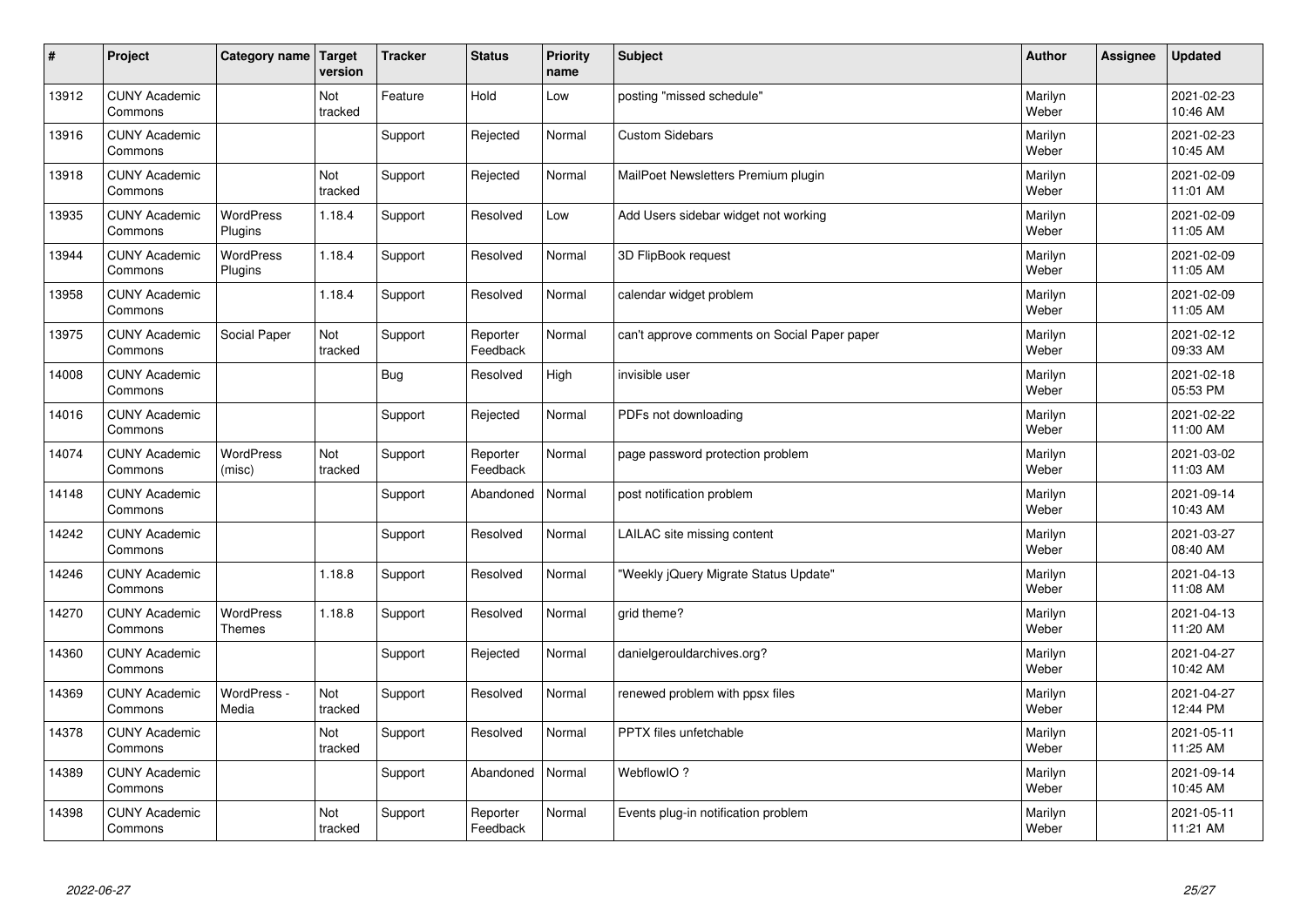| $\vert$ # | Project                         | Category name   Target      | version        | <b>Tracker</b> | <b>Status</b>        | <b>Priority</b><br>name | <b>Subject</b>                                                  | <b>Author</b>    | <b>Assignee</b> | <b>Updated</b>         |
|-----------|---------------------------------|-----------------------------|----------------|----------------|----------------------|-------------------------|-----------------------------------------------------------------|------------------|-----------------|------------------------|
| 14404     | <b>CUNY Academic</b><br>Commons |                             | Not<br>tracked | Support        | Resolved             | Normal                  | blocked IP of user?                                             | Marilyn<br>Weber |                 | 2021-05-10<br>01:00 PM |
| 14410     | <b>CUNY Academic</b><br>Commons |                             | 1.18.10        | <b>Bug</b>     | Resolved             | Normal                  | events calendar problem?                                        | Marilyn<br>Weber |                 | 2021-05-10<br>04:45 PM |
| 14411     | <b>CUNY Academic</b><br>Commons | <b>WordPress</b><br>Themes  | 1.18.10        | <b>Bug</b>     | Resolved             | Normal                  | logo problems                                                   | Marilyn<br>Weber |                 | 2021-05-03<br>04:37 PM |
| 14509     | <b>CUNY Academic</b><br>Commons | <b>WordPress</b><br>Plugins | 1.18.12        | <b>Bug</b>     | Resolved             | Normal                  | Elementor Editor problem                                        | Marilyn<br>Weber |                 | 2021-06-08<br>09:55 AM |
| 14526     | <b>CUNY Academic</b><br>Commons | Registration                | 1.18.12        | <b>Bug</b>     | Resolved             | High                    | registration interface won't show a space to enter nonCUNY code | Marilyn<br>Weber |                 | 2021-06-03<br>04:02 PM |
| 14534     | <b>CUNY Academic</b><br>Commons | <b>WordPress</b><br>Plugins | 1.18.12        | Support        | Resolved             | Normal                  | Share This Image plugin?                                        | Marilyn<br>Weber |                 | 2021-06-08<br>11:50 AM |
| 14594     | <b>CUNY Academic</b><br>Commons |                             | Not<br>tracked | Support        | Resolved             | Normal                  | Administration email verification?                              | Marilyn<br>Weber |                 | 2021-07-12<br>11:40 AM |
| 14606     | <b>CUNY Academic</b><br>Commons | WordPress<br>(misc)         | Not<br>tracked | Support        | Rejected             | Normal                  | calendar wrong month                                            | Marilyn<br>Weber |                 | 2021-07-23<br>12:11 PM |
| 14625     | <b>CUNY Academic</b><br>Commons |                             | Not<br>tracked | Support        | Rejected             | Normal                  | image won't appear in slideshow.                                | Marilyn<br>Weber |                 | 2021-07-27<br>10:33 AM |
| 14711     | <b>CUNY Academic</b><br>Commons |                             |                | Support        | Rejected             | Normal                  | Custom Facebook Feed plugin problem                             | Marilyn<br>Weber |                 | 2022-04-27<br>04:29 PM |
| 14718     | <b>CUNY Academic</b><br>Commons |                             | Not<br>tracked | Support        | Resolved             | Normal                  | User wants to recover deleted account                           | Marilyn<br>Weber |                 | 2021-08-30<br>02:46 PM |
| 14784     | <b>CUNY Academic</b><br>Commons |                             |                | Support        | Reporter<br>Feedback | Normal                  | User report of logo problem when using Customizer theme         | Marilyn<br>Weber |                 | 2021-09-17<br>10:25 AM |
| 14799     | <b>CUNY Academic</b><br>Commons |                             | 1.18.19        | Support        | Resolved             | High                    | install the official Classic Widgets?                           | Marilyn<br>Weber |                 | 2021-09-22<br>02:17 PM |
| 14812     | <b>CUNY Academic</b><br>Commons |                             | Not<br>tracked | Support        | Resolved             | Normal                  | Custom Sidebars and Wordpress 5.6                               | Marilyn<br>Weber |                 | 2021-09-30<br>10:43 AM |
| 14813     | <b>CUNY Academic</b><br>Commons |                             | Not<br>tracked | Support        | Resolved             | Normal                  | raise the file size limit                                       | Marilyn<br>Weber |                 | 2021-09-30<br>12:02 PM |
| 14850     | <b>CUNY Academic</b><br>Commons |                             |                | Support        | Abandoned            | Normal                  | brooklyn waterfront site "connection not secure"                | Marilyn<br>Weber |                 | 2022-04-27<br>04:56 PM |
| 14891     | <b>CUNY Academic</b><br>Commons |                             | Not<br>tracked | Support        | Resolved             | Normal                  | changing site template after creation?                          | Marilyn<br>Weber |                 | 2022-04-27<br>04:58 PM |
| 14900     | <b>CUNY Academic</b><br>Commons |                             | Not<br>tracked | Support        | Reporter<br>Feedback | Normal                  | previous theme?                                                 | Marilyn<br>Weber |                 | 2021-10-25<br>10:31 AM |
| 14911     | <b>CUNY Academic</b><br>Commons | <b>WordPress</b><br>Themes  | Not<br>tracked | Support        | <b>New</b>           | Normal                  | Twentytwentyone theme                                           | Marilyn<br>Weber |                 | 2021-10-28<br>10:37 AM |